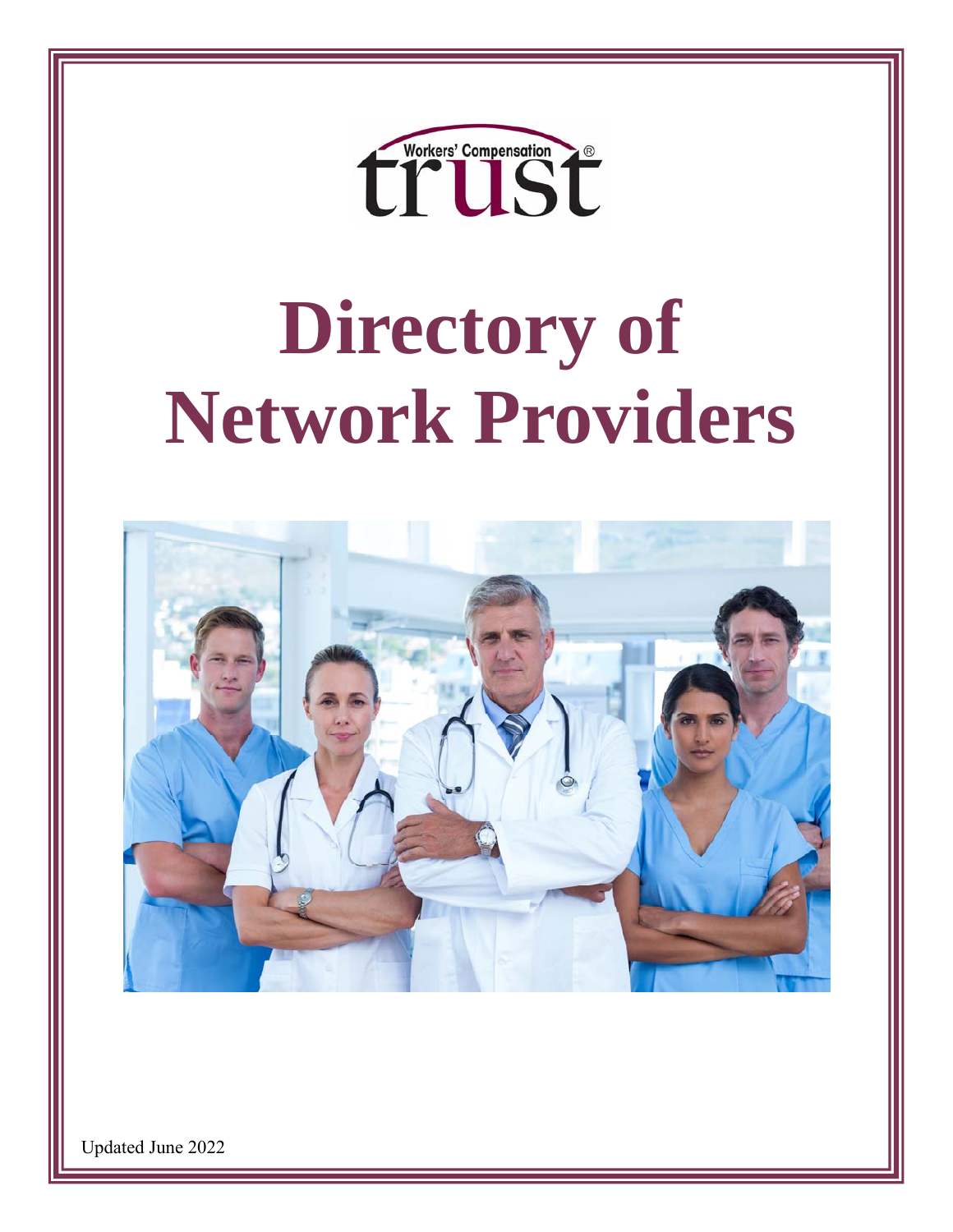# **BRANFORD**

6 BUSINESS PARK DRIVE STE 302 483-4580 (203) STONY CREEK URGENT CARE CENTER

# **BRIDGEPORT**

226 MILL HILL AVENUE 384-3613 (203) OCCUPATIONAL MEDICINE & WELLNESS SERVICES OF YALE NEW HAVEN HEALTH

# **BRISTOL**

539 FARMINGTON AVENUE 584-8900 (860) MED HELP MEDICAL CENTER

975 FARMINGTON AVENUE 589-0114 (860) **MEDWORKS** 

# **BROOKFIELD**

31 OLD ROUTE 7 885-0808 (203) PHYSICIAN ONE URGENT CARL

# **CHESHIRE**

1145 HIGHLAND AVENUE 709-4825 (203) ST. MARYS OCCUPATIONAL HEALTH CENTER

# **DANBURY**

100 MILL PLAIN ROAD 826-2600 (203) AFC URGENT CARE

2 MAIN STREET 826-2140 (203) AFC URGENT CARE

# **DERBY**

78 PERSHING DRIVE 516-5307 (203) PHYSICIAN ONE URGENT CARI

# **EAST HARTFORD**

701 MAIN STREET 289-5561 (860) CONCENTRA MEDICAL CENTEI

# **ENFIELD**

155 HAZARD AVENUE (860) 763-7668 JOHNSON OCCUPATIONAL MEDICINE CENTER

55 HAZARD AVENUE 745-9911 (860) PHYSICIAN ONE URGENT CARI

# **ESSEX**

252 WESTBROOK ROAD (RTE 153) 359-3840 (860) MIDDLESEX HEALTH OCCUPATIONAL & ENVIRONMENTAL MEDICINE

# **FAIRFIELD**

1055 POST ROAD 259-3440 (203) ST. VINCENTS IMMEDIATE HEALTH

# **GLASTONBURY**

2928 MAIN STREET 657-8289 (860) PHYSICIAN ONE URGENT CARI

# **GROTON**

52 HAZELNUT HILL ROAD 446-8265 (860) OCCUPATIONAL MEDICINE & WELLNESS SERVICES OF YALI NEW HAVEN HEALTH

220 ROUTE 12 446-6137 (860) PHYSICIAN ONE URGENT CARL

#### **HAMDEN**

2080 WHITNEY AVENUE 789-6240 (203) OCCUPATIONAL MEDICINE & WELLNESS SERVICES OF YALI NEW HAVEN HEALTH

2165 DIXWELL AVENUE 248-2727 (203) PHYSICIAN ONE URGENT CARI

#### **HARTFORD**

114 WOODLAND STREET 714-4270 (860) ST. FRANCIS CTR FOR OCCUPATIONAL HEALTH

#### **MIDDLETOWN**

534 SAYBROOK ROAD 358-2750 (860) MIDDLESEX HEALTH OCCUPATIONAL & ENVIRONMENTAL MEDICINE

# **MONROE**

401 MONROE TURNPIKE 268-2501 (203) ST. VINCENTS IMMEDIATE HEALTH

# **NAUGATUCK**

799 NEW HAVEN ROAD 723-5636 (203) ST. MARYS MEDICAL WALK-IN

# **NEW BRITAIN**

972 WEST MAIN STREET 827-0745. (860) CONCENTRA MEDICAL CENTEL

# **NEW HAVEN**

370 JAMES STREET 503-0482 (203) CONCENTRA MEDICAL CENTEI

175 SHERMAN AVENUE 789-3392 (203) OCCUPATIONAL MEDICINE & WELLNESS SERVICES OF YALI NEW HAVEN HEALTH

# **NEW MILFORD**

21 ELM STREET 355-2611 (860) NEW MILFORD HOSPITAL

# **NEWINGTON**

375 EAST CEDAR STREET 667-4418 (860) MEDWORKS LLC

# **NEWTOWN**

266 SOUTH MAIN STREET 270-9000 (203) PHYSICIAN ONE URGENT CARL

# **NORWALK**

607 MAIN AVENUE 845-9100 (203) AFC URGENT CARE

346 MAIN AVENUE 846-8440 (203) PHYSICAN ONE URGENT CARE

346 MAIN AVENUE 650-3848 (203) PHYSICIAN ONE URGENT CAR

# **NORWICH**

10 CONNECTICUT AVENUE 859-5100 (860) CONCENTRA MEDICAL CENTEI

607 WEST MAIN STREET 892-9000 (860) PHYSICIAN ONE URGENT CARI

# **ORANGE**

236 BOSTON POST ROAD 815-1054 (203) STONY CREEK URGENT CARE **CENTER** 

# **PLAINVILLE**

440 NEW BRITAIN AVENUE 747-9441 (860) THE HOSPITAL OF CENTRAL CT OCCUPATIONAL HEALTH

# **PUTNAM**

320 POMFRET STREET 928-6541 (860) DAY KIMBALL HOSPITAL

# **RIDGEFIELD**

10 SOUTH STREET, SUITE 101 431-4600 (203) PHYSICIAN ONE URGENT CARI

# **SHELTON**

10 PROGRESS DRIVE 944-3718 (203) GRIFFIN HOSPITAL OCCUPATIONAL MEDICINE CENTER SHELTON

# **SOUTH WINDSOR**

2800 TAMARACK AVENUE, SUITE 001 647-4796 (860) CORPCARE OCCUPATIONAL HEALTH CENTER

#### **SOUTHBURY**

900 MAIN STREET, BDLG 2, STE 100 262-1911 (203) PHYSICIAN ONE URGENT CARI

# **STAMFORD**

15 COMMERCE ROAD 324-9100 (203) CONCENTRA MEDICAL CENTEI

260 LONG RIDGE ROAD, SUITE 2140 863-3483 (203) OCCUPATIONAL MEDICINE & WELLNESS SERVICES OF YALI NEW HAVEN HEALTH

# **STRATFORD**

60 WATSON BOULEVARD 380-5945 (203) CONCENTRA MEDICAL CENTEI

3272 MAIN STREET 380-3920 (203) ST. VINCENT S IMMEDIATE HEALTH

# **TORRINGTON**

333 KENNEDY DRIVE 482-4552 (860) CONCENTRA MEDICAL CENTEI

1598 EAST MAIN STREET 482-3467 (860) ST. FRANCIS CTR FOR OCCUPATIONAL HEALTH

# **TRUMBULL**

57 MONROE TURNPIKE 590-6330 (203) AFC URGENT CARE

#### **UNCASVILLE**

80 NORWICH-NEW LONDON **TURNPIKE** 848-1297 (860) HARTFORD HEALTHCARE MEDICAL GROUP

# **WALLINGFORD**

900 NORTHRUP ROAD 949-1534 (203) CONCENTRA MEDICAL CENTEI

# **WATERBURY**

8 SOUTH COMMONS ROAD 759-1229 (203) CONCENTRA MEDICAL CENTEI

920 WOLCOTT STREET, SUITE 19 574-1200 (203) PHYSICIAN ONE URGENT CARI

Rev: 6/21/2022

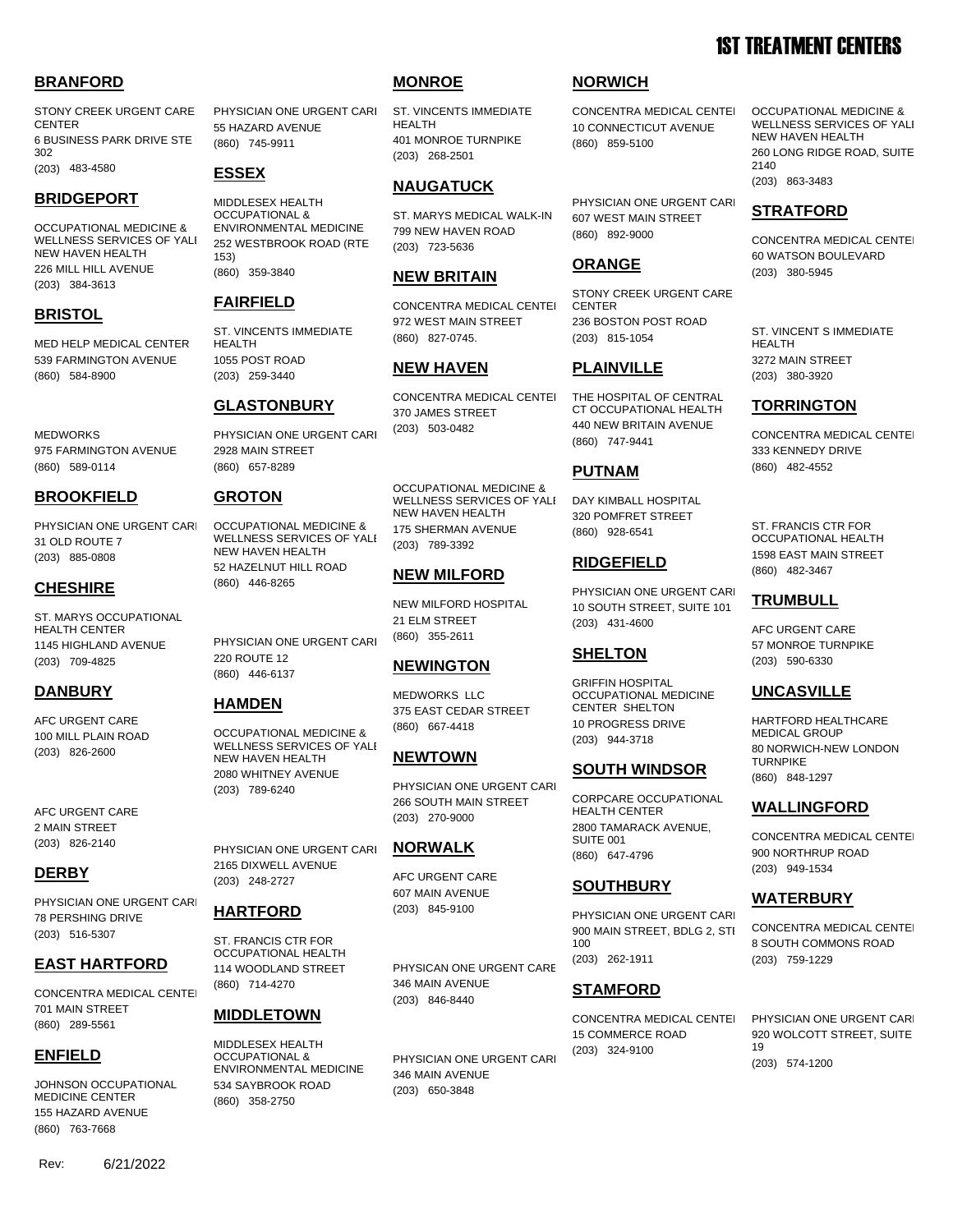# **WATERBURY**

1312 WEST MAIN STREET 709-3740 (203) ST. MARYS OCCUPATIONAL HEALTH CENTER

# **WEST HARTFORD**

1030 BOULEVARD 986-6440 (860) AFC URGENT CARE

21 NORTH MAIN STREET 236-3911 (860) PHYSICIAN ONE URGENT CARI

# **WILLIMANTIC**

1703 WEST MAIN STREET 456-1252 (860) HARTFORD HEALTHCARE URGENT CARE

# **WINDSOR**

1080 DAY HILL ROAD 298-8442 (860) CONCENTRA MEDICAL CENTEI

100 DEERFIELD ROAD 714-9444 (860) ST. FRANCIS CTR FOR OCCUPATIONAL HEALTH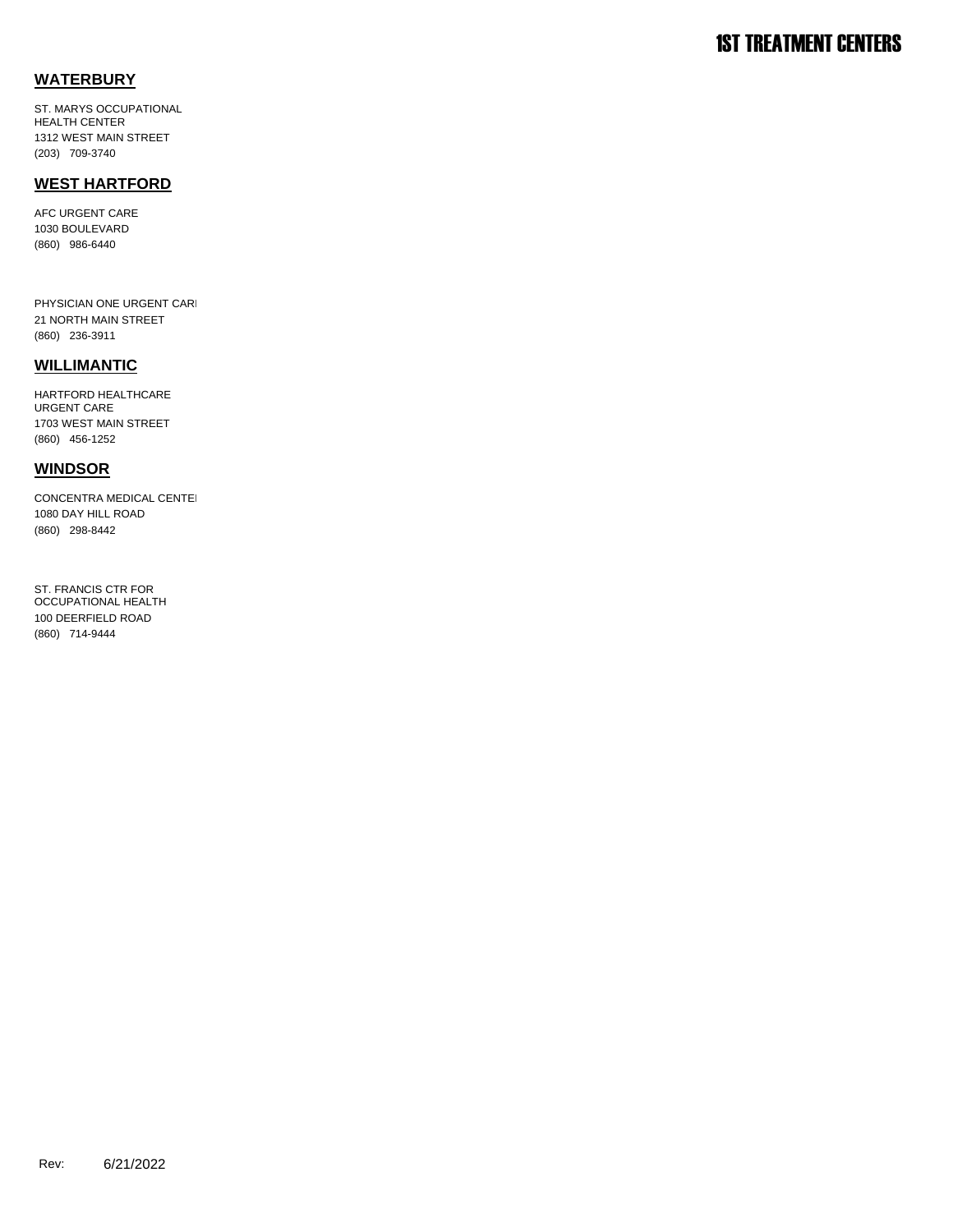# **AVON**

44 DALE ROAD SUITE 203 674-1713 (860) PHYSICAL THERAPY & SPORTS MEDICINE CENTERS

31 ENSIGN DRIVE, STE B 404-2451 (860) SELECT PHYSICAL THERAPY

34 DALE ROAD 678-8655 (860) SELECT PHYSICAL THERAPY

# **BERLIN**

1231 FARMINGTON AVENUE 829-5511 (860) FOCUS PHYSICAL THERAPY & SPORTS MEDICINE

211 NEW BRITAIN ROAD STE 101 827-1333 (860) SELECT PHYSICAL THERAPY

# **BETHEL**

10B ELIZABETH STREET 778-0720 (203) **CARLSON THERAPY NETWORK** 

# **BLOOMFIELD**

673 COTTAGE GROVE ROAD 286-1043 (860) LIVFIT GREATER HARTFORD PHYSICAL THERAPY

35 JOLLEY DRIVE, 3RD FLOOR 242-1578 (860) SELECT PHYSICAL THERAPY

510 COTTAGE GROVE ROAD 769-6690 (860) SELECT PHYSICAL THERAPY

# **BRANFORD**

6 BUSINESS PARK DRIVE 483-7979 (203) PHYSICAL THERAPY & SPORTS MEDICINE CENTERS

# **BRIDGEPORT**

226 MILL HILL AVENUE 366-7301 (203) BRIDGEPORT HOSPITAL PT

3180 MAIN STREET, SUITE 303 373-1593 (203) CORE PHYSICAL THERAPY

4675 MAIN STREET 373-0551 (203) SELECT PHYSICAL THERAPY

# **BRISTOL**

72 PINE STREET, UNIT A 585-5800 (860) FYZICAL THERAPY & BALANCE CTRS OF BRISTOL

# 975 FARMINGTON AVENUE REHAB DYNAMICS I

589-3587 (860)

842 CLARK AVENUE 582-9355 (860) REHAB DYNAMICS II

255 NORTH MAIN STREET 589-1881 (860) SELECT PHYSICAL THERAPY

# **BURLINGTON**

292 SPEILMAN HIGHWAY 404-2924 (860) ADVANCED PHYSICAL THERAPY, LLC

# **CANAAN**

99 SOUTH CANAAN ROAD 824-3820 (860) GEER NURSING & REHAB

# **CANTERBURY**

180 WESTMINSTER ROAD 556-9395 (860) CANTWELL PHYSICAL **THERAPY** 

# **CANTON**

141 DOWD AVENUE 693-6226 (860) CANTON PHYSICAL THERAPY

# **CHESHIRE**

475 SOUTH MAIN STREET 271-2928 (860) SELECT PHYSICAL THERAPY

# **CLINTON**

215 EAST MAIN STREET 744-0901 (860) SELECT PHYSICAL THERAPY

# **COLCHESTER**

121 BROADWAY 537-6798 (860) EASTERN CONNECTICUT REHABILITATION CENTER

179 LINWOOD AVENUE UNIT A-603-3900 (860) SELECT PHYSICAL THERAPY

# **CROMWELL**

80 SHUNPIKE ROAD, SUITE 202 632-1792 (860) SELECT PHYSICAL THERAPY

154 WEST STREET, BLDG 3 STE H 721-9801 (860) SUBURBAN PHYSICAL THERAPY & SPORTS MEDICINE **CENTER** 

# **DANBURY**

2 RIVERVIEW DRIVE #101 798-9702 (203) MOTION PT GROUP

30 GERMANTOWN ROAD 797-1504 (203) SELECT PHYSICAL THERAPY

# **DANIELSON**

55 GREENHOLLOW ROAD 799-0252 (860) DAY KIMBALL PHYSICAL MEDICNE

136 MAIN STREET 774-7001 (860) PHYSICAL THERAPY & SPORTS MEDICINE CENTERS

# **DAYVILLE**

165 HARTFORD TURNPIKE 779-0150 (860) EASTERN CONNECTICUT REHABILITATION CENTER

# **DERBY**

130 DIVISION STREET 732-7445 (203) GRIFFIN HOSPITAL PT DEPARTMENT

# **DURHAM**

16 MAIN STREET, SUITE 201 349-0379 (860) SELECT PHYSICAL THERAPY

# **EAST GRANBY**

13 CHURCH ROAD 653-7341 (860) SELECT PHYSICAL THERAPY

# **EAST HAMPTON**

201 WEST HIGH STREET UNIT  $A<sub>2</sub>$ 357-5666 (860) PHYSICAL THERAPY & SPORTS MEDICINE CENTERS

# **EAST HARTFORD**

893 MAIN STREET STE 302 289-6021 (860) SELECT PHYSICAL THERAPY

# **EAST HAVEN**

232 MAIN STREET 467-3848 (203) OMNI PHYSICAL & AQUATIC THERAPY CENTER, INC

# **EAST LYME**

339 FLANDERS ROAD 271-4848 (860) YNHH L& M PT DEPT AT FLANDERS HLT CTR

# **ELLINGTON**

89 WEST ROAD UNIT 2B 896-0538 (860) SELECT PHYSICAL THERAPY

# **ENFIELD**

113 ELM STREET, SUITE 201 253-5196 (860) SELECT PHYSICAL THERAPY

151 HAZARD AVENUE 763-7625 (860) TRINITY HEALTH JOHNSON MEMORIAL HEALTH PT

# **ESSEX**

12 BOKUM ROAD, STE B 767-9035 (860) PHYSICAL THERAPY & SPORTS MEDICINE CENTERS

# **FAIRFIELD**

2373 BLACK ROCK TURNPIKE 659-4998 (203) PHYSICAL THERAPY & SPORTS MEDICINE CENTERS

1931 BLACK ROCK TURNPIKE 384-8681 (203) REHABILITATION ASSOCIATES INC.

222 EAST POST ROAD, STE E 255-8888 (203) SELECT PHYSICAL THERAPY

# **FARMINGTON**

270 FARMINGTON AVENUE 677-6067 (860) SELECT PHYSICAL THERAPY

# **GLASTONBURY**

628 HEBRON AVENUE 652-3181 (860) GLASTONBURY WELLNESS **CENTER** 

124 HEBRON AVENUE 781-6999 (860) PHYSICAL THERAPY & SPORTS MEDICINE CENTERS

52 NATIONAL DRIVE 633-8040 (860) ROSS PHYSICAL THERAPY SERVICES, LLC

131 NEW LONDON TPKE #321 633-7803 (860) SELECT PHYSICAL THERAPY

# **GRANBY**

11 MILL POND ROAD, SUITE 3 413-9969 (860) CONNECTICUT PHYSICAL THERAPY SPECIALISTS, LLC

PHYSICAL THERAPISTS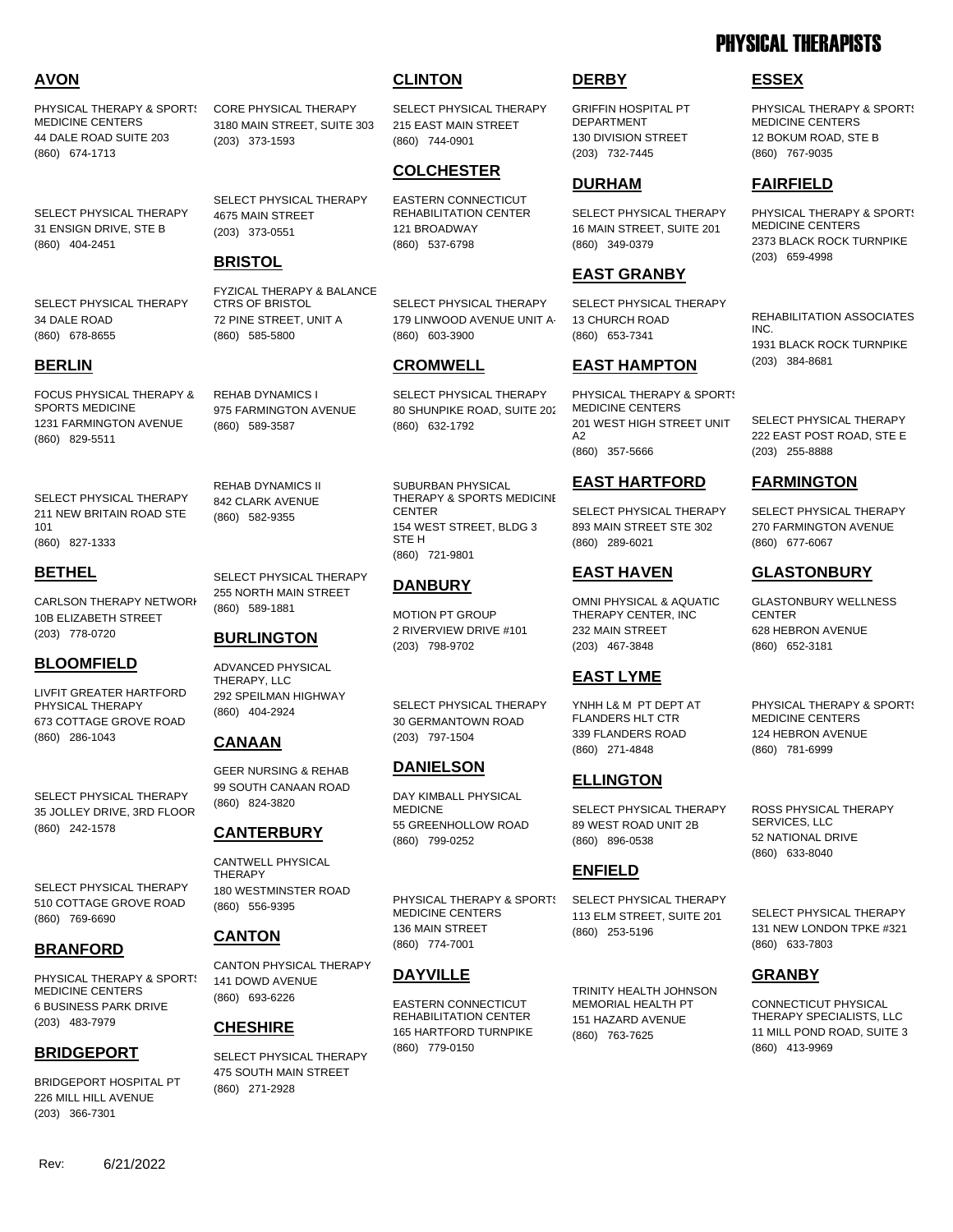# Rev: 6/21/2022

5 PERRYRIDGE ROAD 863-3290 (203)

52 HAZELNUT HILL ROAD

481 GOLD STAR HIGHWAY

MEDICINE CENTERS

446-8254

453-2844 (203)

**HARTFORD**

296-8630 (860)

522-2717 (860)

95 WOODLAND STREET 714-3500 (860)

490 BLUE HILLS AVENUE 714-3066 (860)

**HIGGANUM**

23 KILLINGWORTH ROAD 345-2622 (860)

HIGGANUM PHYSICAL THERAP

TRINITY HEALTH - MT. SINAI REHAB HOSPITAL

MOUNT SINAI REHABILATATIOI

**GUILFORD**

MEDICINE CENTERS

PHYSICAL THERAPY & SPORTS

481 GOLDSTAR HIGHWAY- STE

PHYSICAL THERAPY& SPORTS

L& M PT DEPT AT PEQUOT HLT

271-4848 (860)

446-8254 (860)

**GROTON**

**CTR** 

302

(860)

GREENWICH HOSPITAL PHYSICAL MEDICINE

**GREENWICH**

385 CHURCH STREET PHYSICAL THERAPY & SPORTS MEDICINE CENTERS 191 FRANKLIN AVENUE LIVEFIT GREATER HARTFORD PHYSICAL THERAPY 36 WOODLAND STREET LIVFIT GREATER HARTFORD PHYSICAL THERAPY 533-0356 (860) 360 TOLLAND TURNPIKE 643-5317 (860) SELECT PHYSICAL THERAPY 14 JONES HOLLOW ROAD STE 295-8188 (860) VALLEY PHYSICAL THERAPY **MARLBOROUGH MERIDEN**

2B LEE ROAD 376-2564 (860)

**MADISON**

245-0001 (203)

71 HAYNES STREET 647-6485 (860)

155 MAIN STREET (860) 781-7264

**MANCHESTER**

**LISBON**

EASTERN CONNECTICUT REHABILITATION CENTER

1291 BOSTON POST ROAD

MANCHESTER MEMORIAL HOSPITAL, REHAB DEPT

PHYSICAL THERAPY & SPORTS MEDICINE CENTERS

275 MIDDLE TURNPIKE WEST

SELECT PHYSICAL THERAPY

SELECT PHYSICAL THERAPY

816 BROAD STREET 238-1334 (203) CARLSON PROCARE OF MERIDEN

303 SOUTH BROAD STREET 235-0171 (203) OMNI PHYSICAL & AQUATIC THERAPY CENTER, INC

# **MIDDLEBURY**

1625 STRAITS TRUNPIKE 598-0400 (203) ACCESS REHAB CENTERS LLC

1579 STRAITS TURNPIKE 577-2022 (203) SCORE, LLC

**MIDDLETOWN**

134 MAIN STREET EXTENSION 740-3087 (860) PHYSICAL THERAPY & SPORTS MEDICINE CENTERS

140 MAIN STREET, SUITE 4B 343-9572 (860) SELECT PHYSICAL THERAPY

# **MILFORD**

531 NEW HAVEN AVENUE 877-3349 (203) ACCELL REHABILITATION & PHYSICAL THERAPY

397 BRIDGEPORT AVENUE 877-0112 (203) OMNI PHYSICAL & AQUATIC THERAPY CENTER, INC

531 NEW HAVEN AVENUE 878-0060 (203) PHYSICAL THERAPY & REHAB SPECIAL ISTS

680 BOSTON POST ROAD 783-1997 (203) REHABILITATION ASSOCIATES INC.

# **NAUGATUCK**

305 CHURCH STREET 723-4010 (203) ACCESS REHAB CENTERS LLC

100 PROSPECT STREET, STE 116 723-0722 (203) PHYSICAL THERAPY & SPORTS MEDICINE CENTERS

# **NEW BRITAIN**

2150 CORBIN AVENUE 223-2761 (860) HOSPITAL FOR SPECIAL CARE

1 LIBERTY SQUARE 224-9422 (860) SELECT PHYSICAL THERAPY

# **NEW HAVEN**

46 PRINCE STREET, STE 402B 752-7878 (203) PHYSICAL THERAPY & SPORTS MEDICINE CENTERS

285 NICOLL STREET 261-4001 (475) SELECT PHYSICAL THERAPY

# **NEW LONDON**

6 SHAW'S COVE STE. 101 447-3009 (860) CARLSON THERAPY NETWORK

635 BROAD STREET 447-8558 (860) PHYSICAL THERAPY & SPORTS MEDICINE CENTERS

668 BANK STREET 442-4600 (860) SELECT PHYSICAL THERAPY

# **NEW MILFORD**

116 DANBURY RD. MAILBOX 5 354-7605 (860) CARLSON THERAPY NEW MILFORD

43 MAIN STREET 946-0710 (860) PHYSICAL THERAPY & SPORTS MEDICINE CENTERS

131 KENT ROAD 350-3330 (860) SELECT PHYSICAL THERAPY

# **NEWINGTON**

190 FENN ROAD 665-1177 (860) FOCUS PHYSICAL THERAPY & SPORTS MEDICINE

375 EAST CEDAR STREET 667-4418 (860) MEDWORKS PHYSICAL **THERAPY** 

64 MARKET SQUARE 881-2928 (860) PHYSICAL THERAPY & SPORTS MEDICINE CENTERS

505 WILLARD AVENUE #1D 665-8265 (860) SELECT PHYSICAL THERAPY

# **NEWTOWN**

12 QUEEN STREET 426-0004 (203) SELECT PHYSICAL THERAPY

# **NORTH HAVEN**

8 DEVINE STREET 230-9226 (203) GAYLORD HOSPITAL

# **NORWALK**

698 WEST AVENUE 852-9903 (203) INNOVATIVE HEALTH & REHABILITATION

114 EAST AVENUE 853-1073 (203) RPT INC. DBA PHYSICAL THERAPY ASSOCIATES

# **NORWICH**

1 TOWN PARK PLAZA 886-9111 (860) SELECT PHYSICAL THERAPY

# **OLD LYME**

6 DAVIS ROAD WEST 434-9155 (860) SELECT PHYSICAL THERAPY

# **OLD SAYBROOK**

929 BOSTON POST ROAD 388-6511 (860) SELECT PHYSICAL THERAPY

# **ORANGE**

240 INDIAN RIVER ROAD 298-9828 (203) PHYSICAL THERAPY & SPORTS MEDICINE CENTERS

# **OXFORD**

84 OXFORD ROAD (RTE. 67) 881-0830 (203) ACCESS REHAB CENTERS LLC

# PHYSICAL THERAPISTS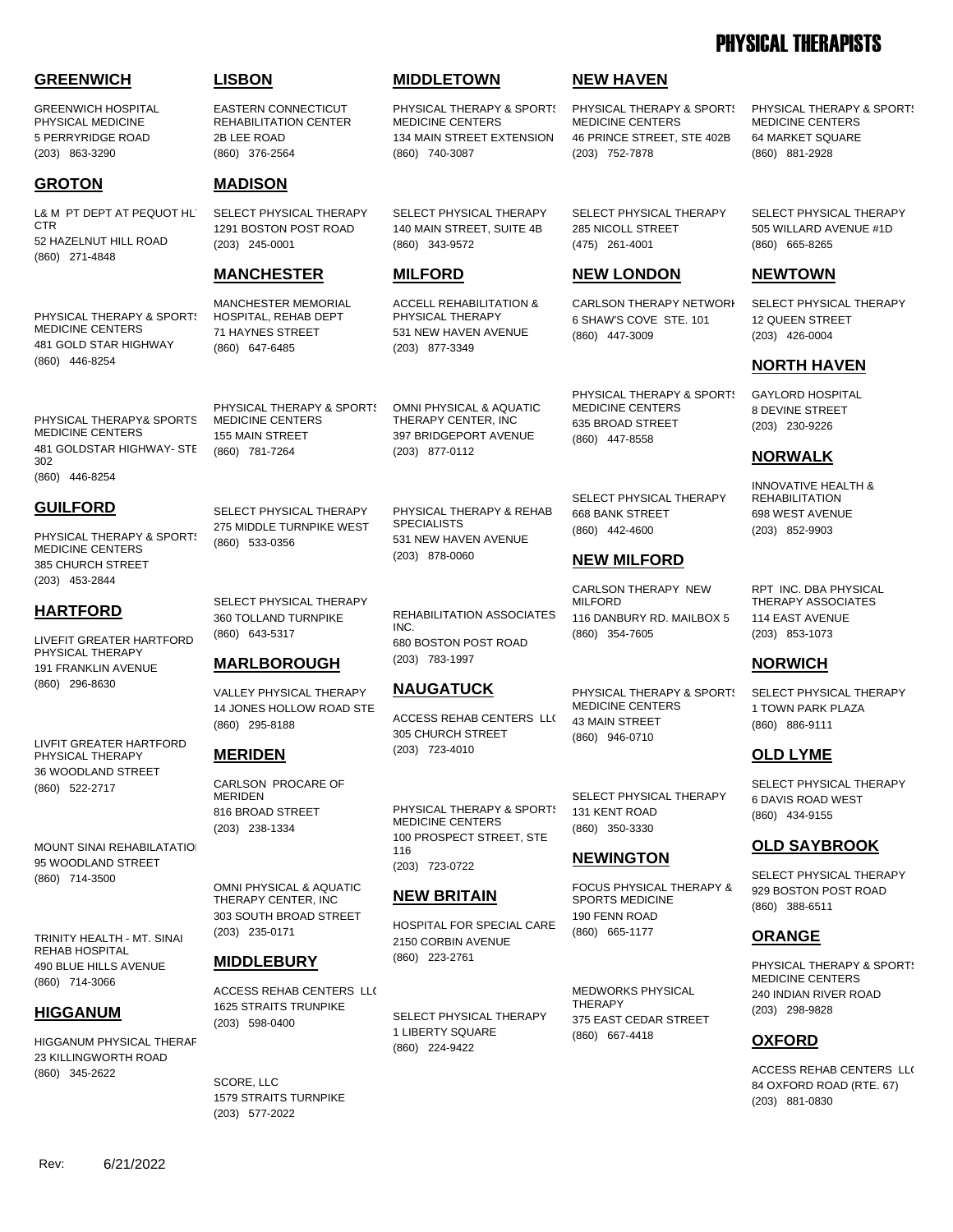# PHYSICAL THERAPISTS

# **PLAINFIELD**

DAY KIMBALL PHYSICAL

103 EAST MAIN STREET UNIT C

SELECT PHYSICAL THERAPY

PHYSICAL THERAPY & SPORTS

31 DOW ROAD 564-6241 (860)

517-8885 (860)

240 EAST STREET 793-6882 (860)

**PLANTSVILLE**

MEDICINE CENTERS

**PLAINVILLE**

MEDICINE

# **SHELTON**

4 CORPORATE DRIVE, #184 925-4201 (203) BRIDGEPORT HOSPITAL PT

100 COMMERCE DRIVE 944-3718 (203)

886 BRIDGEPORT AVENUE

555 BRIDGEPORT AVENUE

2 IVY BROOK BROAD, SUITE

SELECT PHYSICAL THERAPY

REHABILITATION ASSOCIATES

PHYSICAL THERAPY & SPORTS MEDICINE CENTERS

445-6068 (203)

922-1773 (203)

213, 2ND FL 924-2853 (203)

INC.

GRIFFIN HOSPITAL OCCUPATIONAL MEDICINE CENTER SHELTON

# **SOUTHBURY**

690 MAIN STREET SOUTH, STE 5 267-4060 (203) ACCESS REHAB CENTERS LLC

760 MAIN STREET UNIT D 437-6155 (203) PHYSICAL THERAPY & SPORTS MEDICINE CENTERS

**760 MAIN STREET SOUTH, UNIT** D 437-6155 (203) PT & SPORTS MEDICINE CENTER OF SOUTHBURY

2 POMPERAUG OFFICE PARK 264-1735 (203) SCORE, LLC

# **SOUTHINGTON**

360 NORTH MAIN STREET 621-7389 (860) COMMUNITY PHYSICAL **THERAPY** 

1131 WEST STREET 621-3899 (860) GREATER HARTFORD PHYSICAL THERAPY

51 NORTH MAIN STREET STE 628-0823 (860) MOTION PT GROUP

18 SOUTH CENTER STREET 621-5054 (860) PHYSICAL THERAPY & SPORTS MEDICINE CENTERS

98 MAIN STREET, SUITE 202 620-9954 (860) SELECT PHYSICAL THERAPY

# **SOUTHPORT**

2600 POST ROAD 259-7115 (203) BRIDGEPORT HOSPITAL PT

# **STAFFORD SPRINGS TOLLAND**

201 CHESTNUT HILL ROAD 684-8260 (860) TRINITY HEALTH JOHNSON MEMORIAL HOSPITAL PT

# **STAMFORD**

2015 WEST MAIN STREET 863-2880 (203) GREENWICH HOSPITAL PHYSICAL MEDICINE

260 LONG RIDGE ROAD 863-2880 (203) GREENWICH HOSPITAL PHYSICAL MEDICINE

# **STORRS**

9 DOG LANE #108 429-0899 (860) SELECT PHYSICAL THERAPY

# **STRATFORD**

3585 MAIN STREET 380-4672 (203) BRIDGEPORT HOSPITAL PT

1505 BARNUM AVENUE 878-0060 (203) PHYSICAL THERAPY & REHAB SPECIALISTS

2900 MAIN STREET 378-0092 (203) REHABILITATION ASSOCIATES INC.

2505 MAIN STREET, STORE 2, BLDG 2 375-0891 (203) SELECT PHYSICAL THERAPY

#### **TERRYVILLE**

311 MAIN STREET 506-4124 (860) ADVANCED PHYSICAL THERAPY CENTER

# **THOMASTON**

131 MAIN STREET SUITE 105B 283-4700 (203) ACCESS REHAB CENTERS LLC

100 GERBER DRIVE 896-9145 (860) SELECT PHYSICAL THERAPY

384 MERROW ROAD, STE 2B 875-4816 (860) SELECT PHYSICAL THERAPY

# **TORRINGTON**

30 PECK ROAD - BLDG# 1 SUITE 1101 489-0867 (860) MALETTA PFEIFFER & **ASSOCIATES** 

245 ALVORD PARK ROAD 496-9851 (860) MALETTA PFEIFFER & ASSOCIATES LLC

1598 EAST MAIN STREET 482-3467 (860) ST. FRANCIS CTR FOR OCCUPATIONAL HEALTH PT

# **TRUMBULL**

15 CORPORATE DRIVE 445-2621 (203) BRIDGEPORT HOSPITAL PT

115 TECHNOLOGY DRIVE 268-8888 (203) SELECT PHYSICAL THERAPY

# **UNCASVILLE**

620 NORWICH- NEW LONDON TPKE 237-3510 (860) CONNECTICUT PHYSICAL THERAPY SPECIALISTS, LLC

#### **UNIONVILLE**

112 SOUTH MAIN STREET 673-0223 (860) FARMINGTON VALLEY PHYSICAL THERAPY & SPORTS MEDICINE. PC

# **VERNON**

520 HARTFORD TURNPIKE, SUITE S 870-0760 (860) SELECT PHYSICAL THERAPY

# 1090 MERIDEN WATERBURY TPKE 272-8490 (203) **CENTERS**

FYZICALTHERAPY & BALANCE

# **PROSPECT**

166 WATERBURY ROAD 805-4795 (203) ADVANCED PHYSICAL THERAPY, LLC

# **PUTNAM**

12 SOUTH MAIN STREET 928-8360 (860) DAY KIMBALL PHYSICAL MEDICINE

39 KENNEDY DRIVE 963-2174 (860) PHYSICAL THERAPY & SPORTS MEDICINE CENTERS

90 GROVE STREET SUITE 106

506 CROMWELL AVENUE, STE

SELECT PHYSICAL THERAPY

721-9801

50 AMENIA ROAD 364-9309 (860)

**SHARON**

SUBURBAN PHYSICAL THERAPY & SPORTS MEDICINE

CARLSON THERAPY NETWORK

403-3519 (203)

**ROCKY HILL**

103

(860)

**CENTER** 

**RIDGEFIELD**

225 HOPMEADOW ROAD 651-0277 (860)

540 HOPMEADOW STREET

PHYSICAL THERAPY & SPORTS MEDICINE CENTERS

269-9300 (860)

**SIMSBURY**

75 GREATER POND ROAD 658-3745 (860) THE MCLEAN AFFILIATES

# **SOUTH WINDSOR**

2800 TAMARACK DRIVE, STE 101 533-4670 (860) ECHN REHABILITATION AT EVERGREEN WALK

25 OAKLAND ROAD 648-8998 (860) SELECT PHYSICAL THERAPY

SELECT PHYSICAL THERAPY 3G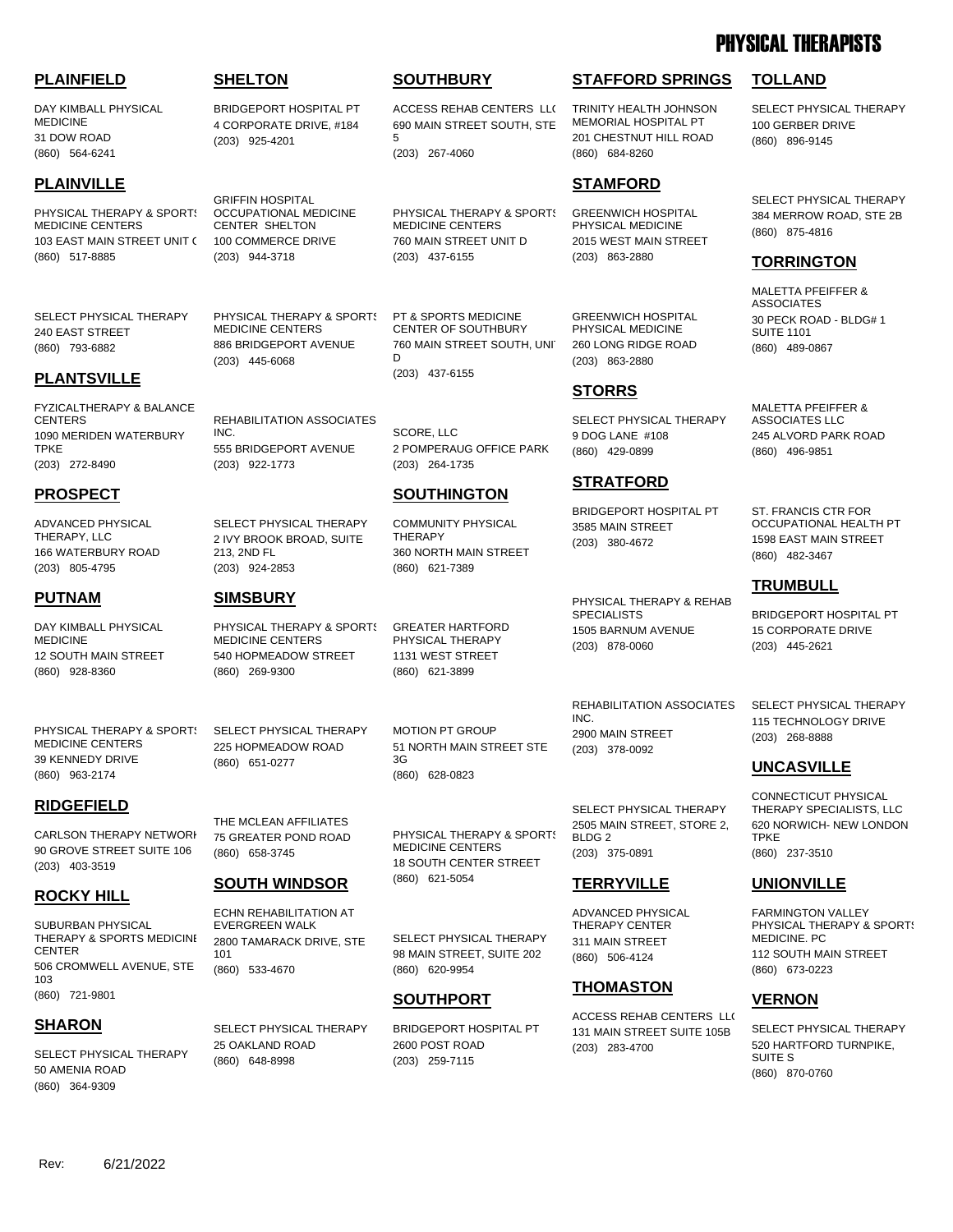# PHYSICAL THERAPISTS

# **WALLINGFORD**

85 BARNES ROAD 697-1067 (203) CARLSON PROCARE OF WALLINGFORD

20 CHAPEL STREET 741-9948 (203) FYZICAL THERAPY & BLANCE CENTERS

GAYLORD FARM ROAD 284-2876 (203) GAYLORD HOSPITAL

101 NORTH PLAINS INDUSTRIAL ROAD 265-0018 (203) IVYREHAB PHYSICAL THERAPY

8 RESEARCH PARKWAY 294-1998 (203) OMNI PHYSICAL & AQUATIC THERAPY CENTER, INC

860 NORTH MAIN STREET 793-7592 (203) PHYSICAL THERAPY & SPORTS MEDICINE CENTERS

97 BARNES ROAD 793-7592 203 PHYSICAL THERAPY& SPORTS MEDICINE CENTERS

850 NORTH MAIN STREET EXT BLDG 1, STE 3B 265-3790 (860) SELECT PHYSICAL THERAPY

# **WATERBURY**

134 GRANDVIEW AVENUE 573-7130 (203) ACCESS REHAB CENTERS LLC

2154 E. MAIN STREET 575-0516 (203) ACCESS REHAB CENTERS LLC 64 ROBBINS STREET 573-6041 (203) ACCESS REHAB CENTERS LLC

22 TOMPKINS STREET 419-0381 (203)

ACCESS REHAB CENTERS LLC

715 LAKEWOOD ROAD 759-1122 (203) ACCESS REHAB CENTERS LLC

500 CHASE PARKWAY 754-2266 (203) IVYREHAB PHYSICAL THERAPY

1211 WEST MAIN STREET 753-6043 (203) PHYSICAL THERAPY & SPORTS MEDICINE CENTERS

117 SHARON ROAD 756-2334 (203) SELECT PHYSICAL THERAPY

1320 WEST MAIN STREET 573-9518 (203) SELECT PHYSICAL THERAPY

#### **WATERFORD**

40 BOSTON POST ROAD 2714848 (860) L& M AT WATERFORD **OUTPATIENT REHAB SERVICES** 

#### **WATERTOWN**

27 DEPOT STREET 274-1487 (860) PHYSICAL THERAPY & SPORTS MEDICINE CENTERS

76 WESTBURY PARK RD. #201E 274-7573 (860) SELECT PHYSICAL THERAPY

# **WEST HARTFORD**

342 NORTH MAIN STREET 461-7940 (860) CONNECTICUT PHYSICAL THERAPY SPECIALISTS, LLC

133 SOUTH MAIN STREET 940-2001 (860) PHYSICAL THERAPY & SPORTS MEDICINE CENTERS

29 NORTH MAIN STREET 561-3960 (860) SELECT PHYSICAL THERAPY

# **WEST HAVEN**

183 BOSTON POST ROAD 933-2225 (203) OMNI PHYSICAL & AQUATIC THERAPY CENTER, INC

466 DERBY AVENUE 878-0060 (203) PHYSICAL THERAPY & REHAB SPECIALISTS

544 CAMPBELL AVENUE 937-6150 (203) PHYSICIANS PHYSICAL **THERAPY** 

# **WESTBROOK**

5 PEQUOT ROAD SUITE 303 399-6411 (860) PHYSICAL THERAPY & SPORTS MEDICINE CENTERS

# **WESTPORT**

728 POST ROAD EAST 341-0488 (203) REHABILITATION ASSOCIATES INC.

# **WETHERSFIELD**

672 SILAS DEANE HIGHWAY 257-7473 (860) SELECT PHYSICAL THERAPY

# **WILLIMANTIC**

162 MANSFIELD AVENUE 456-2232 (860) CARLSON PROCARE PT & SPORTS MEDICINE

# **WILTON**

23 HUBBARD ROAD 762-5623 (203) WILTON PHYSICAL THERAPY

# **WINDSOR**

645 POQUONOCK AVENUE - UNIT G 752-6900 (860) PHYSICAL THERAPY & SPORTS MEDICINE CENTERS

150 POQUONOCK ROAD 688-5774 (860) SELECT PHYSICAL THERAPY

100 DEERFIELD ROAD 714-9430 (860) ST. FRANCIS CTR FOR OCCUPATIONAL HEALTH PT

# **WINSTED**

115 SPENCER STREET 738-5810 (860) WINSTED PHYSICAL THERAPY

# **WOLCOTT**

650 WOLCOTT ROAD 879-6700 (203) ACCESS REHAB CENTERS LLC

465 WOLCOTT ROAD 879-0107 (203) ADVANCED PHYSICAL THERAPY, LLC

# **WOODBRIDGE**

245 AMITY ROAD 389-8177 (203) MOTION PT GROUP

# **WOODBURY**

51 SHERMAN HILL ROAD, BLDG A, STE 201 263-3104 (203) SCORE, LLC

Rev: 6/21/2022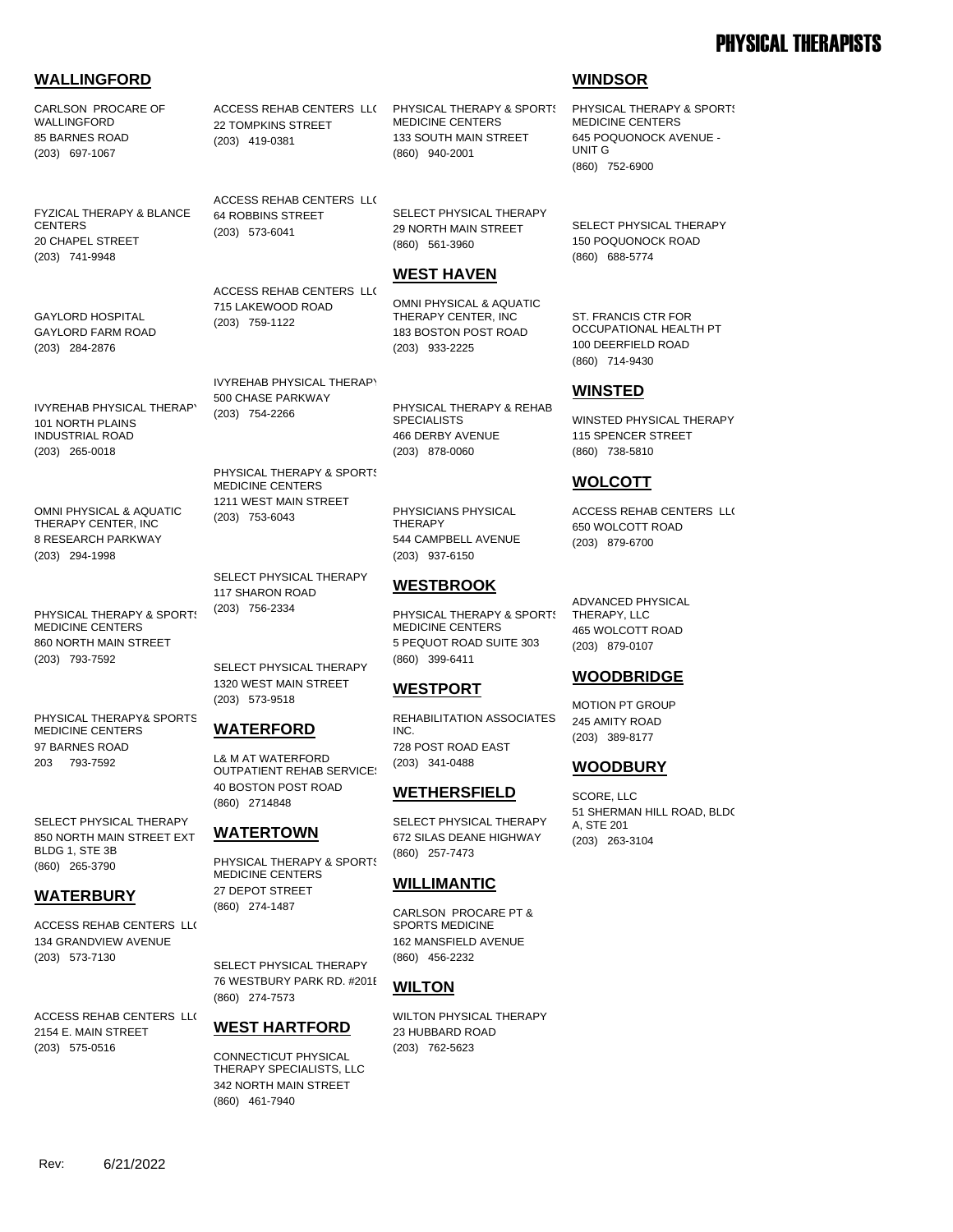# CHIROPRACTORS

# **BROOKFIELD**

2 OLD NEW MILFORD ROAD (203) 740-2500 LENTINI CHIROPRACTIC **LENTINI, GEORGE**

# **COLCHESTER**

16 WALL STREET 537-2202 **CASEY CHIROPRACTIC CASEY, AARON**

# **DANBURY**

132 FEDERAL ROAD (203) 778-2225 CONNECTICUT FAMILY CHIROPRACTIC **SCLAFANI, LOUIS**

46 FEDERAL ROAD, UNIT B 791-9111 SAND PIT CHIROPRACTIC (203) 79<br>SAND PI<br>CENTER **KISKER, CHRISTOPHER**

# **EAST HAVEN**

36 MAIN STREET 467-7783 RC MANNA, DC **MANNA, RALPH**

# **ENFIELD**

155 HAZARD AVENUE (860) 763-4848 BELLUCCI CHIROPRACTIC **CENTER BELLUCCI, MARK**

# **FAIRFIELD**

1995 POST ROAD (203) 259-1555 SOUTHPORT CHIROPRACTIC **PINSKY, RICHARD**

# **MADISON**

101 BOSTON POST ROAD 245-3245 A FAMILY CHIROPRACTIC (203) 24<br>A FAMIL`<br>CENTER **RICHARDSON, THOMAS**

# **MANCHESTER**

1047 MAIN STREET (860) 643-2888 RUGGIERO FAMILY CHIROPRACTIC & **REHABILITATION CENTER RUGGIERO, BRIAN**

# **MIDDLEBURY**

1579 STRAITS TURNPIKE (203) 598-7246 INTERVENTIONAL SPINE & (203) 598-7246<br>INTERVENTIONAL SPINE<br>SPORTS MEDICINE, P.C. **DANIELLS, EDMOND**

909 NEWFIELD STREET 632-1022 LABBADIA & CARROCCIA (860) 632-1022<br>LABBADIA & CA<br>CHIROPRACTIC **WEISS, WILLIAM F.**

# **MILFORD**

531 NEW HAVEN AVENUE (203) 878-7800 NEURO-SPINAL CENTER **DEANGELO, WILLIAM**

531 NEW HAVEN AVENUE 878-7800 **NEURO-SPINAL CENTER RICKARD, CHRISTOPHER**

# **NEW BRITAIN**

10 CEDAR STREET (860) 225-9925 FRANCIS J. VESCI, D.C. **, FRANCIS J.**

# **NEW HAVEN**

1213 CHAPEL STREET 776-3375 NEW HAVEN MEDICAL - SPORTS & OCCUPATIONAL<br>HEALTH (203) 7<br>NEW HA<br>SPORTS<br>HEALTH **PISERCHIA, STEPHEN**

#### **NORWALK**

150 EAST AVENUE  $(203)$  854-5500 **NEURO-SPINAL CENTER DEANGELO, WILLIAM**

83 EAST AVENUE 838-9795 NORWALK CHIROPRACTIC (203) 83<br>NORWAI<br>CENTER **OVERLAND, KEITH**

#### **NORWICH**

85 SACHEM STREET 889-5812 CHIROPRACTIC CENTER OF (860) 889<br>CHIROPR/<br>NORWICH **CARNAROLI, LYNN**

85 SACHEM STREET 889-5812 CHIROPRACTIC CENTER OF (860) 889<br>CHIROPR*I*<br>NORWICH **SAYOUR, PAUL**

12 CASE STREET, SUITE 312 (860) 887-4325 THAMES CHIROPRACTIC (860) 887-432<br>THAMES CHIF<br>CENTER, P.C. **CORBELLE, JUSTIN**

**MACADAM, CHRISTOPHER**

12 CASE STREET, SUITE 312 887-4325 THAMES CHIROPRACTIC (860) 887-432<br>THAMES CHIF<br>CENTER, P.C.

#### **MEDER, DAVID**

12 CASE STREET, SUITE 312 (860) 887-4325 THAMES CHIROPRACTIC (860) 887-432<br>THAMES CHIF<br>CENTER, P.C.

# **PROSPECT**

166 WATERBURY ROAD (203) 598-7246 INTERVENTIONAL SPINE & (203) 598-7246<br>INTERVENTIONAL SPINE<br>SPORTS MEDICINE, P.C. **DANIELLS, EDMOND**

# **SHELTON**

# **DESSAU, EDWARD**

45 WHITE STREET (203) 924-7557 DESSAU CHIROPRACTIC (203) 924-75!<br>DESSAU CHIF<br>CENTER, LLC

# **STRATFORD**

1505 BARNUM AVENUE (203) 381-9000 **NEURO-SPINAL CENTER DEANGELO, WILLIAM**

# **WATERBURY**

500 CHASE PARKWAY 755-6677 NEUROSURGERY, ORTHOPAEDICS & SPINE (203) 755-6677<br>NEUROSURGERY,<br>ORTHOPAEDICS 8<br>SPECIALISTS, P.C **MASHIA, MARK**

# **WEST HARTFORD**

557 PROSPECT AVENUE 523-5833 ) WESTSIDE CHIROPRACTIC (860<br>WES<br>LLC **DUENAS, RICHARD**

# **WEST HAVEN**

466 DERBY AVENUE 397-1999 **NEURO-SPINAL CENTER DEANGELO, WILLIAM**

# **WINDSOR**

555 DAY HILL ROAD (860) 298-9898 WINDSOR CHIROPRACTIC (860)<br>WINDS<br>CLINIC **SENNETT, RICHARD**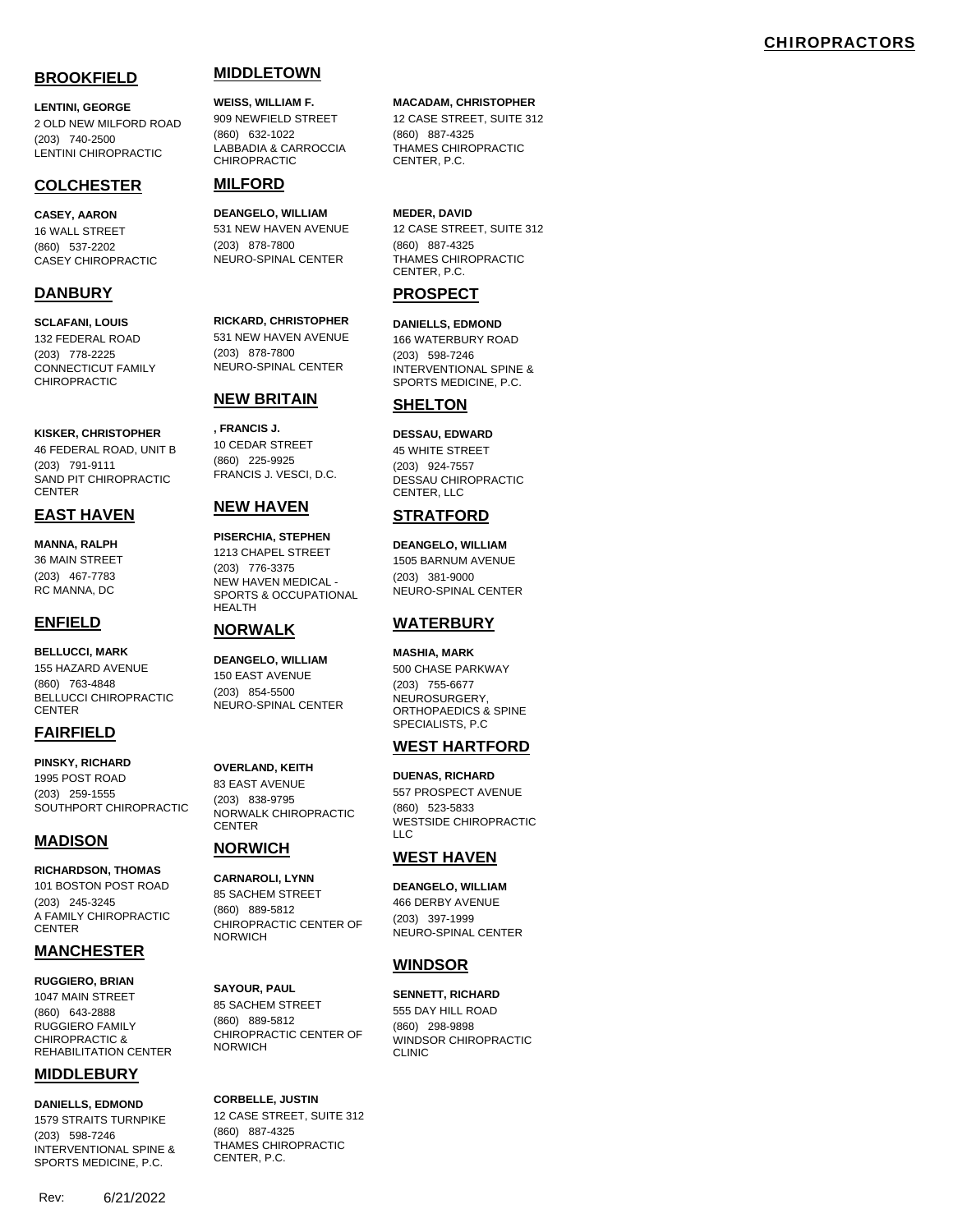# **BLOOMFIELD**

#### **BLUTH, LAWRENCE**

6 NORTHWESTERN DRIVE, STE 202 522-4429 (860) HARTFORD NEUROLOGY, LLC

#### **BONDI, STEVEN**

6 NORTHWESTERN DRIVE, STE 202 522-4429 (860) HARTFORD NEUROLOGY, LLC

#### **CONWAY, STEPHEN**

6 NORTHWESTERN DRIVE STE 202 522-4429 (860) HARTFORD NEUROLOGY, LLC

#### **GRABLE-ESPOSITO, PHYLLIS**

6 NORTHWESTERN DRIVE, STE 202 522-4429 HARTFORD NEUROLOGY, LLC (860)

6 NORTHWESTERN DRIVE, STE 202 522-4429 (860) HARTFORD NEUROLOGY, LLC **PRICE, ARIKE**

# **BRANFORD**

288 EAST MAIN STREET 481-3153 (203) HASBANI NEUROLOGY **HASBANI, MAYER**

# **DANBURY**

69 SAND PIT ROAD 748-2551 (203) **ASSOCIATED** NEUROLOGISTS **BONWETSCH, ROBERT**

#### **CULLIGAN, NEIL**

69 SAND PIT ROAD 744-2380 (203) ASSOCIATED NEUROLOGISTS

#### **GRECO, DAVID**

69 SAND PIT ROAD 748-2551 (203) ASSOCIATED NEUROLOGISTS

69 SAND PIT ROAD 748-2551 (203) ASSOCIATED NEUROLOGISTS **GUARDIA, CHARLES**

#### **HABIBI, BEHZAD**

69 SAND PIT ROAD 748-2551 (203) **ASSOCIATED** NEUROLOGISTS

#### **HABIBI, BEHZAD**

69 SAND PIT ROAD 748-2551 (203) ASSOCIATED NEUROLOGISTS

#### 69 SAND PIT ROAD 748-2551 (203) **ASSOCIATED** NEUROLOGISTS **MARKIND, SAMUEL**

# **ENFIELD**

100 HAZARD AVENUE, STE 205 522-4429 (860) HARTFORD NEUROLOGY, LLC **BLUTH, LAWRENCE**

100 HAZARD AVENUE, STE 205 522-4429 (860) HARTFORD NEUROLOGY,  $\sqcup$  C **BONDI, STEVEN**

100 HAZARD AVENUE, STE 205 522-4429 (860) HARTFORD NEUROLOGY,  $\overline{L}$ **CONWAY, STEPHEN**

100 HAZARD AVENUE, STE 205 522-4429 (860) HARTFORD NEUROLOGY, LLC **GRABLE-ESPOSITO, PHYLLIS**

100 HAZARD AVENUE, STE 205 522-4429 (860) HARTFORD NEUROLOGY,  $\overline{L}$ **PRICE, ARIKE**

# **GLASONBURY**

622 HEBRON AVENUE, STE 102 522-4429 (860) HARTFORD NEUROLOGY, LLC **BONDI, STEVEN**

# **MERIDEN**

**SAMI, HAMID**

622 HEBRON AVENUE, STE 102

622 HEBRON AVENUE, STE 102

622 HEBRON AVENUE, STE 102

622 HEBRON AVENUE, STE 102

**GRABLE-ESPOSITO, PHYLLIS**

522-4429 (860) HARTFORD NEUROLOGY,

522-4429 (860) HARTFORD NEUROLOGY,

522-4429 (860) HARTFORD NEUROLOGY,

522-4429 (860) HARTFORD NEUROLOGY,

85 SEYMOUR STREET 522-4429 (860) HARTFORD NEUROLOGY,

85 SEYMOUR STREET 522-4429 (860) HARTFORD NEUROLOGY,

85 SEYMOUR STREET 522-4429 (860) HARTFORD NEUROLOGY,

85 SEYMOUR STREET 522-4429 (860) HARTFORD NEUROLOGY,

85 SEYMOUR STREET 522-4429 (860) HARTFORD NEUROLOGY,

**PRICE, ARIKE**

**GRABLE-ESPOSITO, PHYLLIS**

**CONWAY, STEPHEN**

**BONDI, STEVEN**

**BLUTH, LAWRENCE HARTFORD**

**PRICE, ARIKE**

**CONWAY, STEPHEN**

**BLUTH, LAWRENCE GLASTONBURY**

 $\sqcup$  C

 $\sqcup$  C

LLC

LLC

LLC

 $\overline{L}$ 

 $\overline{L}$ 

 $\sqcup$  C

LLC

455 LEWIS AVENUE 630-1000 (203) **CONNECTICUT** NEUROLOGICAL SPECIALISTS LLC

# **MIDDLEBURY**

1625 STRAITS TURNPIKE (203) 568-2959 **YLAGAN, VICTOR**

1579 STRAITS TURNPIKE 758-8995 (203) TRINITY HEALTH - NEUROLOGY **FATTAHI, POOIA**

# **MILFORD**

205 SUB WAY, SUITE 200 226-2491 (203) THE AYER NEUROSCIENCE INSTITUTE **MICALIZZI, PHILIP**

# **MYSTIC**

100 PERKINS FARM DRIVE, STE 303 972-3600 (860) THE AYER NEUROSCIENCE INSTITUTE **TINKLEPAUGH, DAVID**

# **NEW HAVEN**

136 SHERMAN AVENUE, STE 505 562-8071 (203) HASBANI NEUROLOGY **HASBANI, MAYER**

# **NEW LONDON**

350 MONTAUK AVENUE 443-1891 (860) NEUROLOGICAL GROUP **RADIN, LAURENCE**

# **RIDGEFIELD**

66 GROVE STREET (203) 437-7661 **TUROK, IGOR**

# **SOUTHINGTON**

462 QUEEN STREET, SUITE 201 621-1896 (860) THE AYER NEUROSCIENCE **INSTITUTE MICALIZZI, PHILIP**

# NEUROLOGISTS

# **WALLINGFORD**

# **TUROK, IGOR**

67 MASONIC AVENUE, SUITE 2400 (203) 429-0490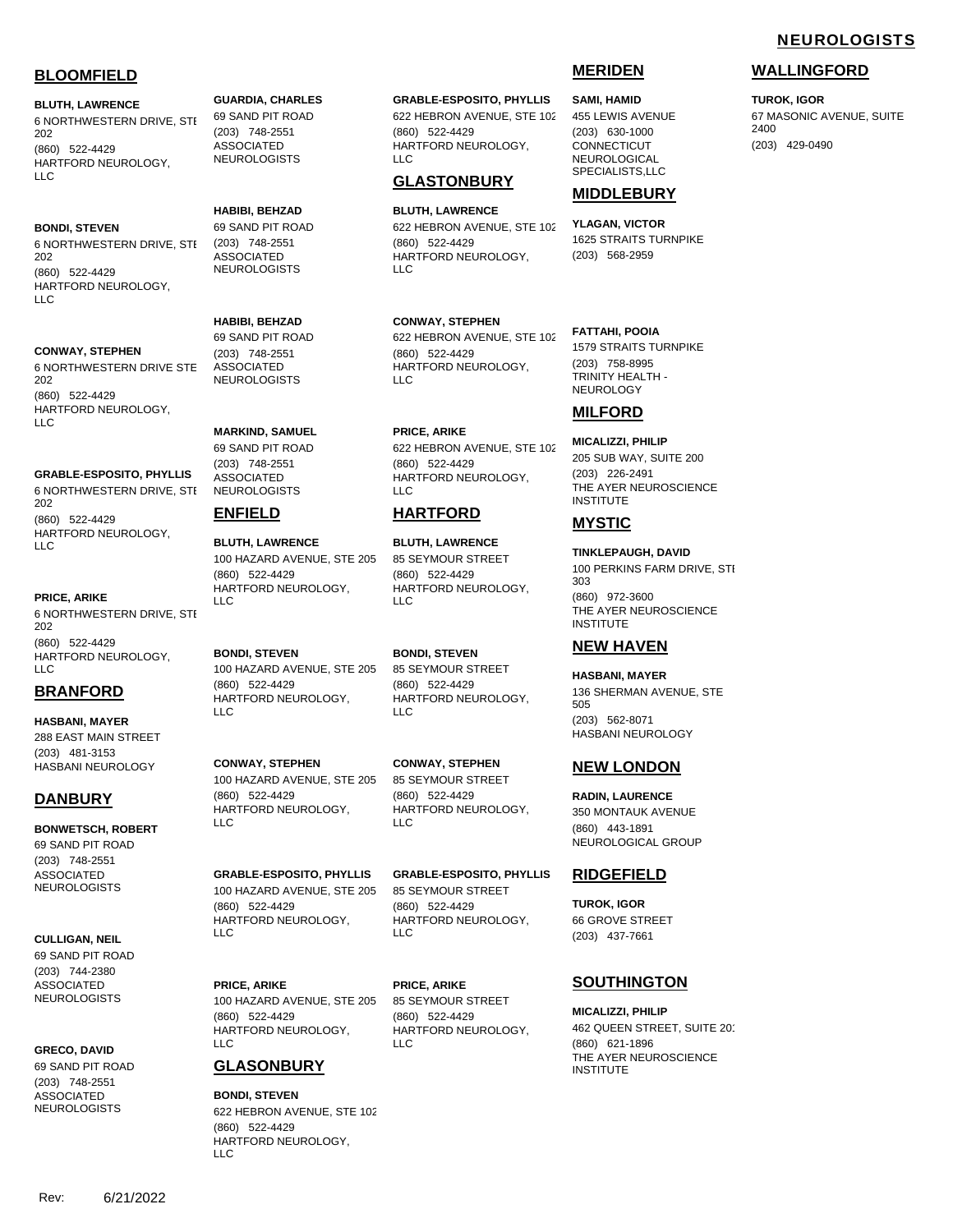# **BLOOMFIELD**

# 701 COTTAGE GROVE ROAD, STE E-010 **CALDERON, STEPHEN**

(860) 522-7121

# **LANTNER, HOWARD**

701 COTTAGE GROVE ROAD, STE E-010 (860) 522-7121

# **DANBURY**

# **BATSON, RAMON**

79 SAND PIT ROAD, STE 301 792-2003 (203) ELITE BRAIN & SPINE OF **CONNECTICUT** 

#### **SANDERSON, SCOTT**

79 SAND PIT ROAD, STE 301 792-2003 (203) ELITE BRAIN & SPINE OF CONNECTICUT

# **FAIRFIELD**

# **GORELICK, JUDITH**

305 BLACK ROCK TURNPIKE 337-2600 (203) ORTHOPAEDIC SPECIALTY GROUP

#### **ZIMMERMAN, GARY**

305 BLACK ROCK TURNPIKE 337-2600 (203) ORTHOPAEDIC SPECIALTY **GROUP** 

# **FARMINGTON**

#### **KURESHI, INAM**

399 FARMINGTON AVENUE , STE 200 278-0070 (860) HHC- THE AYER NEUROSCIENCE INSTITUTE

#### 399 FARMINGTON AVENUE, STE 200 278-0070 (860) HHC- THE AYER NEUROSCIENCE INSTITUTE **KVAM, DAVID**

# **GREENWICH**

#### **APOSTOLIDES, PAUL**

6 GREENWICH OFFICE PARK 869-1145 (203) ORTHO & NEUROSURGERY **SPECIALISTS** 

#### 6 GREENWICH OFFICE PARK 869-1145 (203) ORTHO & NEUROSURGERY SPECIALISTS **CAMEL, MARK**

# **FIORE, AMORY**

6 GREENWICH OFFICE PARK 869-1145 (203) ORTHO & NEUROSURGERY SPECIALISTS

#### **SIMON, SCOTT**

6 GREENWICH OFFICE PARK 869-1145 (203) ORTHO & NEUROSURGERY SPECIALISTS

# **HARTFORD**

#### 100 RETREAT AVENUE, STE 70 278-0070 (860) HHC- THE AYER NEUROSCIENCE INSTITUTE **KVAM, DAVID**

#### 100 RETREAT AVENUE, STE 70 278-0070 (860) HHC -THE AYER NEUROSCIENCE INSTITUTE **KURESHI, INAM**

# **MILFORD**

# 321 BOSTON POST ROAD **GORELICK, JUDITH**

337-2600 (203) ORTHOPAEDIC SPECIALTY **GROUP** 

# **NEW HAVEN**

60 TEMPLE STREET 772-4001 (203) NEW HAVEN NEUROSURIGCAL ASSOCIATES **DICKEY, PHILLIP**

#### **LAURANS, MAXWELL**

1 LONG WHARF DRIVE 785-2807 (203) YALE MEDICINE

# **NEW LONDON**

194 HOWARD STREET 444-3366 (860) YALE NEUROSURGERY - NEW LONDON **DOHERTY, PATRICK**

# **NORWALK**

#### 148 EAST AVENUE, STE 3D 853-0003 (203) ELITE BRAIN & SPINE OF **CONNECTICUT BATSON, RAMON**

#### 148 EAST AVENUE, SUITE 3D **SANDERSON, SCOTT**

853-0003 (203) ELITE BRAIN & SPINE OF CONNECTICUT

# **NORWICH**

ONE TOWN PARK PLAZA (860) 889-8598 **SALAME, CAMILLE**

# **CRISCUOLO, GREGORY**

330 WASHINGTON STREET STE 540 859-5137 (860) HHC MEDICAL GROUP - NEUROSURGERY

# **SHELTON**

2 IVY BROOK ROAD 755-6677 (2030 NEUROSURGERY, ORTHOPAEDICS & SPINE SPECIALISTS, P.C. **STRUGAR, JOHN**

2 IVY BROOK ROAD 755-6677 (203) NEUROSURGERY, ORTHOPAEDICS & SPINE SPECIALISTS, P.C. **WAITZE, ALAN**

760 RIVER ROAD 337-2600 (203) ORTHOPAEDIC SPECIALTY **GROUP ZIMMERMAN, GARY**

# **SOUTHBURY**

RIVERVIEW CINEMA PLAZA, 69 MAIN STREET SOUTH 755-6677 (203) NEUROSURGERY, ORTHOPAEDICS & SPINE SPECIALISTS, P.C. **STRUGAR, JOHN**

#### **WAITZE, ALAN**

RIVERVIEW CINEMA PLAZA, 69 MAIN STREET SOUTH 755-6677 (203) NEUROSURGERY, ORTHOPAEDICS & SPINE SPECIALISTS, P.C.

# **STAMFORD**

5 HIGH RIDGE PARK, 3RD FL 869-1145 (203) ORTHO & NEUROSURGERY SPECIALISTS **SIMON, SCOTT**

#### **ROSENSTEIN, CORY**

29 HOSPITAL PLAZA, STE 602 276-4884 (203) STAMFORD HEALTH INTEGRATED PRACTICES, INC

# **WALLINGFORD**

1062 BARNES ROAD 265-1146 (203) NEW HAVEN NEUROSURIGCAL ASSOCIATES **DICKEY, PHILLIP**

# **WATERBURY**

500 CHASE PARKWAY 755-6677 (203) NEUROSURGERY, ORTHOPAEDICS & SPINE SPECIALISTS **FORSHAW, DAVID**

# **MUSHAWEH, JAROB**

500 CHASE PARKWAY 755-6677 (203) NEUROSURGERY, ORTHOPAEDICS & SPINE SPECIALISTS, P.C.

# **STRUGAR, JOHN**

500 CHASE PARKWAY 755-6677 (203) **NEUROSURGERY** ORTHOPAEDICS & SPINE SPECIALISTS, P.C.

#### **WAITZE, ALAN**

500 CHASE PARKWAY 755-6677 (203) NEUROSURGERY, ORTHOPAEDICS & SPINE SPECIALISTS, P.C.

# **WESTPORT**

300 POST ROAD WEST 332-3272 (203) HARTFORD HEALTHCARE NEUROSURGERY **ABBED, KHALID**

# **WILTON**

249 DANBURY ROAD 869-1145 (203) ORTHO & NEUROSURGERY SPECIALISTS **SIMON, SCOTT**

# **WINDSOR**

#### 360 BLOOMFIELD AVENUE STE 209 688-1311 (860) HHC - THE AYER NEUROSCIENCE INSTITUTE **WAKEFIELD, ANDREW**

Rev: 6/21/2022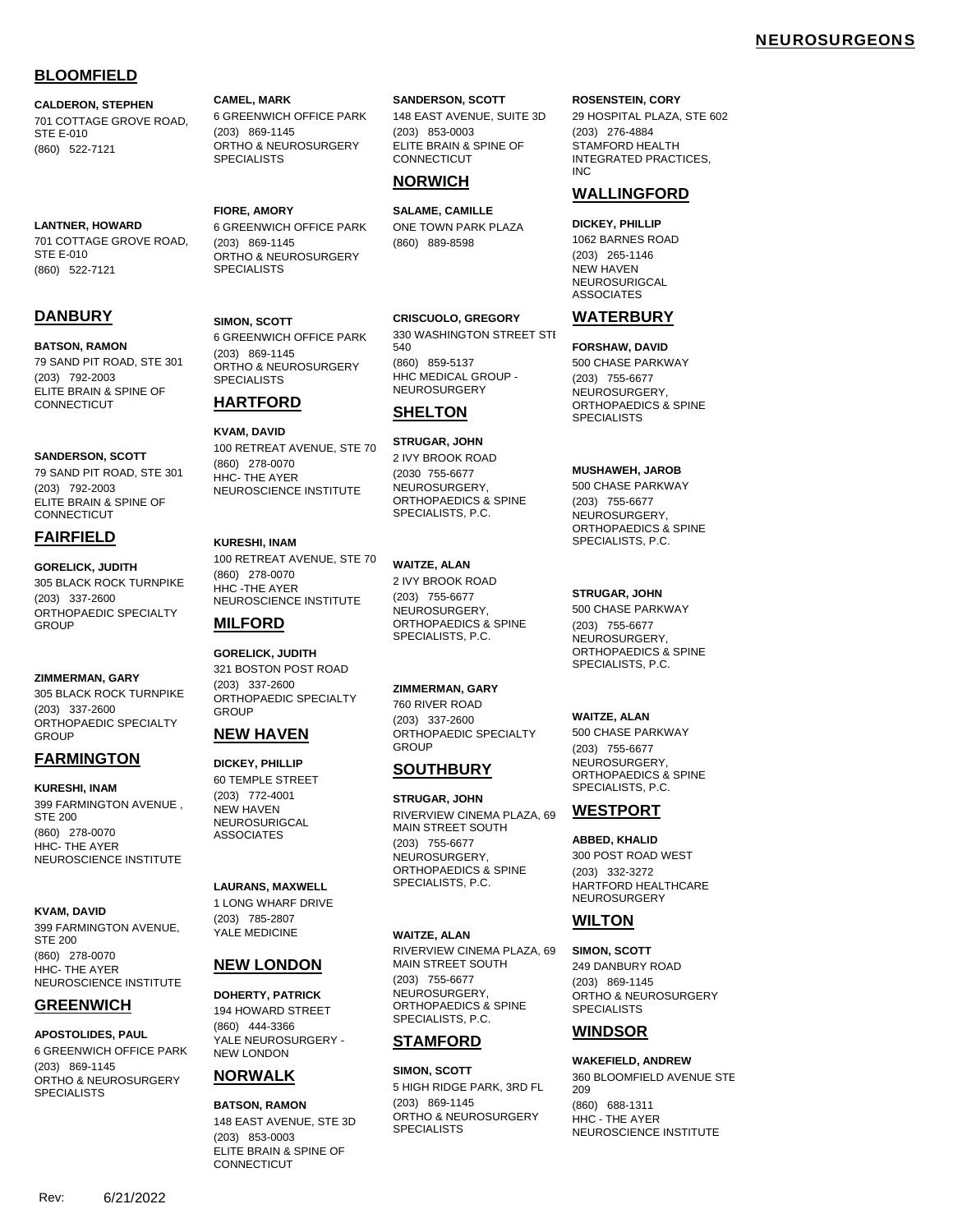# **AVON**

#### 34 DALE ROAD, SUITE 208 677-0079 (860) FARMINGTON VALLEY ORTHOPEDIC ASSOCIATES, P.C. **BURSTEIN, DAVID**

**JAMBOR, CLINTON**

34 DALE ROAD, SUITE 208 677-0079 (860) FARMINGTON VALLEY ORTHOPEDIC ASSOCIATES, P.C.

**SCARANGELLA, STEPHEN**

31 ENSIGN DRIVE 751-6039 (860) ORTHOPEDIC SURGICAL PARTNERS

# **BANTAM**

622 BANTAM ROAD 361-6650 (860) LITCHFIELD COUNTY **ORTHOPEDICS GARDEN, MITCHELL**

# **BLOOMFIELD**

510 COTTAGE GROVE ROAD (860) 243-1414 **SELDEN, STEVEN**

35 JOLLEY DRIVE 242-3000 (860) ADVANCED ORTHOPEDICS NEW ENGLAND **BISSELL, SCOTT**

35 JOLLEY DRIVE 728-6740 (860) ADVANCED ORTHOPEDICS NEW ENGLAND **FANTRY, AMANDA**

35 JOLLEY DRIVE, STE 301 242-3000 (860) ADVANCED ORTHOPEDICS NEW ENGLAND **KIMMEL, JAY**

**KRUGER, DAVID**

35 JOLLEY DRIVE, SUITE 301 242-3000 (860) ADVANCED ORTHOPEDICS NEW ENGLAND

35 JOLLEY DRIVE 242-3000 (860) ADVANCED ORTHOPEDICS NEW ENGLAND **WASSERLAUF, BRETT**

# **BRANFORD**

1224 MAIN STREET 481-9906 (203) CENTER FOR ORTHOPAEDICS **DAIGNEAULT, JOHN**

1224 MAIN STREET 481-9906 (203) CENTER FOR **ORTHOPAEDICS MAYOR, ROWLAND**

1224 MAIN STREET **SUMNER, JEFFREY**

481-9906 (203) CENTER FOR **ORTHOPAEDICS** 

84 NORTH MAIN STREET 483-2509 (203) **CONNECTICUT** ORTHOPAEDIC SPECIALISTS, PC **TOMAK, SANDA**

84 NORTH MAIN STREET 453-6340 (203) CT ORTHOPAEDIC SPECIALISTS **BEINER, JOHN**

84 NORTH MAIN STREET 483-2509 (203) CT ORTHOPAEDIC SPECIALISTS **COHEN, DAVID**

84 NORTH MAIN STREET 483-2509 (203) CT ORTHOPAEDIC SPECIALISTS **DIANA, RICHARD**

84 NORTH MAIN STREET 483-2509 (203) CT ORTHOPAEDIC SPECIALISTS **KELLEY, JOHN**

84 NORTH MAIN STREET 483-2509 (203) CT ORTHOPAEDIC SPECIALISTS **KRAMER, KENNETH**

84 NORTH MAIN STREET 483-2509 (203) CT ORTHOPAEDIC SPECIAL ISTS **McCALLUM, JOHN**

84 NORTH MAIN STREET 483-2509 (203) CT ORTHOPAEDIC SPECIAL ISTS **MINOTTI, PHILIP**

1224 MAIN STREET 407-3500 (203) CT ORTHOPAEDIC SPECIAL ISTS **PADEGIMAS, ERIC**

84 NORTH MAIN STREET 483-2509 (203) CT ORTHOPAEDIC SPECIALISTS **RUWE, PATRICK**

84 NORTH MAIN STREET 483-2509 (203) CT ORTHOPAEDIC SPECIALISTS **SCANLAN, MARK**

# **BRIDGEPORT**

4747 MAIN STREET 372-0649 (203) ORTHOCARE SPECIALISTS **BROWN, DAVID**

# **BRISTOL**

641 CLARK AVENUE SUITE B 582-6603 (860) BRISTOL ORTHOPAEDICS **CUCKA, MICHAEL**

641 CLARK AVENUE SUITE B 582-6603 (860) BRISTOL ORTHOPAEDICS **ORGAN, SCOTT**

**BREZENOFF, LEIGH**

281 NORTH MAIN STREET 582-0822 (860) LITCHFIELD HILLS ORTHO ASSOCIATES

281 NORTH MAIN STREET 582-0822 (860) LITCHFIELD HILLS ORTHO ASSOCIATES **POMPO, FRANK**

281 NORTH MAIN STREET 582-0822 (860) LITCHFIELD HILLS ORTHO **ASSOCIATES POMPO, FRANK**

281 NORTH MAIN STREET 582-0822 (860) LITCHFIELD HILLS ORTHO **ASSOCIATES WISCH, DOUGLAS**

# **BROOKFIELD**

31 OLD ROUTE 7 355-8000 (860) DANBURY ORTHOPEDIC **ASSOCIATES MULLEN, JOHN**

31 OLD ROUTE 7 355-8000 (860) DANBURY ORTHOPEDIC ASSOCIATES **YAGHOUBIAN, ROBERT**

60 OLD NEW MILFORD RD, STE 3E 775-6205 (203) ORTHOPAEDIC SPECIALISTS OF CONNECTICUT **GUPTA, SANJAY**

60 OLD NEW MILFORD ROAD 775-6205 (203) ORTHOPARDIC SPECIALISTS OF CONNECTICUT **FISH, DANIEL**

# **DANBURY**

39 HOSPITAL AVENUE (203) 744-9700 CONNECTICUT NECK & BACK SPECIALISTS **BOMBACK, DAVID**

39 HOSPITAL AVENUE (203) 744-9700 CONNECTICUT NECK & BACK SPECIALISTS **KRAMER, DAVID**

# **BRAND, MICHAEL**

2 RIVERVIEW DRIVE (203) 797-1500 DANBURY ORTHOPEDIC ASSOCIATES

2 RIVERVIEW DRIVE (203) 797-1500 DANBURY ORTHOPEDIC ASSOCIATES **DEVENEY, ROBERT**

2 RIVERVIEW DRIVE 797-1500 (203) DANBURY ORTHOPEDIC **ASSOCIATES DIGIOVANNI, JOSEPH**

2 RIVERVIEW DRIVE (203) 797-1500 DANBURY ORTHOPEDIC **ASSOCIATES DUNLEAVY, JOHN**

2 RIVERVIEW DRIVE (203) 797-1500 DANBURY ORTHOPEDIC ASSOCIATES **HENSHAW, ROSS**

2 RIVERVIEW DRIVE (203) 797-1500 DANBURY ORTHOPEDIC ASSOCIATES, P.C. **SEALEY, RANDOLPH**

2 RIVERVIEW DRIVE (203) 797-1500 DANBURY ORTHOPEDIC ASSOCIATES, PC **CIMINIELLO, ANGELO**

2 RIVERVIEW DRIVE 797-1500 (203) ORTHO CONNECTICUT **DEPUY, MD, JAMES**

2 RIVERVIEW DRIVE (203) 797-1500 ORTHO CONNECTICUT **PAUL, MD, JUSTIN**

# **EAST LYME**

11 INDUSTRIAL PARK ROAD 889-7345 (860) ORTHOPEDIC PARTNERS **ANBARI, AMMAR**

# ORTHOPAEDISTS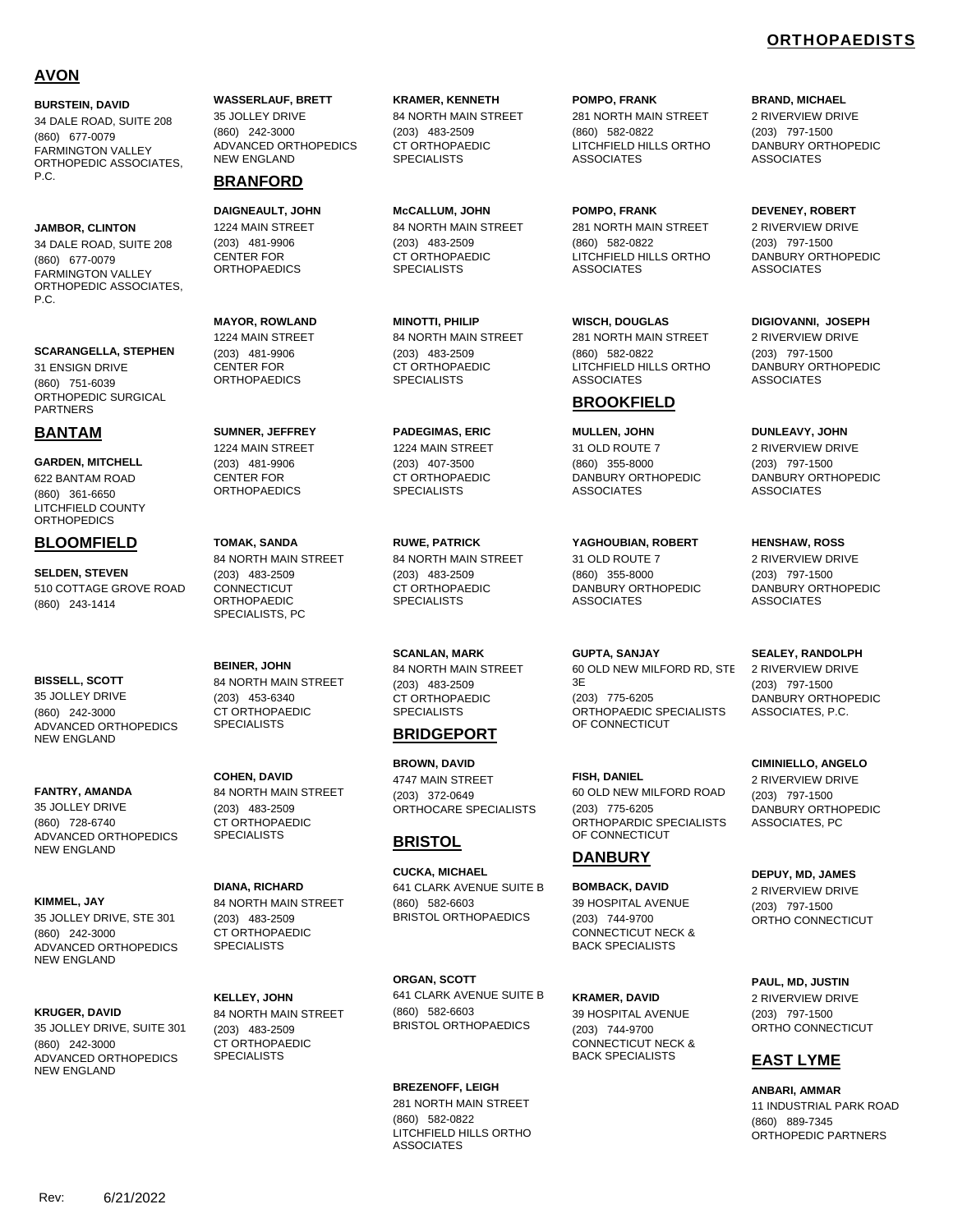# **EAST LYME**

# 11 INDUSTRIL PARK ROAD 889-7345 (860) ORTHOPEDIC PARTNERS **ARCAND, NICOLE**

# **ENFIELD**

#### **FANTRY, AMANDA**

113 ELM STREET, STE 302 253-0276 (860) ADVANCED ORTHOPEDICS NEW ENGLAND

# 113 ELM STREET # 203 253-0276 (860) **KIMMEL, JAY**

ADVANCED ORTHOPEDICS NEW ENGLAND

# **KRUGER, DAVID**

113 ELM STREET # 203 253-0276 (860) ADVANCED ORTHOPEDICS NEW ENGLAND

#### 100 HAZARD AVE., STE 205 549.3210 (860) ORTHOPEDIC ASSOCIATES OF HARTFORD **BENTHIEN, ROSS**

# **BONTEMPO, NICHOLAS**

100 HAZARD AVE., STE 205 549-3210 (860) ORTHOPEDIC ASSOCIATES OF HARTFORD

#### **CARANGELO, ROBERT**

100 HAZARD AVE., STE 205 549-3210 (860) ORTHOPEDIC ASSOCIATES OF HARTFORD

#### **JUDSON, CHRISTOPHER**

100 HAZARD AVE., STE 205 549-3210 (860) ORTHOPEDIC ASSOCIATES OF HARTFORD

# **LENA, CHRISTOPHER**

100 HAZARD AVE., STE 205 549-3210 (860) ORTHOPEDIC ASSOCIATES OF HARTFORD

# **MCDONALD, THOMAS**

7 ELM STREET 549-3210 (860) ORTHOPEDIC ASSOCIATES OF HARTFORD

100 HAZARD AVE., STE 205 549-3210 (860) ORTHOPEDIC ASSOCIATES OF HARTFORD **MIRANDA, MICHAEL**

#### 100 HAZARD AVE., STE 205 549-3210 (860) ORTHOPEDIC ASSOCIATES OF HARTFORD **NAGARKATTI, DURGESH**

100 HAZARD AVE., STE 205 549-3210 (860) ORTHOPEDIC ASSOCIATES OF HARTFORD **SULLIVAN, RAYMOND**

#### 100 HAZARD AVE., STE 205 549-3210 (860) ORTHOPEDIC ASSOCIATES OF HARTFORD **WARE, JAMES**

100 HAZARD AVE., STE 205 549-3210 (860) ORTHOPEDIC ASSOCIATES OF HARTFORD, PC **SHEKHMAN, MARK**

# **ESSEX**

#### 12 BOKUM ROAD 767-9053 (860) CONNECTICUT ORTHOPAEDIC SPECIALISTS, PC **LORENZE, MARK**

12 BOKUM ROAD 767-9053 (860) **CONNECTICUT ORTHOPAEDIC** SPECIALISTS, PC **LUSTER, STEVEN**

# 12 BOKUM ROAD 767-9053 (860) **CONNECTICUT WHITE, MARTIN**

ORTHOPAEDIC SPECIALISTS, PC

# **FAIRFIELD**

1055 POST ROAD 254-1055 (203) ORTHOPAEDIC & SPORTS MEDICINE CENTER **BOONE, PETER**

1055 POST ROAD 268-2882 (203) ORTHOPAEDIC & SPORTS MEDICINE CENTER **CAMPBELL, CURTIS**

1055 POST ROAD 254-1055 (203) ORTHOPAEDIC & SPORTS MEDICINE CENTER **MARTIN, DAVID**

1055 POST ROAD 254-1055 (203) ORTHOPAEDIC & SPORTS MEDICINE CENTER **REDLER, MICHAEL**

1055 POST ROAD 254-1055 (203) ORTHOPAEDIC & SPORTS MEDICINE CENTER **SPAK, JAMES**

305 BLACK ROAD TURNPIKE 337-2600 (203) ORTHOPAEDIC SPECIALTY **GROUP AWAD, JOHN**

305 BLACK ROCK TURNPIKE 337-2600 (203) ORTHOPAEDIC SPECIALTY **GROUP BACKE, HENRY**

#### 305 BLACK ROCK TURNPIKE 337-2600 (203) ORTHOPAEDIC SPECIALTY **GROUP BINDELGLASS, DAVID**

305 BLACK ROCK TURNPIKE 337-2600 (203) ORTHOPAEDIC SPECIALTY **GROUP BRITTIS, DANTE**

# **FABIAN, LAUREN**

305 BLACK ROCK TURNPIKE 337-2600 (203) ORTHOPAEDIC SPECIALTY **GROUP** 

#### 305 BLACK ROCK TURNPIKE 337-2600 (203) ORTHOPAEDIC SPECIALTY **GRIFFITH, CULLEN**

**GROUP** 

305 BLACK ROCK TURNPIKE 337-2600 (203) ORTHOPAEDIC SPECIALTY **GROUP KWOK, PATRICK**

# **MALIN, JOEL**

305 BLACK ROCK TURNPIKE 337-2600 (203) ORTHOPAEDIC SPECIALTY **GROUP** 

305 BLACK ROCK TURNPIKE 337-2600 (203) ORTHOPAEDIC SPECIALTY **GROUP MORRISON, MURRAY**

305 BLACK ROCK TURNPIKE 337-2600 (203) ORTHOPAEDIC SPECIALTY **GROUP MORRISON, TODD**

305 BLACK ROCK TURNPIKE 337-2600 (203) ORTHOPAEDIC SPECIALTY GROUP **WEILAND, DANIEL**

305 BLACK ROCK TURNPIKE 337-2600 (203) ORTHOPEDIC SPECIALTY **GROUP STANTON, ROBERT**

# **FARMINGTON**

499 FARMINGTON AVENUE, STE 300 549-8258 (860) ORTHOPEDIC ASSOCIATES OF HARTFORD **ARONOW, MICHAEL**

499 FARMINGTON AVENUE, STE 300 549-3210 (860) ORTHOPEDIC ASSOCIATES **BURTON, KEVIN**

OF HARTFORD

499 FARMINGTON AVENUE, STE 300 549-3210 (860) ORTHOPEDIC ASSOCIATES OF HARTFORD **CAPUTO, ANDREW**

# **ESMENDE, SEAN**

499 FARMINGTON AVENUE, STE 300 549-3210 (860) ORTHOPEDIC ASSOCIATES OF HARTFORD

#### **ZHOU, MD, HANBING**

499 FARMINGTON AVENUE, STE 300 549-3210 (860) ORTHOPEDIC ASSOCIATES OF HARTFORD

# **GLASTONBURY**

84 GLASTONBURY BLVD. 652-8883 (860) ORTHOPAEDIC SPORTS SPECIALISTS **JOYCE, MICHAEL**

**BENTHIEN, ROSS**

345 WESTERN BOULEVARD 549-3210 (860) ORTHOPEDIC ASSOCIATES OF HARTFORD

# **BONTEMPO, NICHOLAS**

345 WESTERN BOULEVARD 549-3210 (860) ORTHOPEDIC ASSOCIATES OF HARTFORD

**BURTON, KEVIN**

345 WESTERN BLVD. 549-3210 (860) ORTHOPEDIC ASSOCIATES OF HARTFORD

# **CARANGELO, ROBERT**

345 WESTERN BLVD 549-3210 (860) ORTHOPEDIC ASSOCIATES OF HARTFORD

# **LENA, CHRISTOPHER**

345 WESTERN BLVD. 549-3210 (860) ORTHOPEDIC ASSOCIATES OF HARTFORD

#### **MAKANJI, HEEREN**

345 WESTERN BOULEVARD 549-8252 (860) ORTHOPEDIC ASSOCIATES OF HARTFORD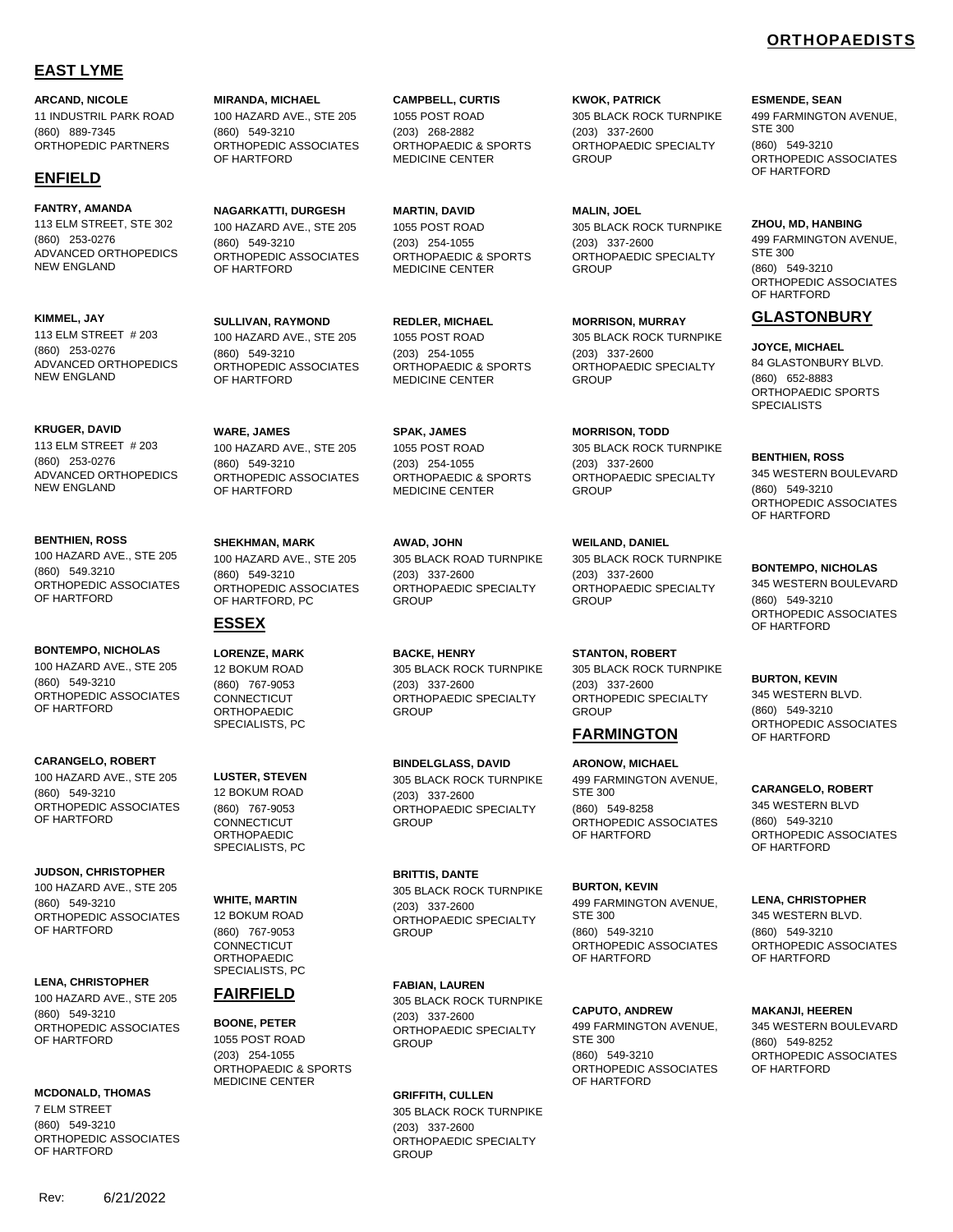# **GLASTONBURY**

# 345 WESTERN BLVD **MIRANDA, MICHAEL**

549-3210 (860) ORTHOPEDIC ASSOCIATES OF HARTFORD

# **NAGARKATTI, DURGESH**

345 WESTERN BLVD 549-3210 (860) ORTHOPEDIC ASSOCIATES OF HARTFORD

#### **RIOS, CLIFFORD**

345 WESTERN BLVD 549-3210 (860) ORTHOPEDIC ASSOCIATES OF HARTFORD

#### **SULLIVAN, RAYMOND**

345 WESTERN BLVD 549-3210 (860) ORTHOPEDIC ASSOCIATES OF HARTFORD

# 345 WESTERN BLVD **SHEKHMAN, MARK**

549-3210 (860) ORTHOPEDIC ASSOCIATES OF HARTFORD, PC

# **ASHMEAD, DUFFIELD**

195 EASTERN BOULEVARD, SUITE 200 527-7161 (860) THE HAND CENTER

# **MCCARTHY, CHRISTOPHER**

195 EASTERN BOULEVARD, SUITE 200 527-7161 (860) THE HAND CENTER

# **MCCARTHY, CHRISTOPHER**

195 EASTERN BOULEVARD, SUITE 200 527-7161 (860) THE HAND CENTER

# **GREENWICH**

# **BERLINER, MD, JONATHAN**

6 GREENWICH OFFICE PARK 869-1145 (203) ORTHO & NEUROSURGERY SPECIALISTS

# 6 GREENWICH OFFICE PARK 869-1145 (203) ORTHO & NEUROSURGERY SPECIALISTS **CHOO, KEVIN**

6 GREENWICH OFFICE PARK 869-1145 (203) ORTHO & NEUROSURGERY SPECIALISTS **CLAIN, MICHAEL**

#### 6 GREENWICH OFFICE PARK 869-1145 (203) ORTHO & NEUROSURGERY SPECIALISTS **CUNNINGHAM, JAMES**

6 GREENWICH OFFICE PARK 869-1145 (203) ORTHO & NEUROSURGERY SPECIALISTS **ENNIS, FRANCIS**

6 GREENWICH OFFICE PARK 869-1145 (203) ORTHO & NEUROSURGERY SPECIALISTS **HINDMAN, STEVEN**

#### 6 GREENWICH OFFICE PARK 869-1145 (203) ORTHO & NEUROSURGERY SPECIALISTS **KAVANAGH, BRIAN**

#### 6 GREENWICH OFFICE PARK 869-1145 (203) ORTHO & NEUROSURGERY SPECIALISTS **MILLER, SETH**

# **SETHI, PAUL**

6 GREENWICH OFFICE PARK 869-1145 (203) ORTHO & NEUROSURGERY SPECIALISTS

#### 6 GREENWICH OFFICE PARK 869-1145 (203) ORTHO & NEUROSURGERY SPECIALISTS **WEI, DAVID**

6 GREENWICH OFFICE PARK 869-1145 (203) ORTHOPAEDIC & **NEUROSURGERY TOMASZEWSKI, PAUL**

# SPECIALISTS **GROTON**

495 GOLD STAR HIGHWAY 449-1413 (860) SEACOAST ORTHOPEDIC SURGERY & SPORTS MEDICINE **CARLOW, STEVEN**

#### 489 ROUTE 184 449-1810 (860) SOUNDVIEW ORTHOPEDIC **ASSOCIATES GACCIONE, DANIEL**

489 ROUTE 184 449-1810 (860) SOUNDVIEW ORTHOPEDIC ASSOCIATES **HUTCHINS, CHRISTOPHER**

# **GUILFORD**

450 BOSTON POST ROAD 453-6340 (203) CONNECTICUT ORTHOPAEDIC SPECIALISTS, PC **TOMAK, SANDA**

#### 450 BOSTON POST ROAD 453-6340 (203) CT ORTHOPAEDIC SPECIAL ISTS **BEINER, JOHN**

450 BOSTON POST ROAD 453-6340 (203) CT ORTHOPAEDIC SPECIAL ISTS **COHEN, DAVID**

#### 450 BOSTON POST ROAD 453-6340 (203) CT ORTHOPAEDIC SPECIALISTS **DIANA, RICHARD**

450 BOSTON POST ROAD 453-6340 (203) CT ORTHOPAEDIC SPECIALISTS **FERRUCCI, ALLEN**

#### 450 BOSTON POST ROAD 453-6340 (203) CT ORTHOPAEDIC SPECIALISTS **KELLEY, JOHN**

**KRAMER, KENNETH**

450 BOSTON POST ROAD 453-6340 (203) CT ORTHOPAEDIC SPECIALISTS

450 BOSTON POST ROAD 453-6340 (203) CT ORTHOPAEDIC SPECIAL ISTS **McCALLUM, JOHN**

#### 450 BOSTON POST ROAD 453-6340 (203) CT ORTHOPAEDIC SPECIALISTS **MINOTTI, PHILIP**

450 BOSTON POST ROAD 453-6340 (203) CT ORTHOPAEDIC SPECIALISTS **RUWE, PATRICK**

#### 111 GOOSE LANE 843-9108 NORTHEAST MEDICAL GROUP-ORTHOPEDIC **SURGERY** 203 **LAHAV, AMIT**

# **HAMDEN**

#### 2200 WHITNEY AVENUE 281-4400 (203) CENTER FOR **ORTHOPAEDICS MAYOR, ROWLAND**

#### **SUMNER, JEFFREY**

2200 WHITNEY AVENUE 281-4400 (203) CENTER FOR **ORTHOPAEDICS** 

# **TOMAK, SANDA**

2408 WHITNEY AVENUE 407-3500 (203) **CONNECTICUT** ORTHOPAEDIC SPECIALISTS, PC

# **BEINER, JOHN**

2408 WHITNEY AVENUE 407-3516 (203) CT ORTHOPAEDIC SPECIALISTS

# **COHEN, DAVID**

2408 WHITNEY AVENUE 407-3518 (203) CT ORTHOPAEDIC SPECIALISTS

# **DIANA, RICHARD**

2408 WHITNEY AVENUE 407-3505 (203) CT ORTHOPAEDIC SPECIALISTS

# **FERRUCCI, ALLEN**

2408 WHITNEY AVENUE 407-3505 (203) CT ORTHOPAEDIC SPECIALISTS

2408 WHITNEY AVENUE 407-3505 (203) CT ORTHOPAEDIC SPECIALISTS **KELLEY, JOHN**

2408 WHITNEY AVENUE 407-3530 (203) CT ORTHOPAEDIC SPECIALISTS **KRAMER, KENNETH**

# **McCALLUM, JOHN**

2408 WHITNEY AVENUE 407-3505 (203) CT ORTHOPAEDIC SPECIALISTS

# **MINOTTI, PHILIP**

2408 WHITNEY AVENUE 407-3505 (203) CT ORTHOPAEDIC SPECIALISTS

#### **NELSON, STEPHEN**

2416 WHITNESY AVENUE, 3RD FL 407-3565 (203) CT ORTHOPAEDIC SPECIALISTS

# ORTHOPAEDISTS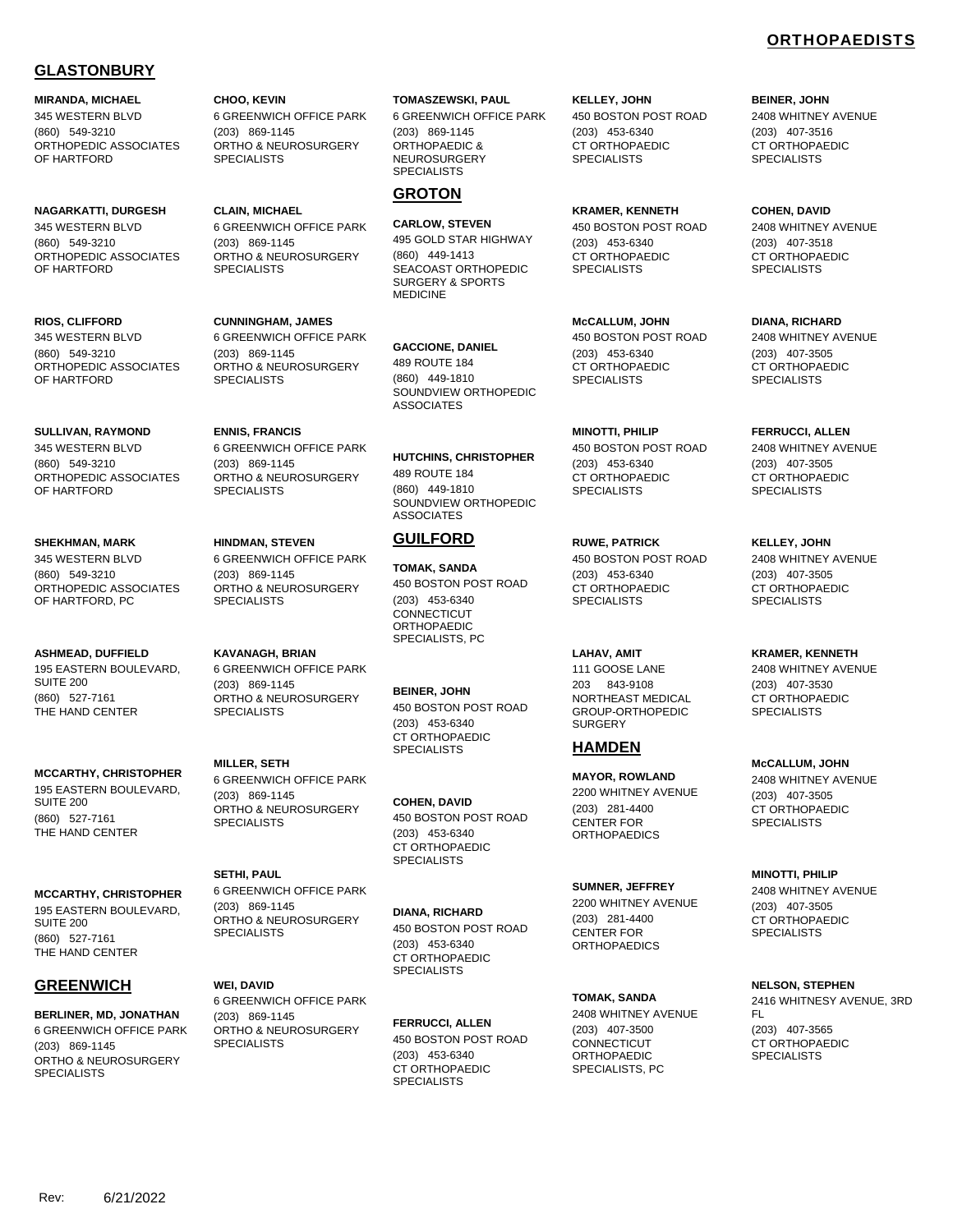# **HAMDEN**

#### 2416 WHITNEY AVENYE, 3RD FLOOR 407-3500 (203) CT ORTHOPAEDIC SPECIALISTS **PADEGIMAS, ERIC**

#### **RUWE, PATRICK**

2408 WHITNEY AVENUE 407-3534 (203) CT ORTHOPAEDIC SPECIALISTS

2408 WHITNEY AVENUE **SCANLAN, MARK**

407-3505 (203) CT ORTHOPAEDIC SPECIALISTS

9 WASHINGTON AVENUE - 1ST **SHIA, DERECK**

FL 865-6784 (203) CT ORTHOPAEDIC SPECIALISTS

**BERNSTEIN, RICHARD**

9 WASHINGTON AVENUE 789-8873 (203) CT ORTHOPEDIC SPECIAL ISTS

#### **CAMPBELL, CURTIS**

2408 WHITNEY AVENUE 601-5232 (203) ORTHOPAEDIC & SPORTS MEDICINE CENTER

**IRVING, JOHN**

9 WASHINGTON AVENUE 789-8873 (203) THE ORTHOPAEDIC GROUP  $\sqcup$  C

**LYNCH, CHRISTOPHER**

9 WASHINGTON AVENUE 789-8873 (203) THE ORTHOPAEDIC GROUP LLC

# **REZNIK, ALAN**

9 WASHINGTON AVENUE 865-6784 (203) THE ORTHOPAEDIC GROUP LLC

9 WASHINGTON AVENUE 865-6784 (203) THE ORTHOPAEDIC GROUP  $\Box$ C **WIJESEKERA, SHIRVINDA**

# **HARTFORD**

31 SEYMOUR STREET, STE 100 549-3210 (860) ORTHOPEDIC ASSOCIATES OF HARTFORD **ALLEN, DONALD**

1000 ASYLUM AVE., STE 3208 549-3210 (860) ORTHOPEDIC ASSOCIATES OF HARTFORD **BENTHIEN, ROSS**

31 SEYMOUR STREET, STE 100 549-3210 (860) ORTHOPEDIC ASSOCIATES OF HARTFORD **BENTHIEN, ROSS**

31 SEYMOUR STREET, STE 100 549-3210 (860) ORTHOPEDIC ASSOCIATES OF HARTFORD **BONTEMPO, NICHOLAS**

1000 ASYLUM AVE., STE 3208 549-3210 (860) ORTHOPEDIC ASSOCIATES OF HARTFORD **CARANGELO, ROBERT**

31 SEYMOUR STREET, STE 100 549-3210 (860) ORTHOPEDIC ASSOCIATES OF HARTFORD **CARANGELO, ROBERT**

1000 ASYLUM AVE., STE 3208 549-3210 (860) ORTHOPEDIC ASSOCIATES OF HARTFORD **JUDSON, CHRISTOPHER**

31 SEYMOUR STREET, STE 100 549-3210 (860) ORTHOPEDIC ASSOCIATES OF HARTFORD **JUDSON, CHRISTOPHER**

1000 ASYLUM AVE., STE 3208 549-3210 (860) ORTHOPEDIC ASSOCIATES OF HARTFORD **LENA, CHRISTOPHER**

549-3210 (860) **LENA, CHRISTOPHER**

31 SEYMOUR STREET 549-3210 (860)

**MAKANJI, HEEREN**

OF HARTFORD

549-3210 (860)

OF HARTFORD

549-3210 (860)

**MIRANDA, MICHAEL**

OF HARTFORD

549-3210 (860)

**MIRANDA, MICHAEL**

OF HARTFORD

549-3210 (860)

OF HARTFORD

549-3210 (860)

OF HARTFORD

549-3210 (860)

OF HARTFORD

549-3210 (860)

OF HARTFORD

549-3210 (860)

**WARE, JAMES**

OF HARTFORD

ORTHOPEDIC ASSOCIATES

31 SEYMOUR AVE., STE 100

**MCDONALD, THOMAS**

ORTHOPEDIC ASSOCIATES

1000 ASYLUM AVE., STE 3208

ORTHOPEDIC ASSOCIATES

31 SEYMOUR STREET, STE 100

ORTHOPEDIC ASSOCIATES

1000 ASYLUM AVE., STE 3208

**NAGARKATTI, DURGESH**

ORTHOPEDIC ASSOCIATES

31 SEYMOUR STREET, STE 100

ORTHOPEDIC ASSOCIATES

1000 ASYLUM AVE. STE 3208

**SULLIVAN, RAYMOND**

**SULLIVAN, RAYMOND**

ORTHOPEDIC ASSOCIATES

31 SEYMOUR STREET, STE 100

ORTHOPEDIC ASSOCIATES

1000 ASYLUM AVE., STE 3208

ORTHOPEDIC ASSOCIATES

**NAGARKATTI, DURGESH**

31 SEYMOUR STREET, STE 100 ORTHOPEDIC ASSOCIATES OF HARTFORD

1000 ASYLUM AVE., STE 3208 549-3210 (860) ORTHOPEDIC ASSOCIATES OF HARTFORD, PC

**SHEKHMAN, MARK**

31 SEYMOUR STREET, STE 100 549-3210 (860) ORTHOPEDIC ASSOCIATES OF HARTFORD, PC **SHEKHMAN, MARK**

31 SEYMOUR STREET, SUITE 203 527-7161 (860) THE HAND CENTER **ASHMEAD, DUFFIELD**

31 SEYMOUR STREET, SUITE 203 527-7161 (860) THE HAND CENTER **MCCARTHY, CHRISTOPHER**

**MCCARTHY, CHRISTOPHER**

31 SEYMOUR STREET, SUITE 203 527-7161 (860) THE HAND CENTER

# **MADISON**

1353 BOSTON POST ROAD 245-7447 (203) **CONNECTICUT ORTHOPAEDIC** SPECIALISTS, PC **LORENZE, MARK**

1353 BOSTON POST ROAD 245-7447 (203) CONNECTICUT ORTHOPAEDIC SPECIALISTS, PC **LUSTER, STEVEN**

# **MANCHESTER**

29 HAYNES STREET 649-2267 (860) ORTHOPEDIC ASSOCIATES OF HARTFORD **MAZZARA, JAMES**

**SCARANGELLA, STEPHEN**

277 WEST MIDDLE TURNPIKE 432-4640 (860) ORTHOPEDIC SURGICAL PARTNERS

# **VELTRI, DANIEL**

360 TOLLAND TURNPIKE, STE. 3-C E. POINT OFF BLDG 649-0063 (860) SPORTS MEDICINE & ORTHOPEDIC SURGERY

# **MARLBOROUGH**

14 JONES HOLLOW ROAD 295-8751 (860) ORTHOPAEDIC ASSOCIATES OF MIDDLETOWN **LARSON, THOMAS**

**REARDON, TERRY**

14 JONES HOLLOW ROAD 295-8751 (860) ORTHOPAEDIC ASSOCIATES OF MIDDLETOWN

14 JONES HOLLOW ROAD, STE 5 347-7636 (860) ORTHOPEDIC ASSOCIATES OF MIDDLETOWN **HICKS, ALFRED**

14 JONES HOLLOW ROAD, STE 5 347-7636 (860) ORTHOPEDIC ASSOCIATES OF MIDDLETOWN **KUHN, MICHAEL**

# **MERIDEN**

455 LEWIS AVENUE 639-7992 (203) COMPREHENSIVE ORTHO & MUSCULOSKELETAL CARE  $\overline{L}$ **DRISCOLL, JON**

# **KOLSTAD, LEONARD**

455 LEWIS AVENUE 639-7992 (203) COMPREHENSIVE ORTHO & MUSCULOSKELETAL CARE  $\overline{L}$ 

**PRAVDA, JEFFREY**

455 LEWIS AVENUE 639-7992 (203) COMPREHENSIVE ORTHO & MUSCULOSKELETAL CARE  $\sqcup$  C

**COVEY, AARON**

455 LEWIS AVENUE, STE 101 639-7992 (203) COMPREHENSIVE ORTHO& MUSCULOSKELETAL CARE, LLC

# ORTHOPAEDISTS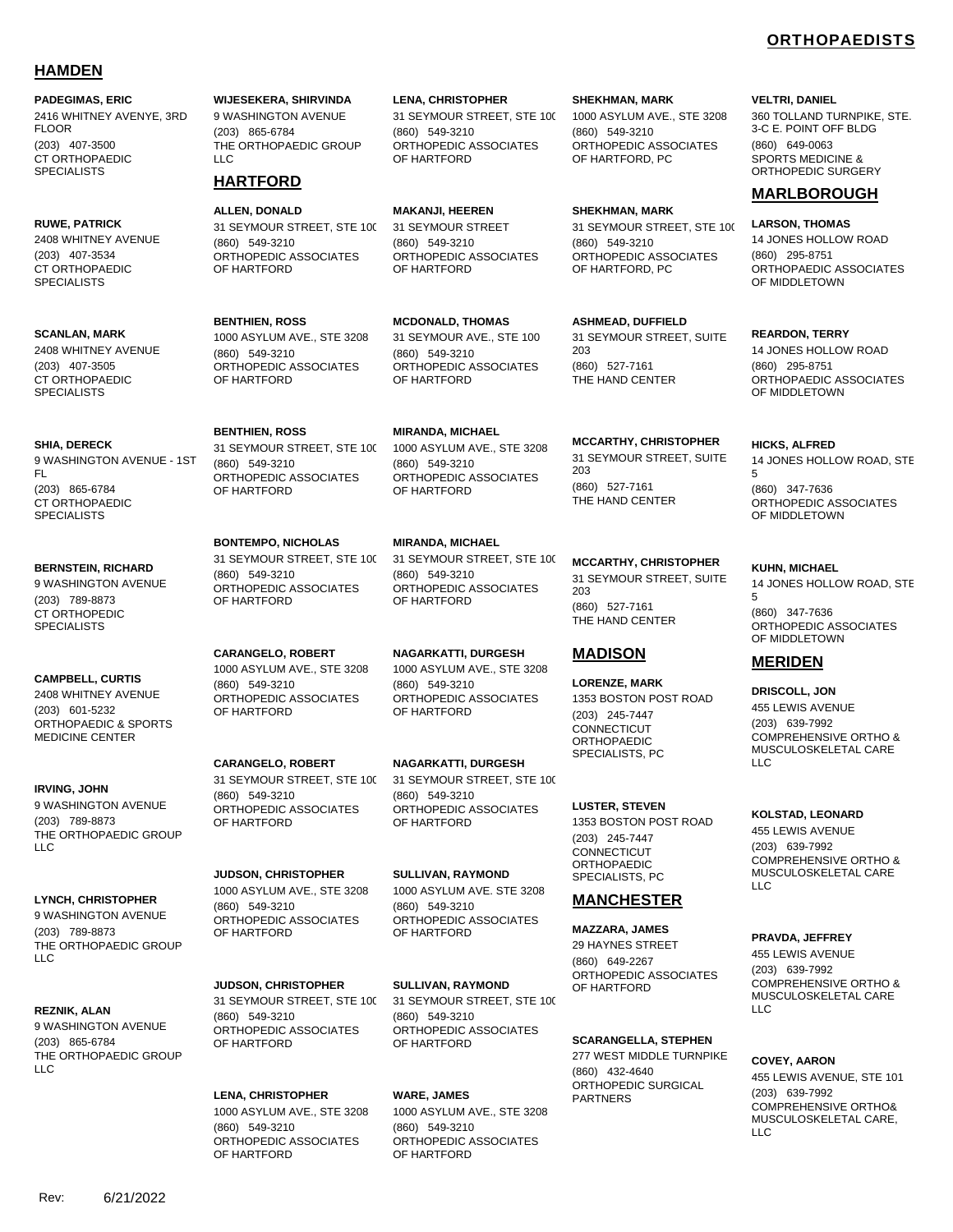# **MIDDLEBURY**

1579 STRAITS TURNPIKE 758-1272 (203) ACTIVE ORTHOPAEDICS **KAPLAN, MICHAEL**

# **RAFTERY, CHARLES**

1579 STRAIT'S TURNPIKE 758-2003 (203) CONNECTICUT SPINE & DISC **INSTITUTE** 

# **MIDDLETOWN**

430 SAYBROOK ROAD, STE 100 **BERSON, LAWRENCE**

685-8940 (860) MIDDLESEX ORTHOPEDIC SURGEONS

#### **BLOOM, LEE**

430 SAYBROOK ROAD, STE 100 685-8940 (860) MIDDLESEX ORTHOPEDIC SURGEONS

#### 430 SAYBROOK ROAD. STE 100 685-8940 (860) MIDDLESEX ORTHOPEDIC **HERGAN, DAVID**

**SURGEONS** 

#### **O DONNELL, SEAN**

430 SAYBROOK ROAD, STE 100 685-8940 (860) MIDDLESEX ORTHOPEDIC SURGEONS

#### **SOHN, JOSEPH**

685-8940 (860) MIDDLESEX ORTHOPEDIC SURGEONS, P.C.

685-8940 (860) MIDDLESEX ORTHOPEDIC SURGEONS, P.C.

453-5289 (203)

OF MIDDLETOWN

**LARSON, THOMAS**

**WASTERLAIN, AMY**

**WALSH, JAMES**

430 SAYBROOK ROAD, STE 100 685-8940 (860) MIDDLESEX ORTHOPEDIC SURGEONS, P.C.

430 SAYBROOK ROAD, STE 100

430 SAYBROOK ROAD, STE 100

20 COMMERCE PARK 876-1723 (203) CENTER FOR **ORTHOPAEDICS MAYOR, ROWLAND**

#### 20 COMMERCE PARK 876-1723 (203) CENTER FOR **ORTHOPAEDICS SUMNER, JEFFREY**

258 SOUTH BROAD STREET 877-5522 (203) **SCHACHTER, AARON**

CONNECTICUT ORTHOPAEDIC SPECIALISTS, PC

258 BROAD STREET 882-3373 (203) CONNECTICUT ORTHOPAEDIC SPECIALISTS, PC **TOMAK, SANDA**

258 BROAD STREET 882-3373 (203) CT ORTHOPAEDIC SPECIALISTS **BEINER, JOHN**

258 BROAD STREET 882-3373 (203) CT ORTHOPAEDIC SPECIALISTS **COHEN, DAVID**

258 BROAD STREET 882-3373 (203) **DIANA, RICHARD**

258 BROAD STREET 882-3373 (203) CT ORTHOPAEDIC **McCALLUM, JOHN**

258 BROAD STREET 407-3565 (203) CT ORTHOPAEDIC SPECIALISTS **NELSON, STEPHEN**

258 BROAD STREET 882-3373 (203) CT ORTHOPAEDIC SPECIALISTS **RUWE, PATRICK**

250 BROAD STREET 882-3373 (203) CT ORTHOPAEDIC SPECIAL ISTS **SCANLAN, MARK**

# **NEW BRITAIN**

ONE LAKE STREET, BLDG D 832-4666 (860) STARLING PHYSICIANS **BELNIAK, ROBERT**

ONE LAKE STREET, BLDG D 832-4666 (860) STARLING PHYSICIANS **SCARLETT, RICHARD**

# **NEW CANNAN**

166 CHERRY STREET 323-7331 (203) ORTHOPAEDIC SURGERY & SPORTS MEDICINE **BRODSKY, ADAM**

# **NEW HAVEN**

60 TEMPLE STREET 562-2663 (203) CENTER FOR ORTHOPAEDICS **DAIGNEAULT, JOHN**

#### **MAYOR, ROWLAND**

60 TEMPLE STREET 562-2663 (203) CENTER FOR **ORTHOPAEDICS** 

# **SUMNER, JEFFREY**

60 TEMPLE STREET 562-2663 (203) CENTER FOR ORTHOPAEDICS

#### **McCALLUM, JOHN**

330 ORCHARD STREET, STE 10 789-2211 (203) CT ORTHOPAEDIC SPECIALISTS

# **ORTHOPAEDISTS**

# **NEW LONDON**

6 SHAWS COVE STE 101 444-9022 (860) SHAWS COVE ORTHOPAEDICS LLC **MILLER, JEFFREY**

# **NEW MILFORD**

131 KENT ROAD 355-8000 (860) DANBURY ORTHOPEDIC ASSOCIATES **MULLEN, JOHN**

131 KENT ROAD 355-8000 (860) DANBURY ORTHOPEDIC ASSOCIATES **YAGHOUBIAN, ROBERT**

131 KENT ROAD 355-8000 (860) ORTHOCONNECTICUT, PC **GANAL, EDMUND**

2 OLD PARK LANE 210-2273 (860) ORTHOPARDIC SPECIALISTS OF CONNECTICUT **FISH, DANIEL**

# **NEWINGTON**

505 WILLARD AVE., STE C 549-3210 (860) ORTHOPEDIC ASSOCIATES OF HARTFORD **BENTHIEN, ROSS**

# **BONTEMPO, NICHOLAS**

505 WILLARD AVE., STE C 549-3210 (860) ORTHOPEDIC ASSOCIATES OF HARTFORD

505 WILLARD AVENUE, STE C 549-3210 (860) ORTHOPEDIC ASSOCIATES OF HARTFORD **CARANGELO, ROBERT**

**JUDSON, CHRISTOPHER**

505 WILLARD AVE., STE C 549-3210 (860) ORTHOPEDIC ASSOCIATES OF HARTFORD

# **LENA, CHRISTOPHER**

505 WILLARD AVE., STE C 549-3210 (860) ORTHOPEDIC ASSOCIATES OF HARTFORD

ORTHOPAEDIC ASSOCIATES

211 SOUTH MAIN STREET

512 SAYBROOK ROAD 347-7636 (860) ORTHOPEDIC ASSOCIATES OF MIDDLETOWN **MILFORD**

# 211 SOUTH MAIN STREET 347-7636 (860) ORTHOPEDIC ASSOCIATES OF MIDDLETOWN

**KUHN, MICHAEL**

**KUHN, MICHAEL**

512 SAYBROOK ROAD 347-7636 (860)

**LARSON, THOMAS**

OF MIDDLETOWN

**REARDON, TERRY**

295-8751 (860)

OF MIDDLETOWN

**REARDON, TERRY**

512 SAYBROOK ROAD 347-7636 (860)

OF MIDDLETOWN

**HICKS, ALFRED**

ORTHOPAEDIC ASSOCIATES

211 SOUTH MAIN STREET

ORTHOPAEDIC ASSOCIATES

ORTHOPAEDIC ASSOCIATES

211 SOUTH MAIN STREET 347-7636 (860)

ORTHOPEDIC ASSOCIATES OF MIDDLETOWN

512 SAYBROOK ROAD 347-7636 (860)

**HICKS, ALFRED**

ORTHOPEDIC ASSOCIATES OF MIDDLETOWN

CT ORTHOPAEDIC SPECIAL ISTS 258 BROAD STREET 882-3373 (203) **KELLEY, JOHN**

CT ORTHOPAEDIC SPECIAL ISTS

258 BROAD STREET **KRAMER, KENNETH**

882-3373 (203) CT ORTHOPAEDIC SPECIAL ISTS

SPECIALISTS

258 BROAD STREET 882-3373 (203) CT ORTHOPAEDIC SPECIALISTS **MINOTTI, PHILIP**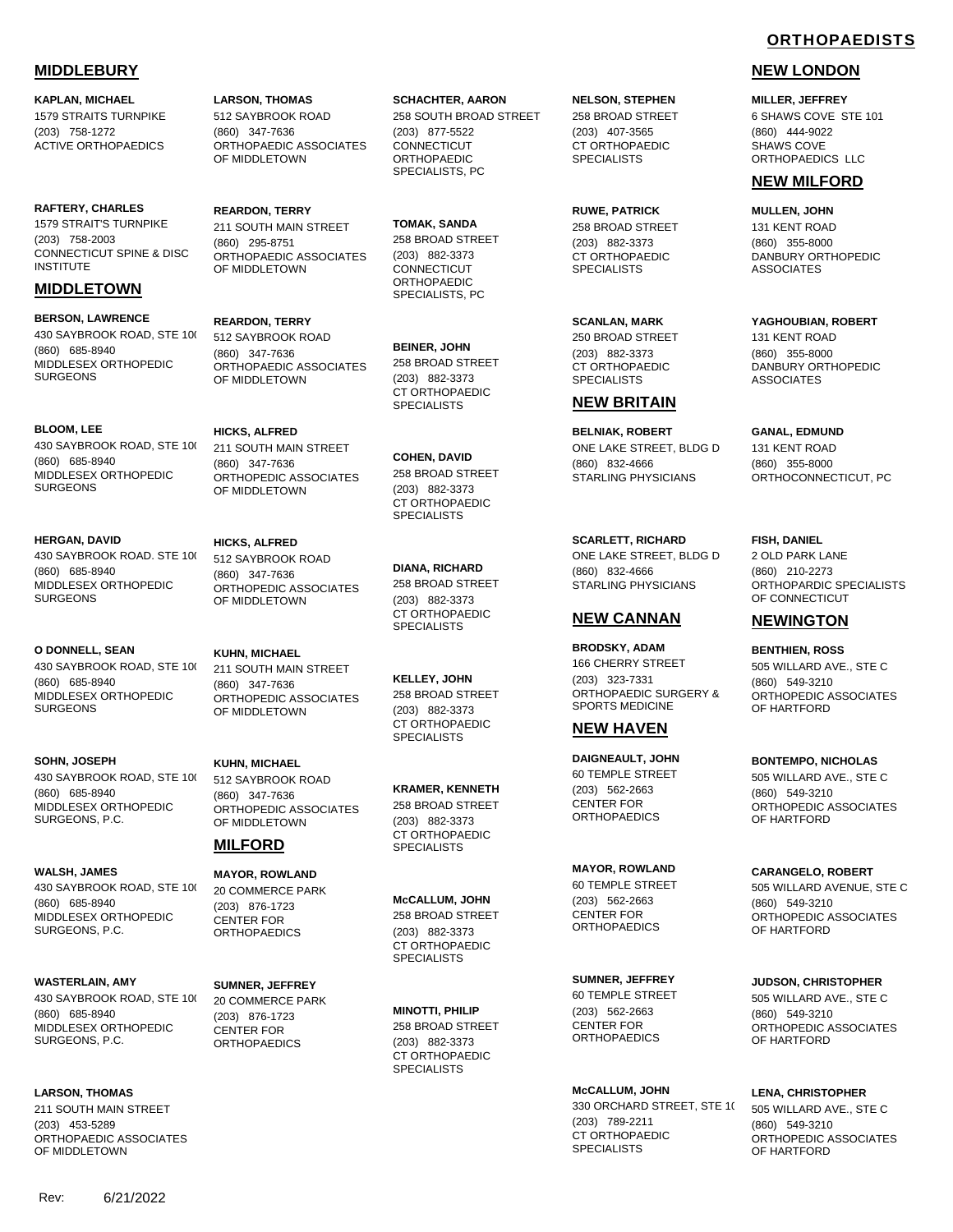# **NEWINGTON**

#### 505 WILLARD AVE, STE C **MIRANDA, MICHAEL**

549-3210 (860) ORTHOPEDIC ASSOCIATES OF HARTFORD

#### **NAGARKATTI, DURGESH**

505 WILLARD AVE., STE C 549-3210 (860) ORTHOPEDIC ASSOCIATES OF HARTFORD

**SULLIVAN, RAYMOND**

505 WILLARD AVE., STE C 549-3210 (860) ORTHOPEDIC ASSOCIATES OF HARTFORD

505 WILLARD AVE., STE C 549-3210 (860) ORTHOPEDIC ASSOCIATES OF HARTFORD **WARE, JAMES**

505 WILLARD AVE., STE C 549-3210 (860) ORTHOPEDIC ASSOCIATES OF HARTFORD, PC **SHEKHMAN, MARK**

# **NEWTON**

153 SOUTH MAIN STREET 355-8000 (860) DANBURY ORTHOPEDIC ASSOCIATES **MULLEN, JOHN**

# **NIANTIC**

11 INDUSTRIAL PARK ROAD 889-7345 (860) ORTHOPEDIC PARTNERS **HALPERIN, MICHAEL**

11 INDUSTRIAL PARK ROAD 889-7345 (860) ORTHOPEDIC PARTNERS **KARDESTUNCER, TARIK**

11 INDUSTRIAL PARK ROAD 889-7345 (860) ORTHOPEDIC PARTNERS **PAONESSA, KENNETH**

**PATEL, NIMIT**

11 INDUSTRIAL PARK ROAD 889-7345 (860) ORTHOPEDIC PARTNERS

11 INDUSTRIAL PARK ROAD 889-7345 (860) ORTHOPEDIC PARTNERS **PIPOSAR, MD, JONATHAN**

11 INDUSTRIAL PARK ROAD 889-7345 (860) ORTHOPEDIC PARTNERS **STANAT, SCOTT**

11 INDUSTRIAL PARK ROAD 889-7345 (860) ORTHOPEDIC PARTNERS **WAGNER, PETER**

11 INDUSTRIAL PARK ROAD 889-7345 (860) ORTHOPEDIC PARTNERS **WEI, STEVEN**

# **NORTH FRANKLIN**

82 NEW PARK AVENUE 889-7345 (860) ORTHOPEDIC PARTNERS **ANBARI, AMMAR**

82 NEW PARK AVENUE 889-7345 (860) ORTHOPEDIC PARTNERS **ARCAND, NICOLE**

82 NEW PARK AVENUE 889-7345 (860) ORTHOPEDIC PARTNERS **HALPERIN, MICHAEL**

82 NEW PARK AVENUE 889-7345 (860) ORTHOPEDIC PARTNERS **KARDESTUNCER, TARIK**

82 NEW PARK AVENUE 889-7345 (860) ORTHOPEDIC PARTNERS **PAONESSA, KENNETH**

82 NEW PARK AVENUE 889-7345 (860) ORTHOPEDIC PARTNERS **PATEL, NIMIT**

82 NEW PARK AVENUE 889-7345 (860) ORTHOPEDIC PARTNERS **PIPOSAR, MD, JONATHAN**

82 NEW PARK AVENUE 889-7345 (860) ORTHOPEDIC PARTNERS **STANAT, SCOTT**

82 NEW PARK AVENUE 889-7345 (860) ORTHOPEDIC PARTNERS **VAFEK, EMILY**

82 NEW PARK AVENUE 889-7345 (860) ORTHOPEDIC PARTNERS **WAGNER, PETER**

# **NORTH HAVEN**

52 WASHINGTON AVENUE, STE 3 453-5289 (203) ORTHOPAEDIC ASSOCIATES OF MIDDLETOWN **LARSON, THOMAS**

52 WASHINGTON AVENUE, STE 3 295-8751 (860) ORTHOPAEDIC ASSOCIATES OF MIDDLETOWN **REARDON, TERRY**

52 WASHINGTON AVENUE, STE 3 347-7636 (860) ORTHOPEDIC ASSOCIATES OF MIDDLETOWN **HICKS, ALFRED**

52 WASHINGTON AVENUE, STE 3 347-7636 (860) **KUHN, MICHAEL**

ORTHOPEDIC ASSOCIATES OF MIDDLETOWN

# **ORANGE**

330 BOSTON POST ROAD 795-4784 (203) **CONNECTICUT** ORTHOPAEDIC SPECIALISTS, PC **TOMAK, SANDA**

330 BOSTON POST ROAD 891-1022 (203) CT ORTHOPAEDIC SPECIALISTS **BEINER, JOHN**

330 BOSTON POST ROAD 795-4784 (203) CT ORTHOPAEDIC SPECIALISTS **COHEN, DAVID**

330 BOSTON POST ROAD 891-1022 (203) CT ORTHOPAEDIC SPECIALISTS **DIANA, RICHARD**

330 BOSTON POST ROAD 891-1022 (203) CT ORTHOPAEDIC SPECIALISTS **FERRUCCI, ALLEN**

330 BOSTON POST ROAD 891-1022 (203) CT ORTHOPAEDIC SPECIALISTS **KELLEY, JOHN**

330 BOSTON POST ROAD 891-1022 (203) CT ORTHOPAEDIC SPECIALISTS **KRAMER, KENNETH**

330 BOSTON POST ROAD 389-1022 (203) CT ORTHOPAEDIC SPECIALISTS **McCALLUM, JOHN**

330 BOSTON POST ROAD 891-1022 (203) CT ORTHOPAEDIC SPECIALISTS **MINOTTI, PHILIP**

330 BOSTON POST ROAD 891-1022 (203) CT ORTHOPAEDIC SPECIALISTS **RUWE, PATRICK**

# **OXFORD**

220 MAIN STREET **GEIGER, ARTHUR**

734-7900 (203) VALLEY ORTHOPAEDIC SPECIALISTS

220 MAIN STREET **KOMNINAKAS, IGNATIUS**

734-7900 (203) VALLEY ORTHOPAEDIC SPECIALISTS, LLC

220 MAIN STREET 734-7900 (203) VALLEY ORTHOPAEDIC SPECIALISTS, LLC **RICHO, GARY**

**WALLER, SCOTT**

220 MAIN STREET 734-7900 (203) VALLEY ORTHOPAEDIC SPECIALISTS, LLC

# **PLAINVILLE**

# **BENTHIEN, ROSS**

201 NORTH MOUNTAIN RD., STE 302 549-3210 (860) ORTHOPEDIC ASSOCIATES OF HARTFORD

201 NORTH MOUNTAIN RD. STI 302 549-3210 (860) ORTHOPEDIC ASSOCIATES OF HARTFORD **BONTEMPO, NICHOLAS**

#### **CARANGELO, ROBERT**

201 NORTH MOUNTIAN RD. STI 302 549-3210 (860) ORTHOPEDIC ASSOCIATES OF HARTFORD

#### **JUDSON, CHRISTOPHER**

201 NORTH MOUNTAIN RD., STE 302 549-3210 (860) ORTHOPEDIC ASSOCIATES OF HARTFORD

#### **LENA, CHRISTOPHER**

201 NORTH MOUNTAIN RD., STE 302 549-3210 (860) ORTHOPEDIC ASSOCIATES OF HARTFORD

**MIRANDA, MICHAEL**

201 NORTH MOUNTAIN RD., STE 302 549-3210 (860) ORTHOPEDIC ASSOCIATES OF HARTFORD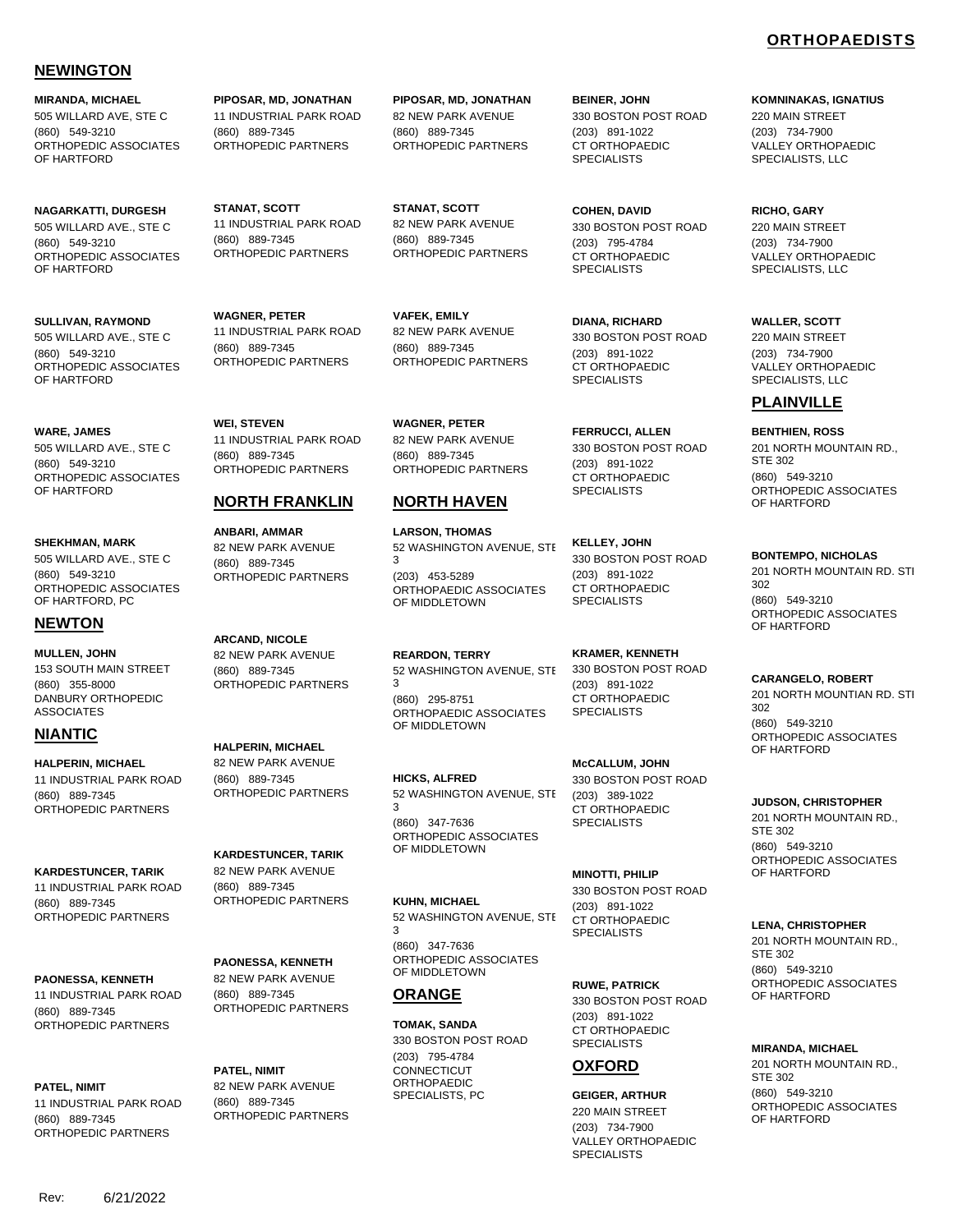# **PLAINVILLE**

#### 201 NORTH MOUNTAIN RD. **NAGARKATTI, DURGESH**

STF 302 549-3210 (860) ORTHOPEDIC ASSOCIATES OF HARTFORD

#### **SULLIVAN, RAYMOND**

201 NORTH MOUNTAIN RD., STE 302 549-3210 (860) ORTHOPEDIC ASSOCIATES OF HARTFORD

201 NORTH MOUNTAIN RD., STE 302 549-3210 (860) ORTHOPEDIC ASSOCIATES OF HARTFORD **WARE, JAMES**

#### **SHEKHMAN, MARK**

201 NORTH MOUNTAIN RD., STE 302 549-3210 (860) ORTHOPEDIC ASSOCIATES OF HARTFORD, PC

# **PUTNAM**

# **CHOKSHI, BIREN**

35 KENNEDY DR 963-2133 (860) ORTHOPEDIC PARTNERS

#### **GEORGE, DANIEL**

35 KENNEDY DR 963-2133 (860) ORTHOPEDIC PARTNERS

# **RIDGEFIELD**

# 90 GROVE STREET, STE 107 **BRAND, MICHAEL**

(203) 797-1500 DANBURY ORTHOPEDIC ASSOCIATES

# **DEVENEY, ROBERT**

10 SOUTH STREET (203) 797-1500 DANBURY ORTHOPEDIC ASSOCIATES

# **DIGIOVANNI, JOSEPH**

10 SOUTH STREET (203) 797-1500 DANBURY ORTHOPEDIC ASSOCIATES

90 GROVE STREET, STE 107 (203) 797-1500 DANBURY ORTHOPEDIC ASSOCIATES **HENSHAW, ROSS**

#### 90 GROVE STREET, STE 107 (203) 797-1500 ORTHO CONNECTICUT **DEPUY, MD, JAMES**

# **ROCKY HILL**

506 CROMWELL AVENUE, STE 102 728-6740 (860) ADVANCED ORTHOPEDICS NEW ENGLAND **BISSELL, SCOTT**

506 CROMWELL AVENUE, STE 102 728-6740 (860) ADVANCED ORTHOPEDICS NEW ENGLAND **FANTRY, AMANDA**

# **KIMMEL, JAY**

506 CROMWELL AVENUE, STE 102 728-6740 (860) ADVANCED ORTHOPEDICS NEW ENGLAND

# **KRUGER, DAVID**

506 CROMWELL AVENUE, SUITE 102 728-6740 (860) ADVANCED ORTHOPEDICS NEW ENGLAND

# 506 CROMWELL AVENUE, STE 102 728-6740 (860) **WASSERLAUF, BRETT**

ADVANCED ORTHOPEDICS NEW ENGLAND

# **BENTHIEN, ROSS**

1111 CROMWELL AVENUE 549-3210 (860) ORTHOPEDIC ASSOCIATES OF HARTFORD

# 1111 CROMWELL AVE., STE 30 549-3210 (860) **BONTEMPO, NICHOLAS**

ORTHOPEDIC ASSOCIATES OF HARTFORD

# **BURTON, KEVIN**

150 ENTERPRISE DRIVE 549-3210 (860) ORTHOPEDIC ASSOCIATES OF HARTFORD

1111 CROMWELL AVE., STE 30 549-3210 (860) ORTHOPEDIC ASSOCIATES OF HARTFORD **CARANGELO, ROBERT**

1111 CROMWELL AVE., STE 30 549-3210 (860) ORTHOPEDIC ASSOCIATES OF HARTFORD **JUDSON, CHRISTOPHER**

1111 CROMWELL AVENUE, STE 301 549-3210 (860) ORTHOPEDIC ASSOCIATES **LENA, CHRISTOPHER**

# **MIRANDA, MICHAEL**

1111 CROMWELL AVE., STE 30 549-3210 (860) ORTHOPEDIC ASSOCIATES

549-3210 (860) ORTHOPEDIC ASSOCIATES **NAGARKATTI, DURGESH**

1111 CROMWELL AVE., STE 30 549-3210 (860) ORTHOPEDIC ASSOCIATES OF HARTFORD

1111 CROMWELL AVE., STE 30 549-3210 (860) ORTHOPEDIC ASSOCIATES OF HARTFORD **WARE, JAMES**

1111 CROMWELL AVE., STE 30 549-3210 (860) ORTHOPEDIC ASSOCIATES OF HARTFORD, PC **SHEKHMAN, MARK**

# **SCARANGELLA, STEPHEN**

1111 CROMWELL AVENUE 525-4469 (860) ORTHOPEDIC SURGICAL PARTNERS

# **SHARON**

50 AMENIA ROAD 355-8000 (860) DANBURY ORTHOPEDIC ASSOCIATES **YAGHOUBIAN, ROBERT**

# **SHELTON**

889 BRIDGEPORT AVENUE 453-6340 (203) CT ORTHOPAEDIC SPECIAL ISTS **BEINER, JOHN**

 889 BRIDGEPORT AVENUE 538-0020 (203) CT ORTHOPAEDIC SPECIALISTS **KLAUSER, JEFFREY**

100 BEARD SAWMILL ROAD 445-5550 (203) ORTHOPAEDIC & SPORTS MEDICINE CENTER **BOONE, PETER**

#### 100 BEARD SAWMILL ROAD 445-5550 (203) ORTHOPAEDIC & SPORTS MEDICINE CENTER **MARTIN, DAVID**

100 BEARD SAWMILL ROAD 445-5550 (203) ORTHOPAEDIC & SPORTS MEDICINE CENTER **REDLER, MICHAEL**

100 BEARD SAWMILL ROAD 445-5550 (203) ORTHOPAEDIC & SPORTS MEDICINE CENTER **SPAK, JAMES**

**BACKE, HENRY**

760 RIVER ROAD 944-0042 (203) ORTHOPAEDIC SPECIALTY **GROUP** 

# **BINDELGLASS, DAVID**

760 RIVER ROAD 944-0042 (203) ORTHOPAEDIC SPECIALTY GROUP

#### 760 RIVER ROAD **BRITTIS, DANTE**

944-0042 (203) ORTHOPAEDIC SPECIALTY GROUP

# **FABIAN, LAUREN**

760 RIVER ROAD 337-2600 (203) ORTHOPAEDIC SPECIALTY **GROUP** 

# **GRIFFITH, CULLEN**

760 RIVER ROAD 337-2600 (203) ORTHOPAEDIC SPECIALTY **GROUP** 

# **KWOK, PATRICK**

760 RIVER ROAD 944-0042 (203) ORTHOPAEDIC SPECIALTY **GROUP** 

760 RIVER ROAD 944-0042 (203) ORTHOPAEDIC SPECIALTY **GROUP MALIN, JOEL**

760 RIVER ROAD 944-0042 (203) ORTHOPAEDIC SPECIALTY **GROUP MORRISON, MURRAY**

# **MORRISON, TODD**

760 RIVER ROAD 337-2600 (203) ORTHOPAEDIC SPECIALTY **GROUP** 

**STANTON, ROBERT**

760 RIVER ROAD 944-0042 (203) ORTHOPAEDIC SPECIALTY **GROUP** 

#### **FITZGIBBONS, JAMES**

2 ENTERPRISE DRIVE 944-0042 (203) ORTHOPEDIC SPECIALTY **GROUP** 

**KOMNINAKAS, IGNATIUS**

2 TRAPS FALLS ROAD 734-7900 (203) VALLEY ORTHOPAEDIC SPECIALISTS, LLC

OF HARTFORD

OF HARTFORD

1111 CROMWELL AVE., STE 30 OF HARTFORD

**SULLIVAN, RAYMOND**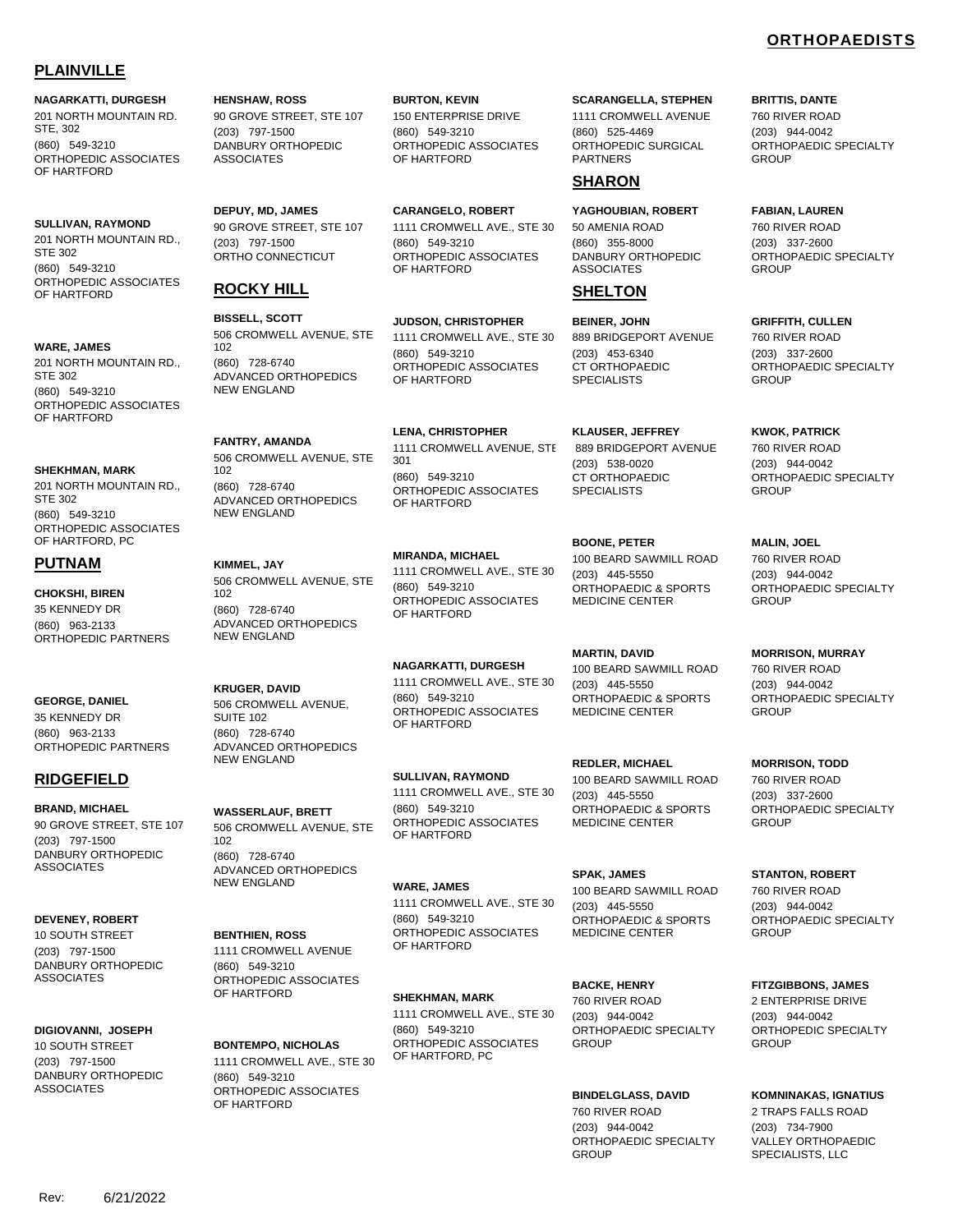# **SHELTON**

2 TRAP FALLS ROAD 734-7900 (203) VALLEY ORTHOPAEDIC SPECIALISTS, LLC **RICHO, GARY**

#### **WALLER, SCOTT**

2 TRAP FALLS ROAD 734-7900 (203) VALLEY ORTHOPAEDIC SPECIALISTS, LLC

# **SOUTH WINDSOR**

2800 TAMARACK ROAD, SUITE 106 644-5900 (860) VIPUL DUA, MD, LLC. **DUA, VIPUL**

# **SOUTHBURY**

#### **BRAND, MICHAEL**

22 OLD WATERBURY ROAD (203) 797-1500 DANBURY ORTHOPEDIC ASSOCIATES

#### **DEVENEY, ROBERT**

22 OLD WATERBURY ROAD (203) 797-1500 DANBURY ORTHOPEDIC ASSOCIATES

#### **DIGIOVANNI, JOSEPH**

22 OLD WATERBURY ROAD (203) 797-1500 DANBURY ORTHOPEDIC ASSOCIATES

#### **HENSHAW, ROSS**

22 OLD WATERBURY ROAD (203) 797-1500 DANBURY ORTHOPEDIC ASSOCIATES

#### **FLYNN, WILLIAM**

22 POVERTY ROAD 755-6677 (203) NEUROSURGERY, ORTHOPAEDICS & SPINE SPECIALISTS, P.C.

#### **FLYNN, WILLIAM**

TWO POMPERAUG OFFICE PARK, STE 308 755-6677 (203) **NEUROSURGERY** ORTHOPAEDICS & SPINE SPECIALISTS, P.C.

22 POVERTY ROAD 755-6677 (203) NEUROSURGERY, ORTHOPAEDICS & SPINE SPECIALISTS, PC **WATSON, FREDERICK**

TWO POMERAUG OFFICE PARI 755-6677 (203) NEUROSURGERY, ORTHOPAEDICS & SPINE SPECIALISTS, PC **WATSON, FREDERICK**

900 MAIN STREET, BLD 3 (203) 797-1500 ORTHO CONNECTICUT **PAUL, MD, JUSTIN**

#### **SOUTHINGTON**

98 MAIN STREET 329-0115 (860) COMPREHENSIVE ORTHO & MUSCULOSKELETAL CARE LLC **DRISCOLL, JON**

98 MAIN STREET 329-0115 (860) COMPREHENSIVE ORTHO & MUSCULOSKELETAL CARE LLC **KOLSTAD, LEONARD**

98 MAIN STREET 329-0115 (860) COMPREHENSIVE ORTHO & MUSCULOSKELETAL CARE LLC **PRAVDA, JEFFREY**

# 360-8 NORTH MAIN STREET 755-6677 (203) **FLYNN, WILLIAM**

NEUROSURGERY, ORTHOPAEDICS & SPINE SPECIALISTS, P.C.

#### **WATSON, FREDERICK**

360-8 NORTH MAIN STREET 755-6677 (203) NEUROSURGERY, ORTHOPAEDICS & SPINE SPECIALISTS, PC

#### **STAMFORD**

1 BLACHLEY ROAD (203) 276-8484 **SHARMA, KRISHN**

1281 EAST MAIN STREET (203) 210-2830 ORTHOPAEDIC ASSOCIATES OF STAMFORD **GITELMAN, ALEX**

1281 EAST MAIN STREET (203) 210-2830 ORTHOPAEDIC ASSOCIATES OF STAMFORD **HAAS, ANDREW**

1281 EAST MAIN STREET (203) 210-2830 ORTHOPAEDIC ASSOCIATES OF STAMFORD **SILVER, MARC**

2181 EAST MAIN STREET (203) 210-2830 ORTHOPAEDIC ASSOCIATES OF STAMFORD **SLATE, EMILY**

1290 SUMMER STREET 323-7331 (203) ORTHOPAEDIC SURGERY & SPORTS MEDICINE **BRODSKY, ADAM**

1 BLANCHLEY ROAD 276-2277 (203) STAMFORD HEALTH INTEGRATED PRACTICES **DOWDLE, JOHN**

ONE BLANCHLEY ROAD 276-2277 (203) STAMFORD HEALTH INTEGRATED PRACTICES **VANBEEK, CORINNE**

# **STMAFORD**

1 BLACHLEY RD (203) 276-8484 **TADDONIO, RUDOLPH**

# **STRATFORD**

2900 MAIN STREET 386-1455 (203) ORTHOCARE SPECIALISTS **BROWN, DAVID**

2909 MAIN STREET 377-5108 (203) ORTHOPAEDIC SPECIALTY **GROUP AWAD, JOHN**

2909 MAIN STREET 377-5108 (203) ORTHOPAEDIC SPECIALTY **GROUP BACKE, HENRY**

2909 MAIN STREET 377-5108 (203) ORTHOPAEDIC SPECIALTY **GROUP BINDELGLASS, DAVID**

2909 MAIN STREET 377-5108 (203) ORTHOPAEDIC SPECIALTY **GROUP BRITTIS, DANTE**

2909 MAIN STREET 377-5108 (203) ORTHOPAEDIC SPECIALTY **GROUP KWOK, PATRICK**

2909 MAIN STREET 377-5108 (203) ORTHOPAEDIC SPECIALTY **GROUP MALIN, JOEL**

ORTHOPAEDIC SPECIALTY **MORRISON, MURRAY**

ORTHOPAEDIC SPECIALTY

# **TORRINGTON**

538 LITCHFIELD STREET 496-9877 (860) CENTER FOR ADVANCED ORTHOPAEDICS & SPORTS MEDICINE **PENNY, KEITH**

245 ALVORD PARK ROAD 482-8539 (860) LITCHFIELD HILLS ORTHO ASSOCIATES **BREZENOFF, LEIGH**

245 ALVORD PARK ROAD 482-8539 (860) LITCHFIELD HILLS ORTHO ASSOCIATES **POMPO, FRANK**

245 ALVORD PARK ROAD 482-8539 (860) LITCHFIELD HILLS ORTHO ASSOCIATES **POMPO, FRANK**

245 ALVORD PARK ROAD 482-8539 (860) LITCHFIELD HILLS ORTHO **ASSOCIATES WISCH, DOUGLAS**

538 LITCHFIELD STREET, STE 204 489-6363 (860) NEW ENGLAND ORTHOPEDIC CENTER, LLC **ZAGAR, MARIAM**

538 LITCHFIELD STREET, SUTII 204 489-6363 (860) NEW ENGLAND ORTHOPEDIC CENTER, LLC **ZAGAR, MARIAM**

# **TRUMBULL**

888 WHITE PLAINS ROAD SUITES 105 & 106 268-2882 (203) CT ORTHOPAEDIC SPECIALISTS **CAMPBELL, CURTIS**

888 WHITE PLAINS ROAD 268-2882 (203) ORTHOPAEDIC & SPORTS MEDICINE CENTER **BOONE, PETER**

888 WHITE PLAINS ROAD 626-0160 (203) ORTHOPAEDIC & SPORTS MEDICINE CENTER **CAMPBELL, CURTIS**

888 WHITE PLAINS ROAD 268-2882 (203) ORTHOPAEDIC & SPORTS MEDICINE CENTER **GIRASOLE, GERARD**

# **GROUP**

2909 MAIN STREET 377-5108 (203)

> 2909 MAIN STREET 377-5108 (203) **STANTON, ROBERT**

**GROUP**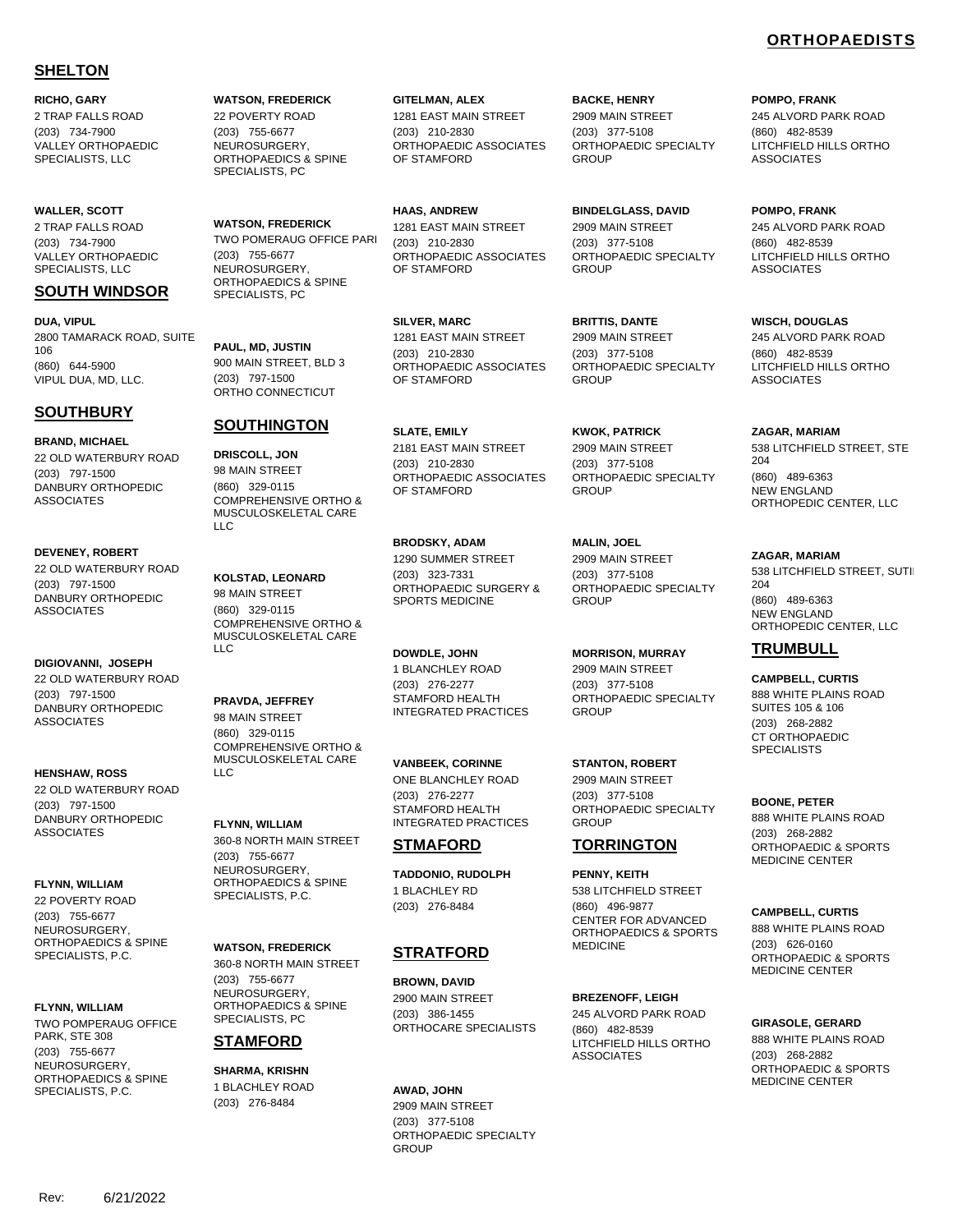#### 888 WHITE PLAINS ROAD 268-2882 (203) ORTHOPAEDIC & SPORTS MEDICINE CENTER **MARTIN, DAVID**

#### **REDLER, MICHAEL**

**TRUMBULL**

888 WHITE PLAINS ROAD 268-2882 (203) ORTHOPAEDIC & SPORTS MEDICINE CENTER

#### **SPAK, JAMES**

888 WHITE PLAINS ROAD 268-2882 (203) ORTHOPAEDIC & SPORTS MEDICINE CENTER

#### **WILCHINSKY, MARK**

888 WHITE PLAINS ROAD 268-2882 (203) THE ORTHOPAEDIC & SPORTS MEDICINE CENTER

# **WALLINGFORD**

710 NORTH COLONY ROAD 265-1800 (203) CENTER FOR **ORTHOPAEDICS DAIGNEAULT, JOHN**

#### **DRISCOLL, JON**

863 NORTH MAIN STREET EXT, STE 200 265-3280 (203) COMPREHENSIVE ORTHO & MUSCULOSKELETAL CARE LLC

#### **FERGUSON, ADAM**

863 NORTH MAIN STREET EXT, STE 200 265-3280 (203) COMPREHENSIVE ORTHO & MUSCULOSKELETAL CARE LLC

#### **KOLSTAD, LEONARD**

863 NORTH MAIN STREET EXT, STE 200 265-3280 (203) COMPREHENSIVE ORTHO & MUSCULOSKELETAL CARE  $\sqcup$  C

#### **PRAVDA, JEFFREY**

863 NORTH MAIN STREET EXT, STE 200 265-3280 (203) COMPREHENSIVE ORTHO & MUSCULOSKELETAL CARE LLC

Rev: 6/21/2022

863 NORTH MAIN STREET EXT, STE 200 265-3280 (203) COMPREHENSIVE ORTHO & MUSCULOSKELETAL CARE LLC **STOCKTON, ROBERT**

863 NORTH MAIN STREET EXT, STE 200 265-3280 (203) COMPREHENSIVE ORTHO & MUSCULOSKELETAL CARE, LLC **COVEY, AARON**

#### **CHARETTE, RYAN**

863 NORTH MAIN STREET EXT 265-3280 (203) COMPREHENSIVE **ORTHOPEDICS** 

# **TOMAK, SANDA**

701 NORTH COLONY ROAD 265-1800 (203) **CONNECTICUT** ORTHOPAEDIC SPECIALISTS, PC

#### **BEINER, JOHN**

701 NORTH COLONY ROAD 265-1800 (203) CT ORTHOPAEDIC SPECIALISTS

# 701 NORTH COLONY ROAD **COHEN, DAVID**

265-1800 (203) CT ORTHOPAEDIC SPECIALISTS

#### **DIANA, RICHARD**

701 NORTH COLONY ROAD 265-1800 (203) CT ORTHOPAEDIC SPECIALISTS

# **FERRUCCI, ALLEN**

701 NORTH COLONY ROAD 265-1800 (203) CT ORTHOPAEDIC SPECIALISTS

#### 1000 YALE AVENUE 265-1800 (203) CT ORTHOPAEDIC SPECIALISTS **KELLEY, JOHN**

701 NORTH COLONY ROAD 265-1800 (203) CT ORTHOPAEDIC **KRAMER, KENNETH**

**McCALLUM, JOHN**

SPECIALISTS

1000 YALE AVENUE 265-1800 (203) CT ORTHOPAEDIC SPECIALISTS

701 NORTH COLONY ROAD 265-1800 (203) CT ORTHOPAEDIC SPECIALISTS **MINOTTI, PHILIP**

# 701 NORTH COLONY ROAD **RUSSO, GLENN**

265-1800 (203) CT ORTHOPAEDIC SPECIALISTS

# **RUWE, PATRICK**

701 NORTH COLONY ROAD 265-1800 (203) CT ORTHOPAEDIC SPECIALISTS

#### **SCANLAN, MARK**

701 NORTH COLONY ROAD 265-1800 (203) CT ORTHOPAEDIC SPECIALISTS

# **WATERBURY**

# **FLYNN, WILLIAM**

500 CHASE PARKWAY 755-6677 (203) NEUROSURGERY, ORTHOPAEDICS & SPINE SPECIALISTS, PC

# **WATSON, FREDERICK**

500 CHASE PARKWAY 755-6677 (203) NEUROSURGERY, ORTHOPAEDICS & SPINE SPECIALISTS, PC

#### **OLSON, ERIC**

1211 WEST MAIN STREET 755-0163 (203) WATERBURY ORTHOPAEDIC ASSOCIATES

# **RODIN, DENNIS**

1211 WEST MAIN STREET 755-0163 (203) WATERBURY ORTHOPAEDIC ASSOCIATES

#### **MARIANI, MICHELLE**

1211 WEST MAIN STREET 755-0163 (203) WATERBURY ORTHOPEDIC ASSOCIATES

# **WESTBROOK**

4 GROVE BEACH ROAD NORTH 685-8940 (860) MIDDLESEX ORTHOPEDIC **SURGEONS HERGAN, DAVID**

#### **LARSON, THOMAS**

LAKEBOOK MEDICAL CENTER, 5 PEQUOT PARK ROAD, STE 20 453-5289 (203) ORTHOPAEDIC ASSOCIATES OF MIDDLETOWN

#### **REARDON, TERRY**

LAKEBOOK MEDICAL CENTER, 5 PEQUOT PARK ROAD, STE 20 453-5289 (203) ORTHOPAEDIC ASSOCIATES OF MIDDLETOWN

#### **HICKS, ALFRED**

LAKEBOOK MEDICAL CENTER, 5 PEQUOT PARK ROAD, STE 20 347-7636 (860) ORTHOPEDIC ASSOCIATES OF MIDDLFTOWN

#### **KUHN, MICHAEL**

LAKEBOOK MEDICAL CENTER, 5 PEQUOT PARK ROAD, STE 20 347-7636 (860) ORTHOPEDIC ASSOCIATES OF MIDDLETOWN

# **WESTPORT**

#### **LAHAV, AMIT**

327 RIVERSIDE AVENUE, 2ND F 843-9108 NORTHEAST MEDICAL GROUP-ORTHOPEDIC **SURGERY** 203

# **WETHERSFIELD**

120 SILAS DEANE HWY 649-2267 (860) ORTHOPEDIC ASSOCIATES OF HARTFORD **MAZZARA, JAMES**

# **ORTHOPAEDISTS**

# **WILLIMANTIC**

5 FOUNDERS STREET STE 202 963-2133 (860) ORTHOPEDIC PARTNERS **CHOKSHI, BIREN**

#### **GEORGE, DANIEL**

5 FOUNDERS STREET, STE 202 963-2133 (860) ORTHOPEDIC PARTNERS

#### **SCARANGELLA, STEPHEN**

5 FOUNDERS STREET, SUITE 202 456-3997 (860) ORTHOPEDIC SURGICAL PARTNERS

# **WINDSOR**

#### **JAMBOR, CLINTON**

555 DAY HILL ROAD 683-1108 (860) FARMINGTON VALLEY ORTHOPEDIC ASSOCIATES, P.C.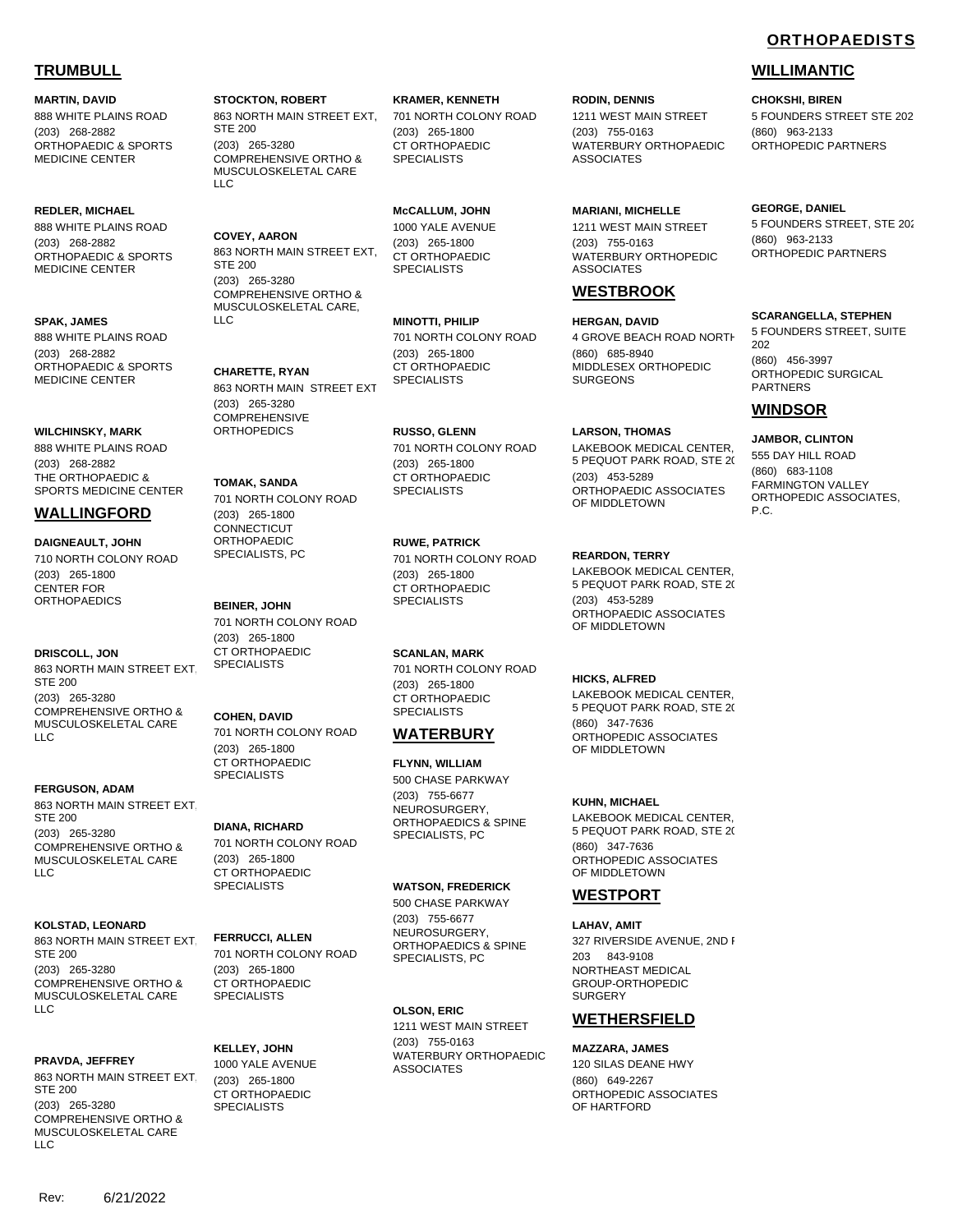# **DANBURY**

# **NISENBAUM, MICHELLE**

33 GERMATOWN ROAD 794-5605 (203) NUVANCE HEALTH MEDICAL PRACTICES

#### **LEVI, DAVID**

40 OLD RIDGEBURY ROAD 885-1441 (203) PAIN MANAGEMENT PARTNERS

#### **PRYWES, MITCHELL**

105 NEWTOWN ROAD 744-4343 (203) THE CENTER FOR PAIN REHABILITATION

# **FAIRFIELD**

52 BEACH ROAD STE 204 319-9355 (203) CONNECTICUT PAIN & WELL NESS CENTER **ANAND, RAHUL**

1055 POST ROAD 601-5130 (203) CT ORTHOPAEDIC SPECIALISTS **SILVA, KYLE**

#### **SABA, RAMSEY**

305 BLACK ROCK TURNPIKE 337-2600 (203) ORTHOPAEDIC SPECIALTY **GROUP** 

#### **KIRSCHENBAUM, LAWRENCE**

305 BLACK ROCK TURNPIKE 337-2600 (203) ORTHOPAEDIC SPECIALTY GROUP, PC

# **FARMINGTON**

10 BIRDSEYE ROAD , STE 200 598-7246 (203) INTERVENTIONAL SPINE & SPORTS MEDICINE, P.C. **PATEL, BHAVESH**

#### **WARYCHA, BOHDAN**

10 BIRDSEYE ROAD, STE 200 598-7246 (203) INTERVENTIONAL SPINE & SPORTS MEDICINE, P.C.

499 FARMINGTON AVENUE, STE 300 549-8337 (860) ORTHOPEDIC ASSOCIATES OF HARTFORD **CODISPOTI, VINCENT**

499 FARMINGTON AVENUE, STE 300 549-3210 (860) ORTHOPEDIC ASSOCIATES OF HARTFORD **MEMMO, PIETRO**

# **GLASTONBURY**

345 WESTERN BOULEVARD 549-8337 (860) ORTHOPEDIC ASSOCIATES OF HARTFORD **CODISPOTI, VINCENT**

#### **HAMDEN**

2408 WHITNEY AVENUE 407-3500 (203) CT ORTHOPAEDIC SPECIALISTS **PATEL, RAKESH**

# **HARTFORD**

31 SEYMOUR STREET 549-8337 (860) ORTHOPEDIC ASSOCIATES OF HARTFORD **CODISPOTI, VINCENT**

# **MARLBOROUGH**

14 JONES HOLLOW ROAD 347-7636 (860) ORTHOPAEDIC ASSOCIATES OF MIDDLETOWN **FEJOS, ARPAD**

# **MERIDEN**

435 LEWIS AVENUE 694-8414 (203) THE SPINE & PAIN INSTITUTE AT MIDSTATE MEDICAL CENTER **MACANNUCO - WINSLOW, ANN**

# **MIDDLEBURY**

1579 STRAITS TURNPIKE 598-7246 (203) INTERVENTIONAL SPINE & SPORTS MEDICINE, P.C. **PATEL, BHAVESH**

1579 STRAITS TURNPIKE 598-7246 (203) INTERVENTIONAL SPINE & SPORTS MEDICINE, P.C. **WARYCHA, BOHDAN**

# **MIDDLETOWN**

211 SOUTH MAIN STREET 347-7636 (860) ORTHOPAEDIC ASSOCIATES OF MIDDLETOWN **FEJOS, ARPAD**

512 SAYBROOK ROAD 347-7636 (860) ORTHOPAEDIC ASSOCIATES OF MIDDLETOWN **FEJOS, ARPAD**

# **MILFORD**

258 SOUTH BROAD STREET 882-3373 (203) CT ORTHOPAEDIC SPECIAL ISTS **PATEL, RAKESH**

# **NEW HAVEN**

1 LONG WHARF DRIVE SUITE 212 624-4208 (203) ADVANCED DIAGNOSTIC PAIN TREATMENT CENTERS **LIGHAM, DWIGHT**

# **NEW MILFORD**

131 KENT ROAD, BLDG A - STE 201 717-2676 (203) PAIN MANAGEMENT **PARTNERS LEVI, DAVID**

# **NEWTON**

164 MOUNT PLEASANT ROAD, STE 200 885-1441 (203) PAIN MANAGEMENT PARTNERS **LEVI, DAVID**

# **NEWTOWN**

170 MOUNT PLEASANT ROAD 794-5605 (203) NUVANCE HEALTH MEDICAL PRACTICES **NISENBAUM, MICHELLE**

# **NIANTIC**

11 INDUSTRIAL PARK ROAD 889-7345 (860) ORTHOPEDIC PARTNERS **ABELLA, GABRIEL**

11 INDUSTRIAL PARK ROAD 889-7345 (860) ORTHOPEDIC PARTNERS **PASHA, MOHAMMAD**

# **NORTH FRANKLIN**

82 NEW PARK AVENUE 889-7345 (860) ORTHOPEDIC PARTNERS **ABELLA, GABRIEL**

82 NEW PARK AVENUE 889-7345 (860) ORTHOPEDIC PARTNERS **PASHA, MOHAMMAD**

# **NORTH HAVEN**

52 WASHINGTON AVENUE, SUITE 3 347-7636 (860) ORTHOPAEDIC ASSOCIATES OF MIDDLETOWN **FEJOS, ARPAD**

# **NORWALK**

698 WEST AVENUE 523-0100 (203) **REHABILITATION** CONSULTANTS **KNOPLOCH, SILVIA**

# **NORWICH**

190 W. TOWN STREET 624-4208 (203) ADVANCED DIAGNOSTIC PAIN TREATMENT CENTERS **LIGHAM, DWIGHT**

# **PLAINVILLE**

440 NEW BRITAIN AVENUE (860) 793-0500 COMPREHENSIVE PAIN MANAGEMENT **GRAHLING, ERIC**

**CODISPOTI, VINCENT**

201 NORTH MOUNTAIN ROAD, STE 302 549-8337 (860) ORTHOPEDIC ASSOCIATES OF HARTFORD

# **PROSPECT**

166 WATERBURY ROAD 598-7246 (203) INTERVENTIONAL SPINE & SPORTS MEDICINE, P.C. **PATEL, BHAVESH**

**WARYCHA, BOHDAN**

166 WATERBURY ROAD 598-7246 (203) INTERVENTIONAL SPINE & SPORTS MEDICINE, P.C.

# **RIDGEFIELD**

66 GROVE STREET 437-7661 (203) CONNECTICUT PAIN **SOLUTIONS TUROK, IGOR**

# **ROCKY HILL**

150 ENTERPIRSE DRIVE 549-8337 (860) ORTHOPEDIC ASSOCIATES OF HARTFORD **CODISPOTI, VINCENT**

# **SHELTON**

2 IVY BROOK ROAD 755-6677 (203) NEUROSURGERY, ORTHOPAEDICS & SPINE SPECIALISTS, PC **JOHAR, SANDEEP**

**SABA, RAMSEY**

760 RIVER ROAD 337-2600 (203) ORTHOPAEDIC SPECIALTY **GROUP** 

# **SOUTHBURY**

# RIVERVIEW CINEMA PLAZA - **JOHAR, SANDEEP**

690 MAIN STREET SOUTH 755-6677 (203) NEUROSURGERY, ORTHOPAEDICS & SPINE SPECIALISTS, PC

#### **NISENBAUM, MICHELLE**

22 OLD WATERBURY ROAD 794-5605 (203) NUVANCE HEALTH MEDICAL PRACTICES

# **STAMFORD**

999 SUMMER STREET, STE 304 325-5700 (203) SPINE OPTIONS **CARLESI, VINCENT**

#### **DOWDLE, JOHN**

1 BLANCHLEY ROAD 276-2277 (203) STAMFORD HEALTH INTEGRATED PRACTICES

#### **BRODSKY, MARC**

32 STRAWBERRY HILL 276-4777 (203) STAMFORD HEALTH MEDICAL GROUP

# PAIN MANAGEMENT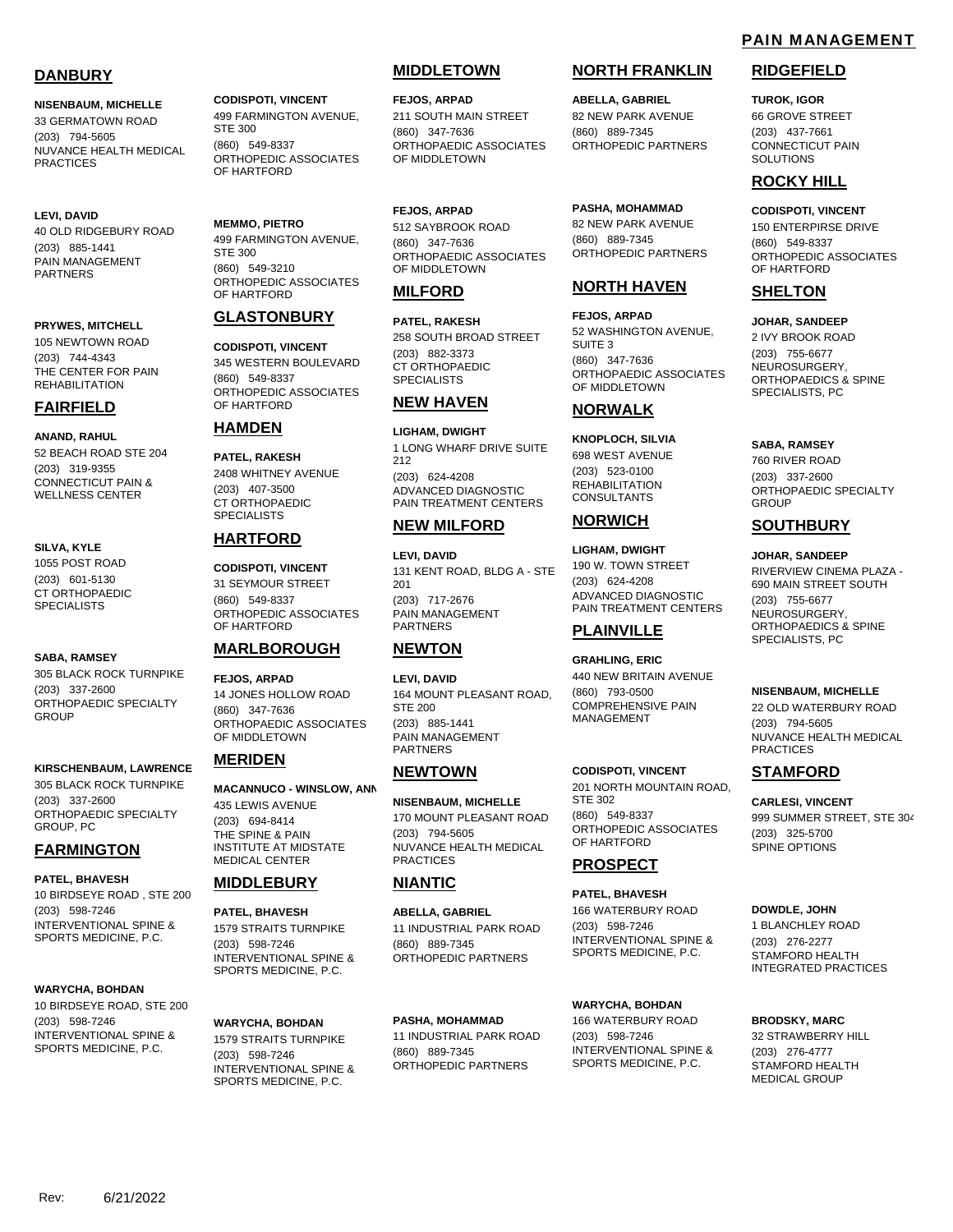# PAIN MANAGEMENT

# **STAMFORD**

29 HOSPITAL PLAZA, STE 601 276-2451 (203) STAMFORD HEALTH MEDICAL GROUP **WELLISCH, OFER**

#### **ZHANG, SI**

29 HOSPITAL PLAZA, STE 601 276-2451 (203) STAMFORD HEALTH MEDICAL GROUP

#### 1281 EAST MAIN STREET **ILLIG, ANDREW**

(203) 210-2830 **WESTMED** 

# **TRUMBULL**

888 WHITE PLAINS ROAD, SUITES 105 & 106 601-5130 (203) CT ORTHOPAEDIC SPECIALISTS **SILVA, KYLE**

#### **COHEN, ISAAC**

888 WHITE PLAINS ROAD 268-2882 (203) ORTHOPAEDIC & SPORTS MEDICINE CENTER

# **WALLINGFORD**

#### **RIFAEY, RANIA**

863 NORTH MAIN STREET EXT, STE 200 265-3280 (203) COMPREHENSIVE ORTHO & MUSCULOSKELETAL CARE LLC

#### **TUROK, IGOR**

67 MASONIC AVENUE, SUITE 2400 429-0490 (203) CONNECTICUT PAIN **SOLUTIONS** 

#### **PATEL, RAKESH**

701 NORTH COLONY ROAD 265-1800 (203) CT ORTHOPAEDIC SPECIALISTS

#### **WATERBURY**

**JOHAR, SANDEEP**

500 CHASE PARKWAY 755-6677 (203) NEUROSURGERY, ORTHOPAEDICS & SPINE SPECIALISTS, PC

1320 WEST MAIN STREET, BLDG #2, UNIT 5 518-8414 (203) PAIN MANAGEMENT PARTNERS **LEVI, DAVID**

# **WEST HARTFORD**

#### **KNOPP, HANS**

65 MEMORIAL ROAD, STE 435 696-2840 (860) HARTFORD HEALTHCARE PAIN MANAGEMENT

#### **WESTBROOK**

LAKEBOOK MEDICAL CENTER 347-7636 (860) ORTHOPAEDIC ASSOCIATES OF MIDDLETOWN **FEJOS, ARPAD**

# **WESTPORT**

1800 POST ROAD EAST 601-5130 (203) CT ORTHOPAEDIC SPECIALISTS **SILVA, KYLE**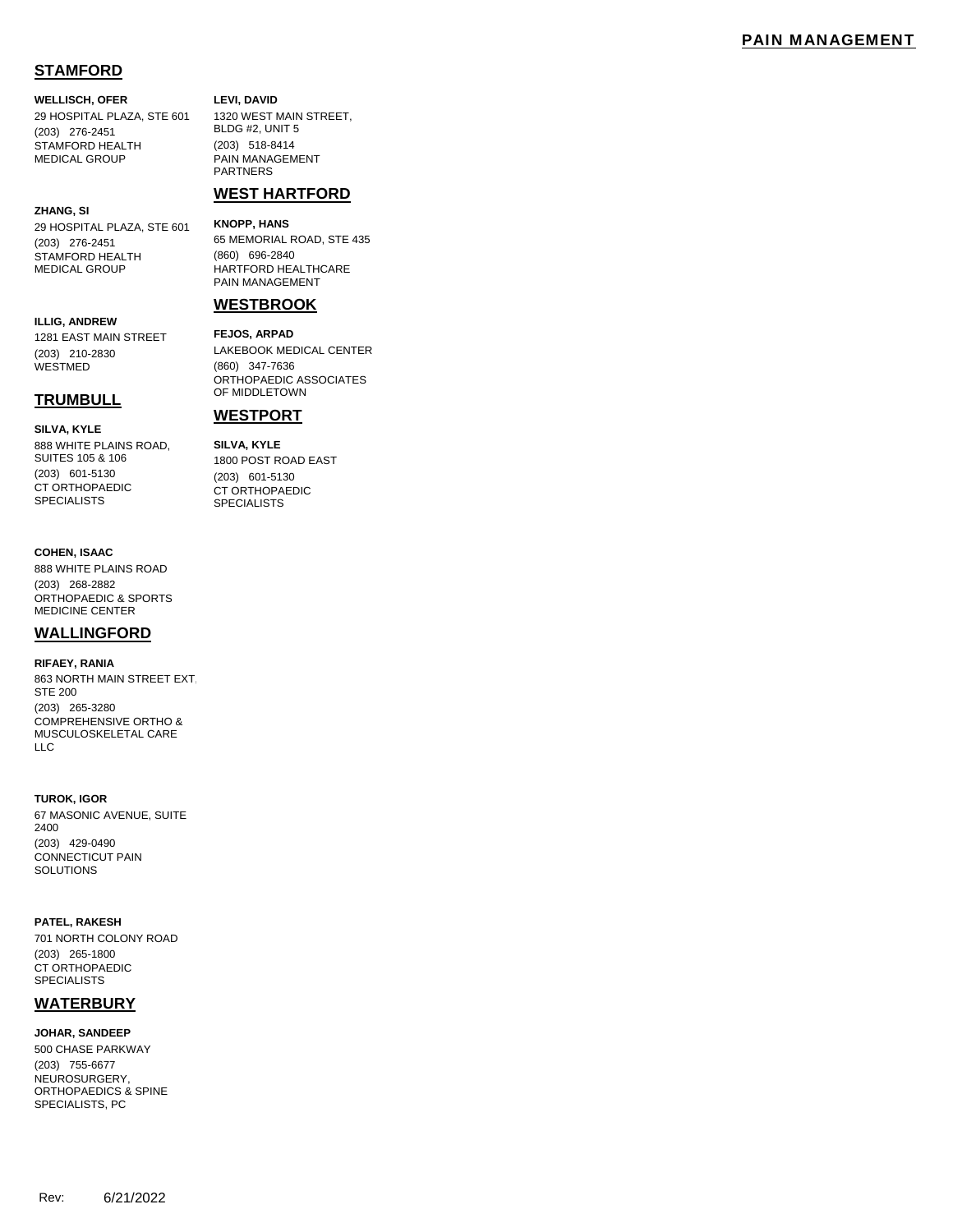# **BETHEL**

# **BUSINESS MANAGER,**

268 GREENWOOD AVENUE, STE 202 917-4792 (203) GREENWOOD PHYSICAL THERAPY

# **BLOOMFIELD**

# **FEINGOLD, DAVID**

35 JOLLEY DRIVE, STE 101 243-3434 (860) PHYSICAL MEDICINE & REHABILITATION OF HARTFORD

# **BRANFORD**

84 NORTH MAIN STREET 265-1800 (203) CT ORTHOPAEDIC SPECIALISTS **MARINO, JOHN**

# **BRIDGEPORT**

3180 MAIN STREET, STE 303 & 304 373-1593 (203) CORE MEDICAL GROUP **TUNG, DAVID**

# **DANBURY**

33 GERMANTOWN ROAD 794-5605 (203) NUVANCE HEALTH MEDICAL PRACTICES **NISENBAUM, MICHELLE**

#### 2 RIVERVIEW DRIVE (203) 797-1500 ORTHO CONNECTICUT **HOCHKEEPEL, JESSE**

**PRYWES, MITCHELL**

105 NEWTOWN ROAD 744-4343 (203) THE CENTER FOR PAIN **REHABILITATION** 

# **FAIRFIELD**

1055 POST ROAD 601-5130 (203) CT ORTHOPAEDIC **SPECIALISTS SILVA, KYLE**

# **FARMINGTON**

10 BIRDSEYE ROAD , STE 200 598-7246 (203) INTERVENTIONAL SPINE & SPORTS MEDICINE, P.C. **PATEL, BHAVESH**

10 BIRDSEYE ROAD, STE 200 598-7246 (203) INTERVENTIONAL SPINE & SPORTS MEDICINE, P.C. **WARYCHA, BOHDAN**

# 499 FARMINGTON AVENUE, **MEMMO, PIETRO**

STE 300 549-3210 (860) ORTHOPAEDIC ASSOCIATES OF HARTFORD

# 499 FARMINGTON AVENUE, STE 300 **CODISPOTI, VINCENT**

549-8337 (860) ORTHOPEDIC ASSOCIATES OF HARTFORD

# **GLASTONBURY**

345 WESTERN BLVD. 549-3210 (860) ORTHOPAEDIC ASSOCIATES OF HARTFORD **MEMMO, PIETRO**

# 345 WESTERN BOULEVARD **CODISPOTI, VINCENT**

549-8337 (860) ORTHOPEDIC ASSOCIATES OF HARTFORD

# **MEMMO, PIETRO**

345 WESTERN BLVD 549-3210 (860) ORTHOPEDIC ASSOCIATES OF HARTFORD

# **GREENWICH**

500 PUTNAM AVENUE, 3RD FL. 863-4290 (203) GREENWICH HOSPITAL **GRANT, LINDA**

#### 6 GREENWICH OFFICE PARK 869-1145 (203) ORTHO & NEUROSURGERY SPECIALISTS **HEFTLER, JEFFERY**

# **HARTFORD**

85 SEYMOUR STREET, STE 604 545-5130 (860) HARTFORD HEALTHCARE PHYSICIANS **SEETHARAMA, SUBRUMANI**

# **MEMMO, PIETRO**

31 SEYMOUR STREET, STE 100 549-3210 (860) ORTHOPAEDIC ASSOCIATES OF HARTFORD

31 SEYMOUR STREET, STE 100 549-8337 (860) ORTHOPEDIC ASSOCIATES OF HARTFORD **CODISPOTI, VINCENT**

# **MEMMO, PIETRO**

31 SEYMOUR STREET, STE 100 549-3210 (860) ORTHOPEDIC ASSOCIATES OF HARTFORD

31 SEYMOUR STREET, STE 100 549-8269 (860) ORTHOPEDIC ASSOCIATES OF HARTFORD, PC **RAMIN, JOHNATHAN**

# 114 WOODLAND STREET **PEPPERMAN, ROBERT**

714-2647 (860) TRINITY HEALTH OF NEW ENGLAND MEDICAL GROUP

#### 490 BLUE HILLS AVENUE, 3RD FL 714-2647 (860) **PEPPERMAN, ROBERT**

TRINITY HEALTH OF NEW ENGLAND MEDICAL GROUP

# **MARLBOROUGH**

14 JONES HOLLOW ROAD 347-7636 (860) ORTHOPAEDIC ASSOCIATES OF MIDDLETOWN **FEJOS, ARPAD**

# **MIDDLEBURY**

1579 STRAITS TURNPIKE 598-7246 (203) INTERVENTIONAL SPINE & SPORTS MEDICINE, P.C. **PATEL, BHAVESH**

1579 STRAITS TURNPIKE 598-7246 (203) INTERVENTIONAL SPINE & SPORTS MEDICINE, P.C. **WARYCHA, BOHDAN**

# **MIDDLETOWN**

211 SOUTH MAIN STREET 347-7636 (860) ORTHOPAEDIC ASSOCIATES OF MIDDLETOWN **FEJOS, ARPAD**

512 SAYBROOK ROAD 347-7636 (860) ORTHOPAEDIC ASSOCIATES OF MIDDLETOWN **FEJOS, ARPAD**

# **MILFORD**

258 BROAD STREET 265-1800 (203) CT ORTHOPAEDIC SPECIAL ISTS **MARINO, JOHN**

# **NEW BRITAIN**

ONE LAKE STREET, BLDG D 832-4666 (860) GROVE HILL MEDICAL CENTER, PC **PATEL, ROSHNI**

# **NEWTOWN**

170 MOUNT PLEASANT ROAD 794-5605 (203) NUVANCE HEALTH MEDICAL PRACTICES **NISENBAUM, MICHELLE**

# **NIANTIC**

11 INDUSTRIAL PARK ROAD 889-7345 (860) ORTHOPEDIC PARTNERS **ABELLA, GABRIEL**

# **PASHA, MOHAMMAD**

11 INDUSTRIAL PARK ROAD 889-7345 (860) ORTHOPEDIC PARTNERS

# **NORTH FRANKLIN**

82 NEW PARK AVENUE 889-7345 (860) ORTHOPEDIC PARTNERS **ABELLA, GABRIEL**

# **PASHA, MOHAMMAD**

82 NEW PARK AVENUE 889-7345 (860) ORTHOPEDIC PARTNERS

# **NORTH HAVEN**

52 WASHINGTON AVENUE, STE 3 347-7636 (860) ORTHOPAEDIC ASSOCIATES OF MIDDLETOWN **FEJOS, ARPAD**

# **NORWALK**

698 WEST AVENUE 523-0100 (203) REHABILITATION CONSULTANTS **KNOPLOCH, SILVIA**

# **ORANGE**

330 BOSTON POST ROAD 265-1800 (203) CT ORTHOPAEDIC SPECIALISTS **MARINO, JOHN**

# **PLAINVILLE**

201 NORTH MOUNTAIN ROAD STE 302 549-8337 (860) ORTHOPEDIC ASSOCIATES OF HARTFORD **CODISPOTI, VINCENT**

# **PROSPECT**

166 WATERBURY ROAD 598-7246 (203) INTERVENTIONAL SPINE & SPORTS MEDICINE, P.C. **PATEL, BHAVESH**

# **WARYCHA, BOHDAN**

166 WATERBURY ROAD 598-7246 (203) INTERVENTIONAL SPINE & SPORTS MEDICINE, P.C.

# **ROCKY HILL**

150 ENTERPRISE DRIVE 549-3210 (860) ORTHOPAEDIC ASSOCIATES OF HARTFORD **MEMMO, PIETRO**

# **CODISPOTI, VINCENT**

150 ENTERPRISE DRIVE 549-8337 (860) ORTHOPEDIC ASSOCIATES OF HARTFORD

# **MEMMO, PIETRO**

150 ENTERPRISE DRIVE 549-3210 (860) ORTHOPEDIC ASSOCIATES OF HARTFORD

# **SHELTON**

2 IVY BROOK ROAD 755-6677 (203) NEUROSURGERY, ORTHOPAEDICS & SPINE SPECIALISTS, PC **DARLING, ALISA**

# PHYSICAL MED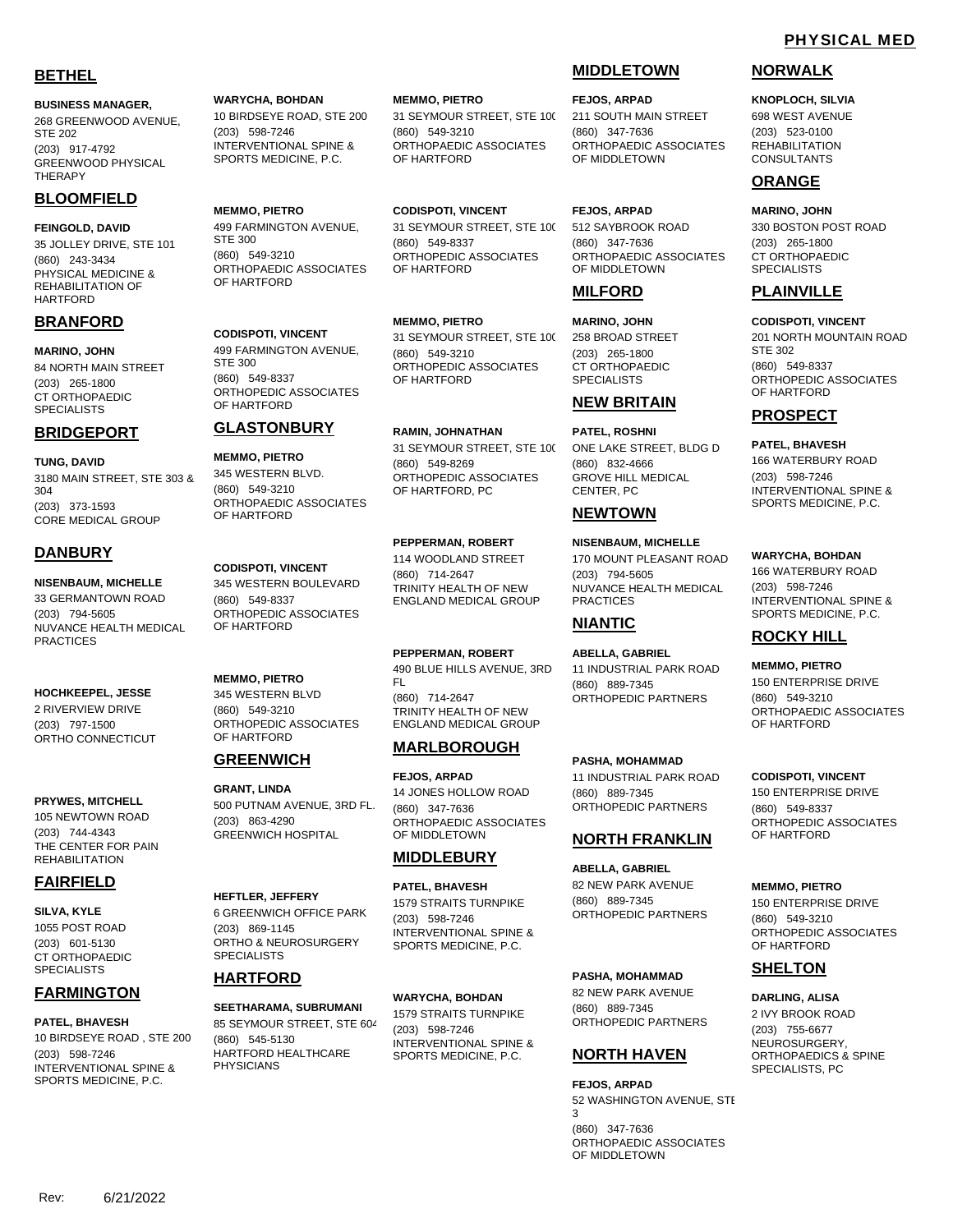# PHYSICAL MED

# **SOUTHBURY**

#### **DARLING, ALISA**

690 MAIN STREET 755-6677 NEUROSURGERY, ORTHOPAEDICS & SPINE (203) 755-6677<br>NEUROSURGERY<br>ORTHOPAEDICS<br>SPECIALISTS, PC

#### **NISENBAUM, MICHELLE**

22 OLD WATERBURY ROAD (203) 794-5605 NUVANCE HEALTH MEDICAL (203) 794-5<br>NUVANCE F<br>PRACTICES

# **STAMFORD**

2015 WEST MAIN STREET (203) 863-2880 **GREENWICH HOSPITAL GRANT, LINDA**

1281 EAST MAIN STREET (203) 210-2830 WESTMED **ILLIG, ANDREW**

# **TRUMBULL**

888 WHITE PLAINS ROAD, SUITES 105 & 106 (203) 601-5130 CT ORTHOPAEDIC (203) 601-51:<br>CT ORTHOPA<br>SPECIALISTS **SILVA, KYLE**

#### **COHEN, ISAAC**

888 WHITE PLAINS ROAD 268-2882 ORTHOPAEDIC & SPORTS (203) 268-2882<br>ORTHOPAEDIC & S<br>MEDICINE CENTER

# **WALLINGFORD**

#### **MARINO, JOHN**

701 NORTH COLONY ROAD 265-1800 CT ORTHOPAEDIC (203) 265-18<br>CT ORTHOPA<br>SPECIALISTS

#### **CHEN, DAVID**

GAYLORD FARM ROAD (203) 284-2888 **GAYLORD HOSPITAL** 

#### **JUVAN, LUCI**

GAYLORD FARM ROAD 284-2888 **GAYLORD HOSPITAL** 

**JUVAN, LUCI**

GAYLORD FARM ROAD 284-2888 **GAYLORD HOSPITAL** 

Rev: 6/21/2022

GAYLORD FARM ROAD 284-2888 **GAYLORD HOSPITAL KAPLAN, JERROLD**

#### GAYLORD FARM ROAD **ROSENBLUM, DAVID**

(203) 284-2888 **GAYLORD HOSPITAL** 

GAYLORD FARM ROAD 284-2888 **GAYLORD HOSPITAL SICKLICK, ALYSE**

GAYLORD FARM ROAD 284-2888 **GAYLORD HOSPITAL WANG, HONGMEI**

# **WATERBURY**

1078 WEST MAIN STREET (203) 754-3100 **GEVINSKI, JOHN**

# **DARLING, ALISA**

500 CHASE PARKWAY 755-6677 NEUROSURGERY, ORTHOPAEDICS & SPINE<br>SPECIALISTS, PC (203) 755-6677<br>NEUROSURGERY<br>ORTHOPAEDICS<br>SPECIALISTS, PC

# **WESTBROOK**

**FEJOS, ARPAD**

LAKEBOOK MEDICAL CENTER, 5 PEQUOT PARK ROAD, STE 2 0 (860) 347-7636 ORTHOPAEDIC ASSOCIATES (860) 347-7636<br>ORTHOPAEDIC AS<br>OF MIDDLETOWN

# **WESTPORT**

1800 POST ROAD EAST 601-5130 CT ORTHOPAEDIC (203) 601-51:<br>CT ORTHOPA<br>SPECIALISTS **SILVA, KYLE**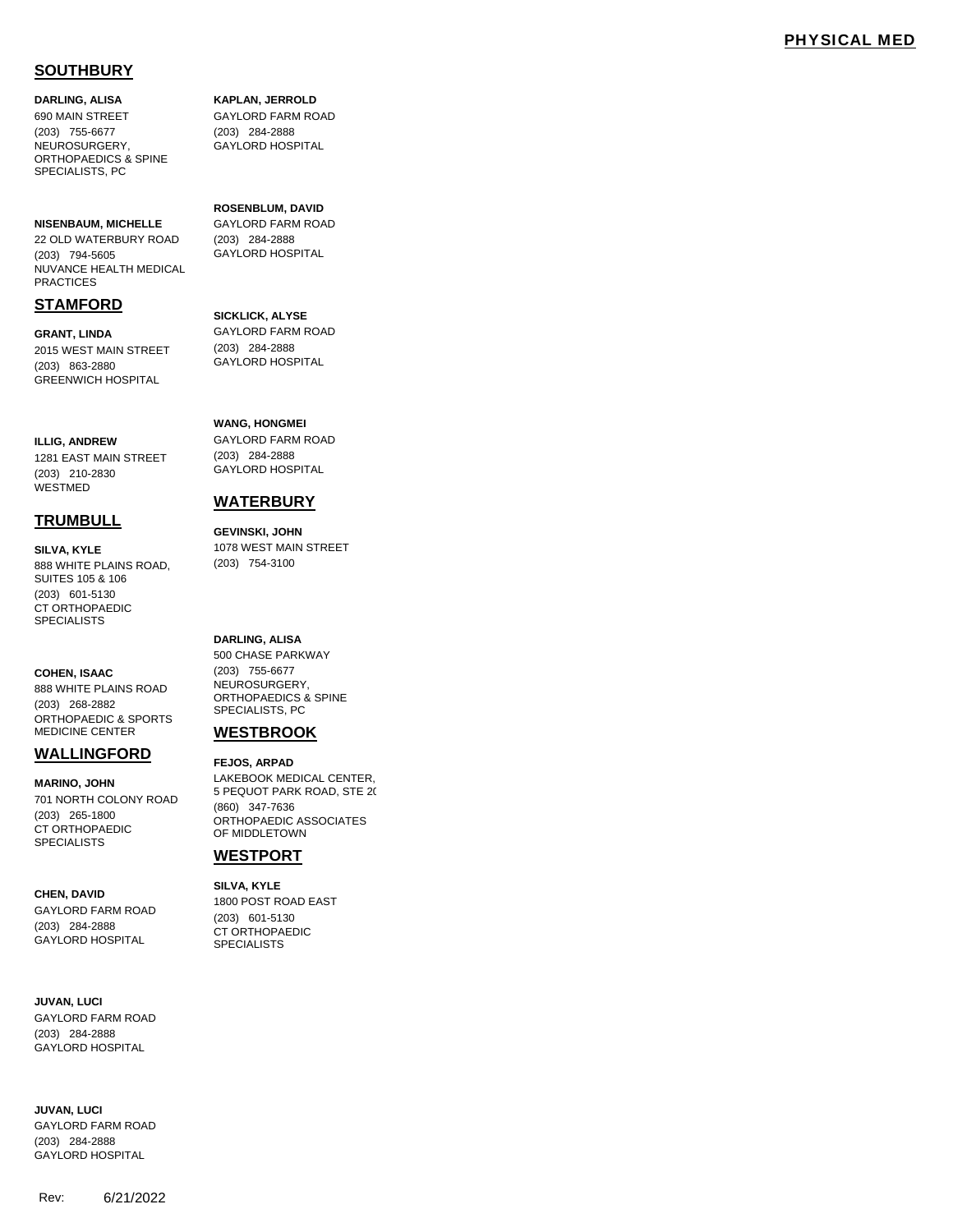#### Rev: 6/21/2022

# **AVON**

# 34 DALE ROAD, SUITE 208 677-0079 (860) FARMINGTON VALLEY **GABOW, ANDREW**

ORTHOPEDIC ASSOCIATES, P.C.

# **SCARANGELLA, STEPHEN**

31 ENSIGN DRIVE 751-6039 (860) ORTHOPEDIC SURGICAL PARTNERS

# **BLOOMFIELD**

35 JOLLEY DRIVE 242-3000 (860) ADVANCED ORTHOPEDICS NEW ENGLAND **BERKOWITZ, ALLEN**

# **BRANFORD**

84 NORTH MAIN STREET **MORAN, THOMAS**

483-2509 (203) CT ORTHOPAEDIC SPECIALISTS

#### **BERNSTEIN, RICHARD**

469 WEST MAIN STREET 789-8873 (203) CT ORTHOPEDIC SPECIALISTS

# **BRIDGEPORT**

2660 MAIN STREET 367-4008 (203) HAND SURGERY OF SOUTHERN CT **GROSS, STEWART C.**

# **BROOKFIELD**

31 OLD ROUTE 7 355-8000 (860) DANBURY ORTHOPEDIC **ASSOCIATES YAGHOUBIAN, ROBERT**

# **DANBURY**

2 RIVERVIEW DRIVE (203) 797-1500 ORTHOCONNECTICUT **LUNT, JOHN**

# **ENFIELD**

#### **BERKOWITZ, ALLEN**

113 ELM STREET, STE 302 253-0276 (860) ADVANCED ORTHOPEDICS NEW ENGLAND

# **ESSEX**

12 BOKUM ROAD 767-9053 (860) **CONNECTICUT** ORTHOPAEDIC SPECIALISTS, PC **LORENZE, MARK**

# **FAIRFIELD**

305 BLACK ROCK TURNPIKE 337-2600 (203) ORTHOPAEDIC SPECIALTY **GROUP BACKE, HENRY**

305 BLACK ROCK TURNPIKE 337-2600 (203) ORTHOPAEDIC SPECIALTY **GROUP RAGO, THOMAS**

305 BLACK ROCK TURNPIKE 337-2600 (203) ORTHOPAEDIC SPECIALTY GROUP, PC **RICHER, ROSS**

# **FARMINGTON**

499 FARMINGTON AVENUE 549-3210 (860) ORTHOPEDIC ASSOCIATES OF HARTFORD **BURTON, KEVIN**

#### 499 FARMINGTON AVENUE, **CAPUTO, ANDREW**

STE 300 549-3210 (860) ORTHOPEDIC ASSOCIATES OF HARTFORD

# **GLASTONBURY**

345 WESTERN BLVD 549-3210 (860) ORTHOPEDIC ASSOCIATES OF HARTFORD **BURTON, KEVIN**

# 345 WESTERN BOULEVARD **JUDSON, CHRISTOPHER**

549-3210 (860) ORTHOPEDIC ASSOCIATES OF HARTFORD

# **WARE, JAMES**

345 WESTERN BLVD 549-3210 (860) ORTHOPEDIC ASSOCIATES OF HARTFORD

**HARTFORD**

195 EASTERN BOULEVARD,

195 EASTERN BOULEVARD,

195 EASTERN BOULEVARD,

6 GREENWICH OFFICE PARK

ORTHO & NEUROSURGERY

450 BOSTON POST ROAD

450 BOSTON POST ROAD

2408 WHITNEY AVENYE 407-3500 (203) CT ORTHOPAEDIC SPECIALISTS

2408 WHITNEY AVENUE 407-3505 (203) CT ORTHOPAEDIC SPECIALISTS

9 WASHINGTON AVENUE 789-8873 (203) CT ORTHOPEDIC SPECIALISTS

**BERNSTEIN, RICHARD**

**SCANLAN, MARK**

**MORAN, THOMAS**

869-1145 (203)

453-6340 (203) CT ORTHOPAEDIC SPECIAL ISTS

265-1800 (203) CT ORTHOPAEDIC SPECIAL ISTS

**HAMDEN**

**SCANLAN, MARK**

**MORAN, THOMAS GUILFORD**

**GREENWICH**

SPECIALISTS

**WEI, DAVID**

**MCCARTHY, CHRISTOPHER**

**MASTELLA, DANIEL**

**ASHMEAD, DUFFIELD**

SUITE 200 527-7161 (860) THE HAND CENTER

SUITE 200 527-7161 (860) THE HAND CENTER

SUITE 200 527-7161 (860) THE HAND CENTER 31 SEYMOUR STREET, STE 100 549-3210 (860) ORTHOPEDIC ASSOCIATES OF HARTFORD **WARE, JAMES**

31 SEYMOUR STREET, SUITE 203 527-7161 (860) THE HAND CENTER **ASHMEAD, DUFFIELD**

31 SEYMOUR STREET, SUITE 203 527-7161 (860) THE HAND CENTER **MASTELLA, DANIEL**

31 SEYMOUR STREET, SUITE 203 527-7161 (860) THE HAND CENTER **MCCARTHY, CHRISTOPHER**

# **MADISON**

1353 BOSTON POST ROAD 245-7447 (203) **CONNECTICUT ORTHOPAEDIC** SPECIALISTS, PC **LORENZE, MARK**

115 SAMSON ROCK DRIVE 245-4500 (203) CT HAND CENTER **SAJJAD, SEPHER**

# **MANCHESTER**

277 WEST MIDDLE TURNPIKE 432-4640 (860) ORTHOPEDIC SURGICAL PARTNERS **SCARANGELLA, STEPHEN**

# **MARLBOROUGH**

14 JONES HOLLOW ROAD 310-1430 (860) ORTHOPAEDIC ASSOCIATES OF MIDDLETOWN **NAUJOKS, RYAN**

# **MIDDLEBURY**

1579 STRAITS TURNPIKE 758-1272 (203) ACTIVE ORTHOPAEDICS **CARLSON, ERIK**

#### 1579 STRAITS TURNPIKE 758-1272 (203) ACTIVE ORTHOPAEDICS **CARLSON, ERIK**

# **MIDDLETOWN**

211 SOUTH MAIN STREET 310-1430 (860) ORTHOPAEDIC ASSOCIATES OF MIDDLETOWN **NAUJOKS, RYAN**

# **NAUJOKS, RYAN**

512 SAYBROOK ROAD 310-1430 (860) ORTHOPAEDIC ASSOCIATES OF MIDDLETOWN

# **MILFORD**

#### 258 SOUTH BROAD STREET 877-5522 (203) CONNECTICUT ORTHOPAEDIC SPECIALISTS, PC **WEISMAN, TEDD**

# **MORAN, THOMAS**

258 BROAD STREET 882-3373 (203) CT ORTHOPAEDIC SPECIALISTS

# **SCANLAN, MARK**

250 BROAD STREET 882-3373 (203) CT ORTHOPAEDIC SPECIALISTS

# **BERNSTEIN, RICHARD**

80 COMMERCE PARK 789-8873 (203) THE ORTHOPAEDIC GROUP LLC

# **NEW BRITAIN**

ONE LAKE STREET, BLDG D 832-4666 (860) STARLING PHYSICIANS **NELSON, ANDREW**

# **NEW LONDON**

59 FAIR HARBOUR PLACE 442-4500 (860) CT HAND CENTER **SAJJAD, SEPHER**

# **NEW MILFORD**

131 KENT ROAD 355-8000 (860) DANBURY ORTHOPEDIC ASSOCIATES **YAGHOUBIAN, ROBERT**

# SURGERY, HAND